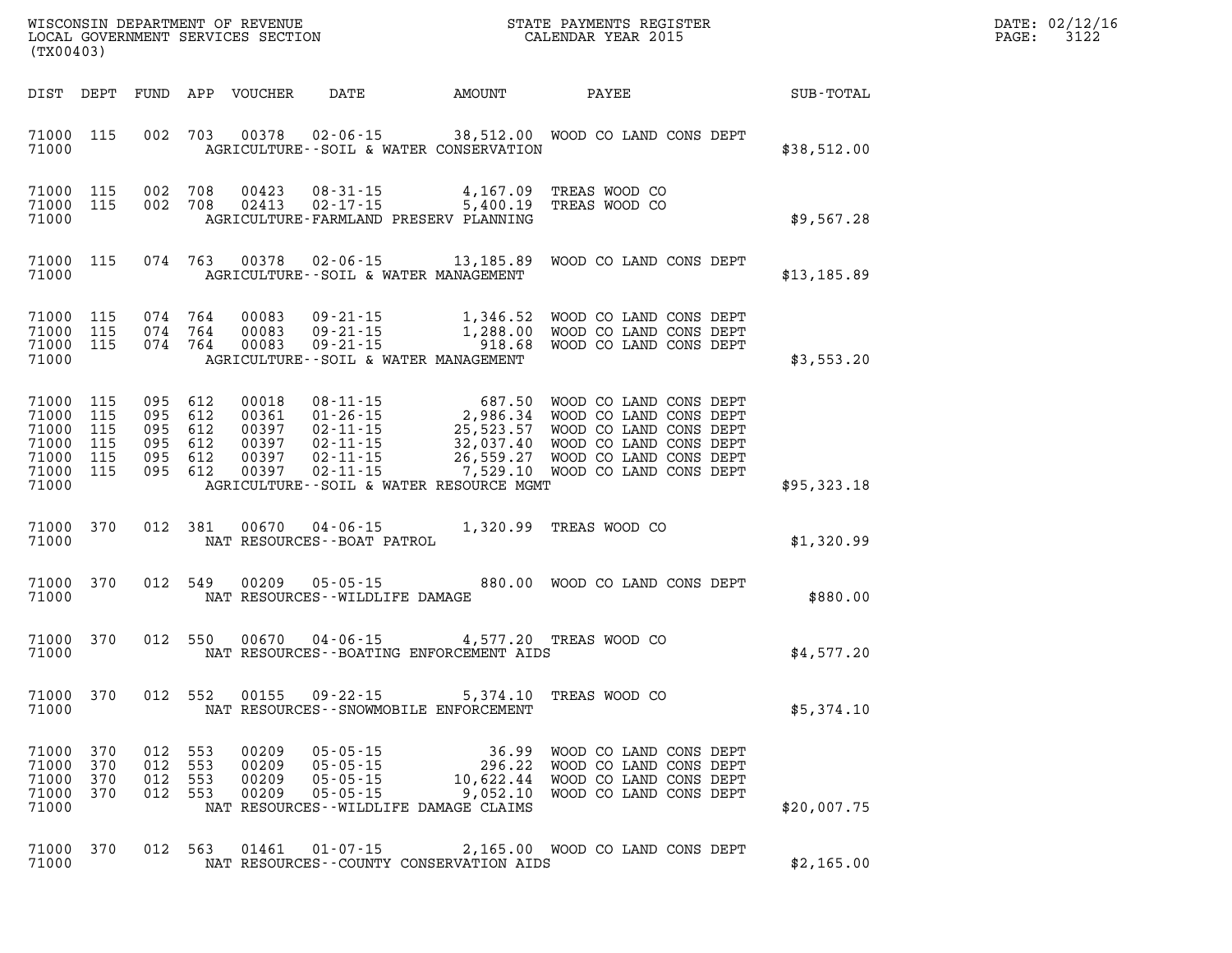| (TX00403)                                                                                                                              |                                                                                                                                                        |                                                                                                                  |                                                                                                                   |                                                                                                                                                                                                                                                                  |                                                                                                                             |                                                                                                                                                                                                                                                                     |              | DATE: 02/12/16<br>$\mathtt{PAGE:}$<br>3123 |
|----------------------------------------------------------------------------------------------------------------------------------------|--------------------------------------------------------------------------------------------------------------------------------------------------------|------------------------------------------------------------------------------------------------------------------|-------------------------------------------------------------------------------------------------------------------|------------------------------------------------------------------------------------------------------------------------------------------------------------------------------------------------------------------------------------------------------------------|-----------------------------------------------------------------------------------------------------------------------------|---------------------------------------------------------------------------------------------------------------------------------------------------------------------------------------------------------------------------------------------------------------------|--------------|--------------------------------------------|
| DIST DEPT                                                                                                                              |                                                                                                                                                        |                                                                                                                  | FUND APP VOUCHER                                                                                                  | DATE AMOUNT                                                                                                                                                                                                                                                      |                                                                                                                             | PAYEE                                                                                                                                                                                                                                                               | SUB-TOTAL    |                                            |
| 71000 370<br>71000                                                                                                                     |                                                                                                                                                        | 012 564                                                                                                          |                                                                                                                   | NAT RESOURCES -- RECREATION AIDS-FISH                                                                                                                                                                                                                            |                                                                                                                             | 00578  05-29-15  1,777.72  TREAS WOOD CO                                                                                                                                                                                                                            | \$1,777.72   |                                            |
| 71000 370<br>71000                                                                                                                     |                                                                                                                                                        | 012 566                                                                                                          |                                                                                                                   | NAT RESOURCES-FOREST CROP/MANAGED FOREST                                                                                                                                                                                                                         |                                                                                                                             | 00001  09-17-15  20,470.71  TREAS WOOD CO                                                                                                                                                                                                                           | \$20,470.71  |                                            |
| 71000 370<br>71000                                                                                                                     |                                                                                                                                                        | 012 572                                                                                                          | 00005                                                                                                             | NAT RESOURCES--URBAN FORESTRY/CO FORESTS                                                                                                                                                                                                                         |                                                                                                                             | 04-07-15 41,881.42 TREAS WOOD CO                                                                                                                                                                                                                                    | \$41,881.42  |                                            |
| 71000 370<br>71000 370<br>71000                                                                                                        |                                                                                                                                                        |                                                                                                                  |                                                                                                                   | NAT RESOURCES--SNOWMOBILE TRAIL AIDS                                                                                                                                                                                                                             |                                                                                                                             | 012 575 00415 09-04-15 66,125.00 WOOD CO LAND CONS DEPT 012 575 01539 01-21-15 11,847.70 TREAS WOOD CO                                                                                                                                                              | \$77,972.70  |                                            |
| 71000 370<br>71000 370<br>71000                                                                                                        |                                                                                                                                                        | 012 576                                                                                                          | 00374<br>012 576 00414                                                                                            | NAT RESOURCES--ALL-TERRAIN VEHICLE TRAIL                                                                                                                                                                                                                         |                                                                                                                             | 09-03-15 715.00 WOOD CO LAND CONS DEPT<br>09-04-15 6,000.00 WOOD CO LAND CONS DEPT                                                                                                                                                                                  | \$6,715.00   |                                            |
| 71000 370<br>71000                                                                                                                     |                                                                                                                                                        |                                                                                                                  | 012 584 00034                                                                                                     | NAT RESOURCES--PMT IN LIEU OF TAXES                                                                                                                                                                                                                              |                                                                                                                             | 09-01-15 226.00 TREAS WOOD CO                                                                                                                                                                                                                                       | \$226.00     |                                            |
| 71000 370<br>71000 370<br>71000                                                                                                        |                                                                                                                                                        | 095 512                                                                                                          | 00524                                                                                                             | $09 - 21 - 15$<br>NAT RESOURCES - - STEWARDSHIP 2000                                                                                                                                                                                                             |                                                                                                                             | 095 512 00524 09-21-15 23,989.58 TREAS WOOD CO<br>84,000.00 TREAS WOOD CO                                                                                                                                                                                           | \$107,989.58 |                                            |
| 71000 395<br>71000                                                                                                                     |                                                                                                                                                        | 011 168                                                                                                          | 50071                                                                                                             | 06-09-15<br>TRANSPORTATION--ELDERLY & DISABLED                                                                                                                                                                                                                   |                                                                                                                             | 186,684.00 COUNTY OF WOOD                                                                                                                                                                                                                                           | \$186,684.00 |                                            |
| 71000 395<br>71000                                                                                                                     |                                                                                                                                                        | 011 170 40471                                                                                                    |                                                                                                                   | $02 - 24 - 15$<br>TRANSPORTATION--COUNTY FOREST ROAD AIDS                                                                                                                                                                                                        |                                                                                                                             | 3,267.44 TREAS WOOD CO                                                                                                                                                                                                                                              | \$3,267.44   |                                            |
| 71000 395<br>71000 395<br>71000 395<br>71000<br>71000<br>71000<br>71000<br>71000<br>71000<br>71000<br>71000<br>71000<br>71000<br>71000 | 395<br>011<br>395<br>011<br>395<br>011<br>395<br>011<br>395<br>011<br>395<br>011<br>395<br>011<br>395<br>011<br>395<br>011<br>395<br>011<br>395<br>011 | 011 185<br>011 185<br>011 185 44188<br>185<br>185<br>185<br>185<br>185<br>185<br>185<br>185<br>185<br>185<br>185 | 38868<br>42439<br>44246<br>45812<br>47768<br>47768<br>47768<br>53790<br>54039<br>57641<br>58574<br>62754<br>62754 | $02 - 10 - 15$<br>03 - 16 - 15<br>04 - 06 - 15<br>04-06-15<br>$04 - 07 - 15$<br>$04 - 23 - 15$<br>$05 - 15 - 15$<br>$05 - 15 - 15$<br>$05 - 15 - 15$<br>$07 - 16 - 15$<br>$07 - 17 - 15$<br>$08 - 21 - 15$<br>$09 - 01 - 15$<br>$10 - 14 - 15$<br>$10 - 14 - 15$ | 468.00<br>390.00<br>4,999.99<br>1,865.31<br>4,125.21<br>5,131.06<br>4,496.29<br>914.60<br>1,626.67<br>6,878.31<br>18,792.04 | 2,252.88 TREAS WOOD CO<br>4,718.44 TREAS WOOD CO<br>600.73 TREAS WOOD CO<br>TREAS WOOD CO<br>TREAS WOOD CO<br>TREAS WOOD CO<br>TREAS WOOD CO<br>TREAS WOOD CO<br>TREAS WOOD CO<br>TREAS WOOD CO<br>TREAS WOOD CO<br>TREAS WOOD CO<br>TREAS WOOD CO<br>TREAS WOOD CO |              |                                            |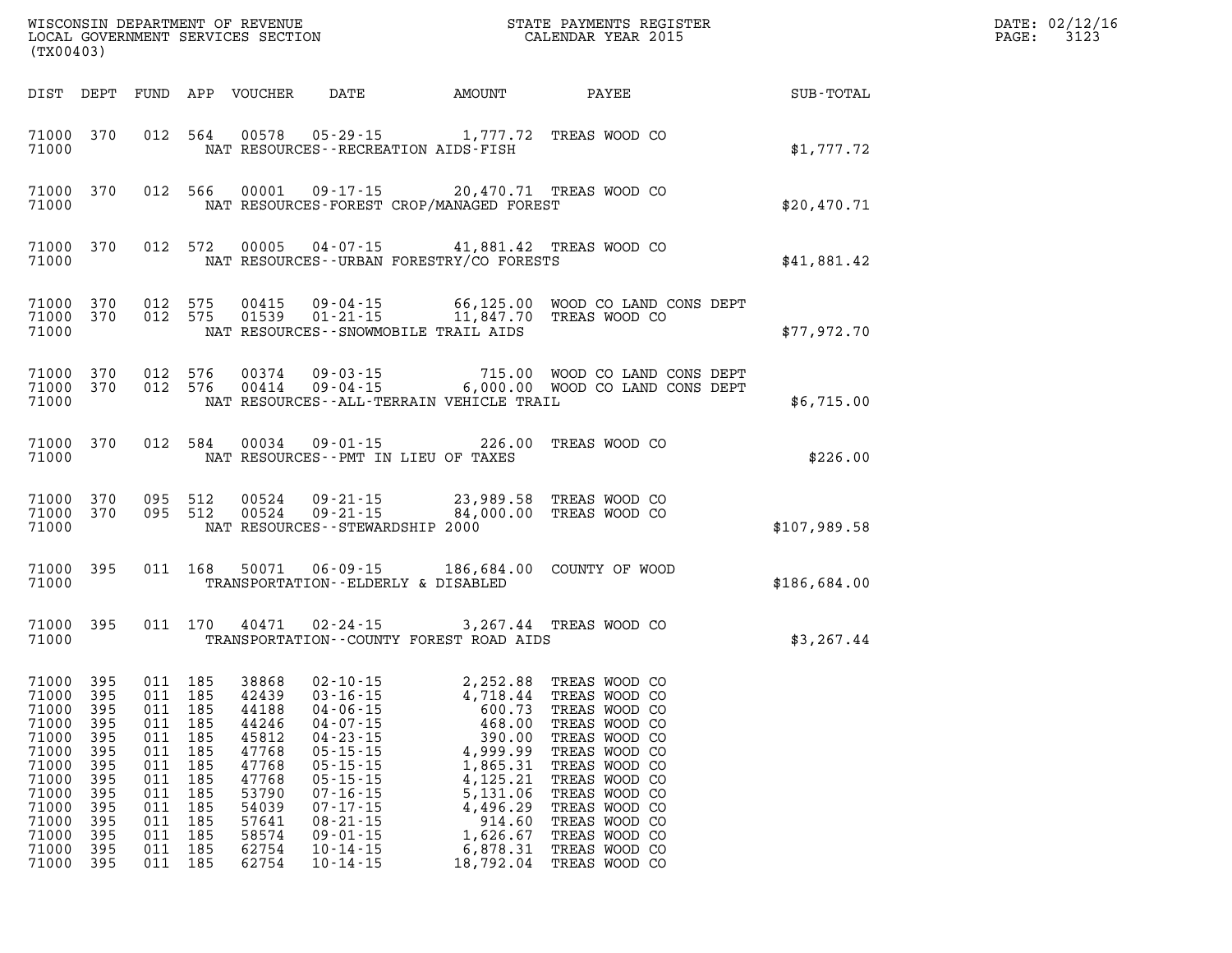| DATE: | 02/12/16 |
|-------|----------|
| PAGE: | 3124     |

| (TX00403)                                                                                                                                                               | WISCONSIN DEPARTMENT OF REVENUE<br>LOCAL GOVERNMENT SERVICES SECTION                                                                                                                                                                                                   |                                                                                                                                   |                                                                                                                                                                         |                                                                                                                                                                                                                                                                                                                                                    |                                                                                                                                                                                                                                                  | STATE PAYMENTS REGISTER<br>CALENDAR YEAR 2015                                                                                                                                                                                                                                                                                |                                                                                                                                                                                                     |
|-------------------------------------------------------------------------------------------------------------------------------------------------------------------------|------------------------------------------------------------------------------------------------------------------------------------------------------------------------------------------------------------------------------------------------------------------------|-----------------------------------------------------------------------------------------------------------------------------------|-------------------------------------------------------------------------------------------------------------------------------------------------------------------------|----------------------------------------------------------------------------------------------------------------------------------------------------------------------------------------------------------------------------------------------------------------------------------------------------------------------------------------------------|--------------------------------------------------------------------------------------------------------------------------------------------------------------------------------------------------------------------------------------------------|------------------------------------------------------------------------------------------------------------------------------------------------------------------------------------------------------------------------------------------------------------------------------------------------------------------------------|-----------------------------------------------------------------------------------------------------------------------------------------------------------------------------------------------------|
| DIST                                                                                                                                                                    | DEPT<br>FUND                                                                                                                                                                                                                                                           | APP                                                                                                                               | VOUCHER                                                                                                                                                                 | DATE                                                                                                                                                                                                                                                                                                                                               | AMOUNT                                                                                                                                                                                                                                           | PAYEE                                                                                                                                                                                                                                                                                                                        | SUB-TOTAL                                                                                                                                                                                           |
| 71000<br>71000<br>71000<br>71000                                                                                                                                        | 395<br>011<br>395<br>011<br>395<br>011                                                                                                                                                                                                                                 | 185<br>185<br>185                                                                                                                 | 63593<br>63593<br>67660                                                                                                                                                 | $10 - 22 - 15$<br>$10 - 22 - 15$<br>$12 - 03 - 15$                                                                                                                                                                                                                                                                                                 | 3,797.56<br>5,287.61<br>1,445.32<br>TRANSPORTATION - - HIGHWAY SAFETY - FEDERAL                                                                                                                                                                  | TREAS WOOD CO<br>TREAS WOOD CO<br>TREAS WOOD CO                                                                                                                                                                                                                                                                              | \$67,790.02                                                                                                                                                                                         |
| 71000<br>71000<br>71000<br>71000                                                                                                                                        | 395<br>011<br>395<br>011<br>395<br>011                                                                                                                                                                                                                                 | 190<br>190<br>190                                                                                                                 | 36071<br>52071<br>64071                                                                                                                                                 | $01 - 05 - 15$<br>$07 - 06 - 15$<br>$10 - 05 - 15$                                                                                                                                                                                                                                                                                                 | 860,664.98<br>TRANSPORTATION - - GENERAL TRANSP AIDS - GTA                                                                                                                                                                                       | 430,332.49 COUNTY OF WOOD<br>COUNTY OF WOOD<br>430,332.49 COUNTY OF WOOD                                                                                                                                                                                                                                                     | \$1,721,329.96                                                                                                                                                                                      |
| 71000<br>71000                                                                                                                                                          | 395<br>011                                                                                                                                                                                                                                                             | 278                                                                                                                               | 68933                                                                                                                                                                   | $12 - 14 - 15$                                                                                                                                                                                                                                                                                                                                     | 6,915.51<br>TRANSPORTATION--LRIP/TRIP/MSIP GRANTS                                                                                                                                                                                                | TREAS WOOD CO                                                                                                                                                                                                                                                                                                                | \$6,915.51                                                                                                                                                                                          |
| 71000<br>71000<br>71000<br>71000<br>71000<br>71000<br>71000<br>71000<br>71000<br>71000<br>71000<br>71000<br>71000<br>71000                                              | 435<br>005<br>435<br>005<br>435<br>005<br>435<br>005<br>435<br>005<br>435<br>005<br>435<br>005<br>435<br>005<br>435<br>005<br>435<br>005<br>435<br>005<br>435<br>005<br>435<br>005                                                                                     | 000<br>000<br>000<br>000<br>000<br>000<br>000<br>000<br>000<br>000<br>000<br>000<br>000                                           | 90511<br>90514<br>90515<br>90517<br>90518<br>90519<br>90600<br>90601<br>90604<br>90606<br>90607<br>90609<br>90611                                                       | $01 - 01 - 15$<br>$02 - 01 - 15$<br>$03 - 01 - 15$<br>$04 - 01 - 15$<br>$05 - 01 - 15$<br>$06 - 01 - 15$<br>$07 - 01 - 15$<br>$08 - 01 - 15$<br>$09 - 01 - 15$<br>$09 - 11 - 15$<br>$10 - 01 - 15$<br>$11 - 02 - 15$<br>$12 - 01 - 15$<br>HEALTH SERVICES - - STATE/FED AIDS                                                                       | 416,362.00<br>277,776.00<br>363,061.00<br>709,762.00<br>549,435.00<br>495,309.00<br>438,222.00<br>755,925.00<br>2, 244, 138.00<br>639,965.00<br>562,492.00<br>326,964.00<br>393,153.00                                                           | WOOD CO<br>WOOD CO<br>WOOD CO<br>WOOD CO<br>WOOD CO<br>WOOD CO<br>WOOD CO<br>WOOD CO<br>WOOD CO<br>WOOD CO<br>WOOD CO<br>WOOD CO<br>WOOD CO                                                                                                                                                                                  | \$8,172,564.00                                                                                                                                                                                      |
| 71000<br>71000<br>71000<br>71000<br>71000<br>71000<br>71000<br>71000<br>71000<br>71000<br>71000<br>71000<br>71000<br>71000<br>71000<br>71000<br>71000<br>71000<br>71000 | 005<br>437<br>437<br>005<br>437<br>005<br>437<br>005<br>437<br>005<br>437<br>005<br>437<br>005<br>437<br>005<br>437<br>005<br>437<br>005<br>437<br>005<br>437<br>005<br>437<br>005<br>437<br>005<br>437<br>005<br>437<br>005<br>437<br>005<br>437<br>005<br>437<br>005 | 000<br>000<br>000<br>000<br>000<br>000<br>000<br>000<br>000<br>000<br>000<br>000<br>000<br>000<br>000<br>000<br>000<br>000<br>000 | 00000<br>00000<br>00000<br>00000<br>00000<br>00000<br>00000<br>00000<br>00000<br>00000<br>00000<br>00000<br>00000<br>00000<br>00000<br>00000<br>00000<br>00000<br>00000 | $01 - 05 - 15$<br>$01 - 16 - 15$<br>$01 - 30 - 15$<br>$02 - 05 - 15$<br>$02 - 25 - 15$<br>$03 - 05 - 15$<br>$03 - 11 - 15$<br>$04 - 06 - 15$<br>$04 - 17 - 15$<br>$04 - 30 - 15$<br>$05 - 05 - 15$<br>$05 - 06 - 15$<br>$06 - 05 - 15$<br>$06 - 19 - 15$<br>$07 - 06 - 15$<br>$07 - 30 - 15$<br>$08 - 05 - 15$<br>$08 - 21 - 15$<br>$09 - 08 - 15$ | 8,524.42<br>43,495.67<br>179,749.88<br>13,025.49<br>1,460.07<br>56,615.15<br>304,807.00<br>58,701.46<br>389.00<br>208,612.60<br>11,788.56<br>28,385.40<br>48,266.36<br>1,280.84<br>29,651.65<br>225,566.26<br>31,018.01<br>4,553.00<br>41,429.19 | <b>WOOD</b><br><b>WOOD</b><br>WOOD CHILD SUPPORT<br><b>WOOD</b><br>WOOD CHILD SUPPORT<br><b>WOOD</b><br><b>WOOD</b><br><b>WOOD</b><br><b>WOOD</b><br>WOOD CHILD SUPPORT<br><b>WOOD</b><br><b>WOOD</b><br><b>WOOD</b><br><b>WOOD</b><br><b>WOOD</b><br>WOOD CHILD SUPPORT<br><b>WOOD</b><br>WOOD CHILD SUPPORT<br><b>WOOD</b> | $\star$<br>$\star$<br>$\star$<br>$\star$<br>$\star$<br>$\star$<br>$\star$<br>$\star$<br>$\star$<br>$\star$<br>*<br>$\star$<br>$^\star$<br>$\star$<br>$^\star$<br>*<br>$\star$<br>$\star$<br>$\star$ |

**71000 437 005 000 00000 09-23-15 874,822.00 WOOD \* 71000 437 005 000 00000 10-05-15 49,099.61 WOOD \***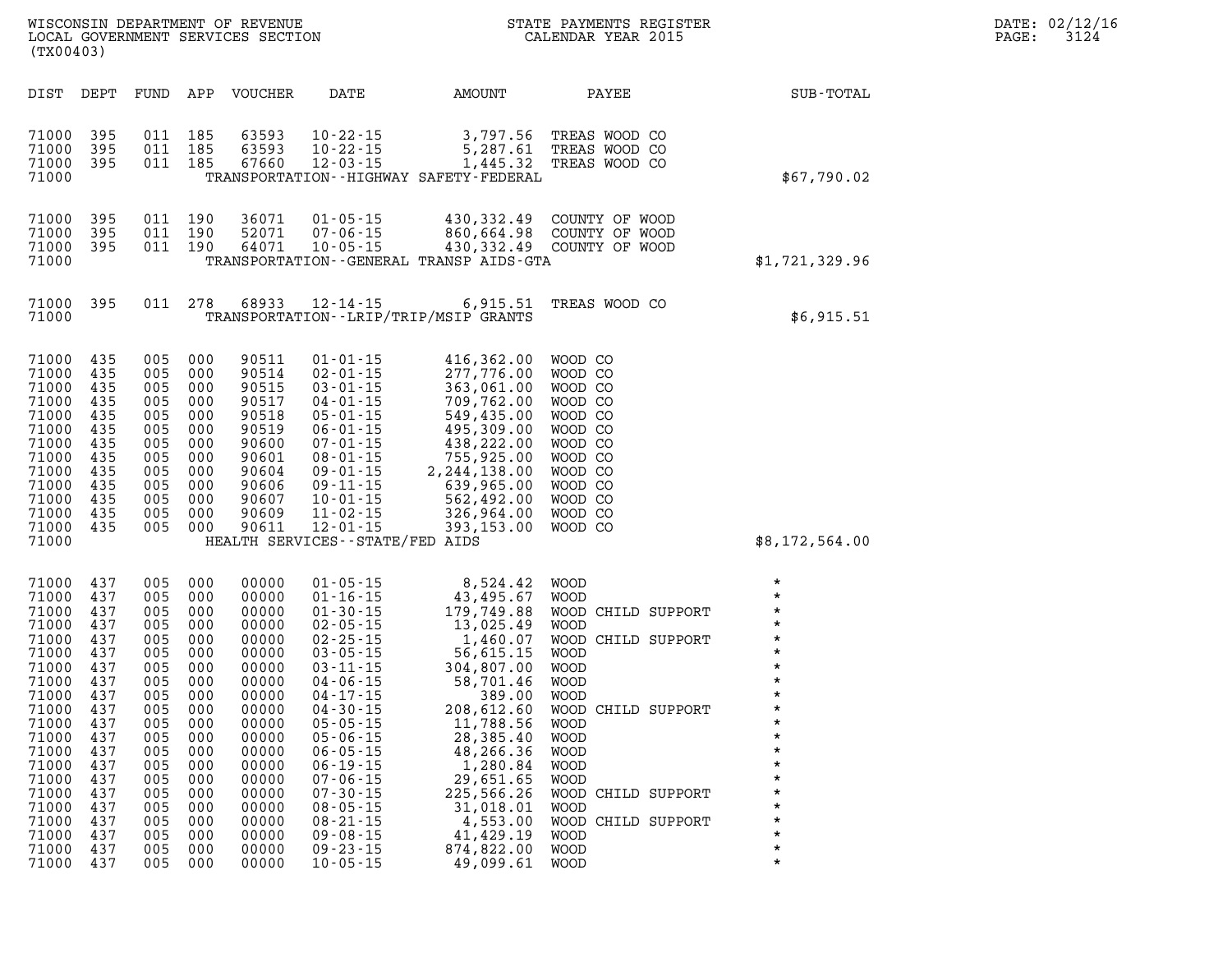| WISCONSIN DEPARTMENT OF REVENUE   | PAYMENTS REGISTER<br>3TATE | DATE: | 02/12/16 |
|-----------------------------------|----------------------------|-------|----------|
| LOCAL GOVERNMENT SERVICES SECTION | CALENDAR YEAR 2015         | PAGE  | 3125     |

| (TX00403)                                 |                          |                               |                    | LOCAL GOVERNMENT SERVICES SECTION |                                                                                                                   | CALENDAR YEAR 2015                                                           |                                                                  |                 |                | PAGE: | 3125 |
|-------------------------------------------|--------------------------|-------------------------------|--------------------|-----------------------------------|-------------------------------------------------------------------------------------------------------------------|------------------------------------------------------------------------------|------------------------------------------------------------------|-----------------|----------------|-------|------|
| DIST DEPT                                 |                          |                               |                    | FUND APP VOUCHER                  | <b>DATE</b>                                                                                                       | AMOUNT                                                                       |                                                                  | PAYEE           | SUB-TOTAL      |       |      |
| 71000                                     |                          |                               |                    |                                   | CHILDREN & FAMILIES--STATE/FEDERAL AIDS                                                                           |                                                                              |                                                                  |                 | \$2,221,241.62 |       |      |
| 71000<br>71000                            | 455                      |                               | 002 221 14         |                                   | $07 - 21 - 15$<br>JUSTICE -- LAW ENFORCEMENT SERVICES AID                                                         | 720.00                                                                       |                                                                  | TREAS WOOD CNTY | \$720.00       |       |      |
| 71000<br>71000<br>71000<br>71000<br>71000 | 455<br>455<br>455<br>455 | 002 251<br>002 251<br>002 251 | 002 251            | 00110<br>04555<br>05522<br>05860  | $07 - 24 - 15$<br>$02 - 20 - 15$<br>$04 - 10 - 15$<br>$04 - 28 - 15$<br>JUSTICE - - TRUANCY PROGRAM - GRANT FUNDS | 18,955.55<br>11,037.50<br>18,341.25<br>20,794.46                             | TREAS WOOD CO<br>TREAS WOOD CO<br>TREAS WOOD CO<br>TREAS WOOD CO |                 | \$69,128.76    |       |      |
| 71000<br>71000                            | 455                      |                               |                    | 002 263 03686                     | 01-15-15 18,027.00 TREAS WOOD CO<br>JUSTICE - - TRIBAL LAW ENFORCEMENT                                            |                                                                              |                                                                  |                 | \$18,027.00    |       |      |
| 71000<br>71000<br>71000<br>71000          | 455<br>455<br>455        | 002 279<br>002 279            | 002 279            | 00479<br>04247<br>05857           | $08 - 14 - 15$<br>$02 - 09 - 15$<br>$04 - 28 - 15$<br>JUSTICE - - TREAT ALTERN TO DETENTION - GRANT               | 33,239.75 TREAS WOOD CO<br>2,603.54 TREAS WOOD CO<br>23,495.20 TREAS WOOD CO |                                                                  |                 | \$59,338.49    |       |      |
| 71000<br>71000<br>71000                   | 455<br>455               |                               | 002 532<br>002 532 | 04<br>12                          | 03-09-15<br>$07 - 27 - 15$<br>JUSTICE - - VICTIM/WITNESS ASSISTANCE SERV                                          | 34,691.13 TREAS WOOD CO<br>37,785.68 TREAS WOOD CO                           |                                                                  |                 | \$72,476.81    |       |      |
| 71000<br>71000<br>71000                   | 465<br>465               | 002 337<br>002 337            |                    | 01036<br>01389                    | $01 - 20 - 15$<br>$06 - 24 - 15$<br>MILITARY AFFAIRS-EMERGENCY MGMT PLANNING                                      | 12,319.00<br>12,421.00 TREAS WOOD CO                                         | TREAS WOOD CO                                                    |                 | \$24,740.00    |       |      |
| 71000<br>71000<br>71000<br>71000          | 465<br>465<br>465        | 002 342<br>002 342            | 002 342            | 00034<br>00952<br>01459           | $08 - 13 - 15$<br>$01 - 15 - 15$<br>$06 - 25 - 15$<br>MILITARY AFFAIRS-EMERGENCY MGMT-FED FUND                    | 14,080.57<br>27,942.02<br>28,002.67 TREAS WOOD CO                            | TREAS WOOD CO<br>TREAS WOOD CO                                   |                 | \$70,025.26    |       |      |
| 71000<br>71000                            | 485                      |                               | 002 127            | 06073                             | $06 - 12 - 15$<br>VETERANS AFFAIRS GRANTS                                                                         | 1,150.00 TREAS WOOD CO                                                       |                                                                  |                 | \$1,150.00     |       |      |
| 71000<br>71000                            | 485                      |                               |                    |                                   | 082  267  06073  06-12-15  5,175.00 TREAS WOOD CO<br>VETERANS AFFAIRS -- GRANTS TO COUNTIES                       |                                                                              |                                                                  |                 | \$5,175.00     |       |      |
| 71000<br>71000                            | 485                      |                               |                    |                                   | 083 370 06073 06-12-15 5,175.00 TREAS WOOD CO<br>VETERANS AFFAIRS -- GRANTS TO COUNTIES                           |                                                                              |                                                                  |                 | \$5,175.00     |       |      |
| 71000 505                                 |                          |                               |                    | 002 155 60019                     | 07-24-15                                                                                                          | 16,959.64 TREAS WOOD CO                                                      |                                                                  |                 |                |       |      |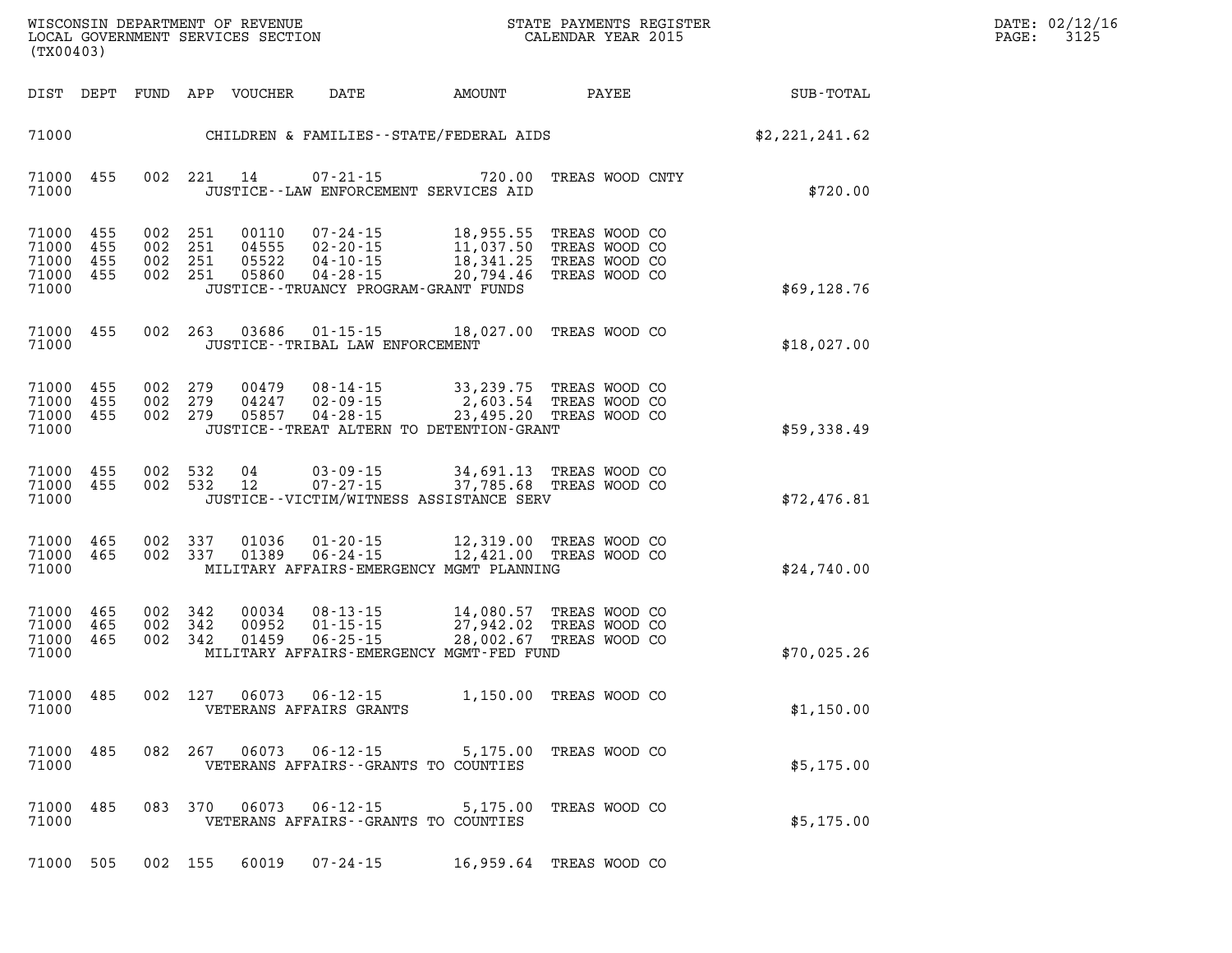| DIST                                                                                                     | DEPT                                                                      | FUND                                                                      | APP                                                                       | VOUCHER                                                                                         | DATE                                                                                                                                                                                                                            | AMOUNT                                                                                                                   | PAYEE                                                                                                                                                                                   | SUB-TOTAL       |
|----------------------------------------------------------------------------------------------------------|---------------------------------------------------------------------------|---------------------------------------------------------------------------|---------------------------------------------------------------------------|-------------------------------------------------------------------------------------------------|---------------------------------------------------------------------------------------------------------------------------------------------------------------------------------------------------------------------------------|--------------------------------------------------------------------------------------------------------------------------|-----------------------------------------------------------------------------------------------------------------------------------------------------------------------------------------|-----------------|
| 71000<br>71000<br>71000<br>71000<br>71000<br>71000<br>71000                                              | 505<br>505<br>505<br>505<br>505<br>505                                    | 002<br>002<br>002<br>002<br>002<br>002                                    | 155<br>155<br>155<br>155<br>155<br>155                                    | 60087<br>60161<br>60445<br>60445<br>60692<br>60692                                              | $08 - 26 - 15$<br>$09 - 24 - 15$<br>$01 - 26 - 15$<br>$01 - 26 - 15$<br>$04 - 24 - 15$<br>$04 - 24 - 15$                                                                                                                        | 5,272.39<br>6,316.00<br>15,361.94<br>4,351.53<br>8,555.00<br>22,047.00<br>DOA-HOUSING ASSISTANCE-FEDERAL FUNDS           | TREAS WOOD CO<br>TREAS WOOD CO<br>TREAS WOOD CO<br>TREAS WOOD CO<br>TREAS WOOD CO<br>TREAS WOOD CO                                                                                      | \$78,863.50     |
| 71000<br>71000<br>71000<br>71000<br>71000<br>71000<br>71000<br>71000<br>71000<br>71000<br>71000<br>71000 | 505<br>505<br>505<br>505<br>505<br>505<br>505<br>505<br>505<br>505<br>505 | 035<br>035<br>035<br>035<br>035<br>035<br>035<br>035<br>035<br>035<br>035 | 371<br>371<br>371<br>371<br>371<br>371<br>371<br>371<br>371<br>371<br>371 | 60019<br>60019<br>60019<br>60087<br>60087<br>60445<br>60445<br>60445<br>60692<br>60692<br>60692 | $07 - 24 - 15$<br>$07 - 24 - 15$<br>$07 - 24 - 15$<br>$08 - 26 - 15$<br>$08 - 26 - 15$<br>$01 - 26 - 15$<br>$01 - 26 - 15$<br>$01 - 26 - 15$<br>$04 - 24 - 15$<br>$04 - 24 - 15$<br>$04 - 24 - 15$<br>DOA--PUBLIC BENEFITS FUND | 402.00<br>15,226.00<br>5,106.68<br>78.73<br>105.29<br>8,845.32<br>888.72<br>1,955.88<br>2,876.00<br>1,971.00<br>2,089.00 | TREAS WOOD CO<br>TREAS WOOD CO<br>TREAS WOOD CO<br>TREAS WOOD CO<br>TREAS WOOD CO<br>TREAS WOOD CO<br>TREAS WOOD CO<br>TREAS WOOD CO<br>TREAS WOOD CO<br>TREAS WOOD CO<br>TREAS WOOD CO | \$39,544.62     |
| 71000<br>71000<br>71000                                                                                  | 505<br>505                                                                | 089<br>089                                                                | 166<br>166                                                                | 00252<br>04963                                                                                  | $07 - 30 - 15$<br>$01 - 21 - 15$<br>DOA--LAND INFORMATION FUND                                                                                                                                                                  | 16,056.00<br>1,000.00                                                                                                    | WOOD CO LAND CONS DEPT<br>WOOD CO LAND CONS DEPT                                                                                                                                        | \$17,056.00     |
| 71000<br>71000                                                                                           | 835                                                                       | 002                                                                       | 105                                                                       | 44806                                                                                           | $07 - 27 - 15$<br>REVENUE - - STATE SHARED REVENUES                                                                                                                                                                             | 453,844.96                                                                                                               | TREAS WOOD CO                                                                                                                                                                           | \$453,844.96    |
| 71000<br>71000                                                                                           | 835                                                                       | 002                                                                       | 109                                                                       | 01071                                                                                           | $07 - 27 - 15$<br>REVENUE - - EXEMPT COMPUTER AID                                                                                                                                                                               | 294,361.00                                                                                                               | TREAS WOOD CO                                                                                                                                                                           | \$294, 361.00   |
| 71000<br>71000<br>71000                                                                                  | 835<br>835                                                                | 002<br>002                                                                | 302<br>302                                                                | 10144<br>11143                                                                                  | $07 - 27 - 15$<br>$07 - 27 - 15$                                                                                                                                                                                                | 5,729,186.44<br>1,581,642.59<br>REVENUE-FIRST DOLLAR/SCHOOL LEVY CREDITS                                                 | TREAS WOOD CO<br>TREAS WOOD CO                                                                                                                                                          | \$7,310,829.03  |
| 71000<br>71000                                                                                           | 835                                                                       | 021                                                                       | 363                                                                       | 37281                                                                                           | $03 - 23 - 15$<br>REVENUE - - LOTTERY CREDIT -                                                                                                                                                                                  | 1,934,117.63                                                                                                             | TREAS WOOD CO                                                                                                                                                                           | \$1,934,117.63  |
| 71000                                                                                                    |                                                                           |                                                                           |                                                                           |                                                                                                 | DISTRICT TOTAL APPROPRIATIONS                                                                                                                                                                                                   |                                                                                                                          |                                                                                                                                                                                         | \$23,285,865.33 |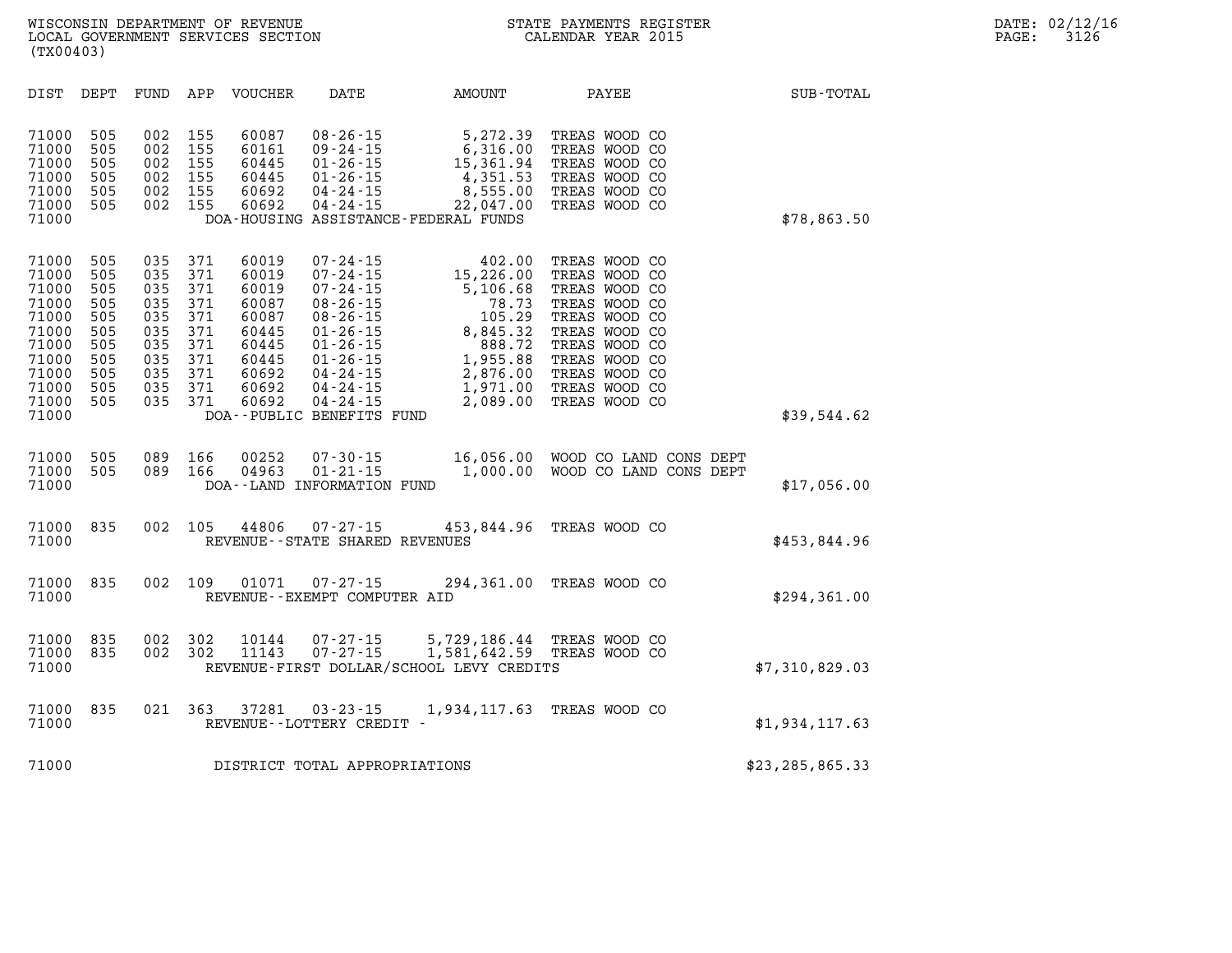| (TX00403)                                           |                                          | WISCONSIN DEPARTMENT OF REVENUE<br>LOCAL GOVERNMENT SERVICES SECTION |                                   |                                             | STATE PAYMENTS REGISTER<br>CALENDAR YEAR 2015                                                                                                                                                |              | DATE: 02/12/16<br>$\mathtt{PAGE:}$<br>3127 |
|-----------------------------------------------------|------------------------------------------|----------------------------------------------------------------------|-----------------------------------|---------------------------------------------|----------------------------------------------------------------------------------------------------------------------------------------------------------------------------------------------|--------------|--------------------------------------------|
|                                                     |                                          | DIST DEPT FUND APP VOUCHER                                           | DATE                              | AMOUNT                                      | PAYEE                                                                                                                                                                                        | SUB-TOTAL    |                                            |
| 71002 165<br>71002                                  |                                          |                                                                      |                                   | SAFETY/PROF SERV--FIRE INSURANCE DUES       | 002 225 01813 06-25-15 2,199.28 TREAS TN ARPIN                                                                                                                                               | \$2,199.28   |                                            |
| 71002 370<br>71002                                  |                                          | 000 001 01DNR                                                        |                                   | NAT RESOURCES-SEVERANCE/YIELD/WITHDRAWAL    | 04-09-15 950.88 TREAS TOWN ARPIN                                                                                                                                                             | \$950.88     |                                            |
| 71002 370<br>71002                                  |                                          |                                                                      |                                   | NAT RESOURCES - - FOREST CROP/MFL/CO FOREST | 012 571 39811 06-02-15 253.80 TREAS TN ARPIN                                                                                                                                                 | \$253.80     |                                            |
| 71002 370<br>71002                                  |                                          |                                                                      | NAT RESOURCES--RU RECYCLING GRANT |                                             | 074 670 43233 05-29-15 538.20 TREAS TN ARPIN                                                                                                                                                 | \$538.20     |                                            |
| 71002 395<br>71002<br>395<br>71002 395<br>71002 395 | 011 191<br>011 191<br>011 191<br>011 191 |                                                                      |                                   |                                             | 39818  01-05-15  23,919.22  TOWN OF ARPIN<br>47818  04-06-15  23,919.22  TOWN OF ARPIN<br>55818    07-06-15    23,919.22    TOWN OF ARPIN<br>67818    10-05-15    23,919.24    TOWN OF ARPIN |              |                                            |
| 71002                                               |                                          |                                                                      |                                   | TRANSPORTATION--GENERAL TRANSP AIDS-GTA     |                                                                                                                                                                                              | \$95,676.90  |                                            |
| 71002 835<br>71002                                  |                                          |                                                                      | REVENUE - - STATE SHARED REVENUES |                                             | 002 105 44772 07-27-15 12,738.90 TREAS TN ARPIN                                                                                                                                              | \$12,738.90  |                                            |
| 71002 835<br>71002                                  |                                          |                                                                      | REVENUE--EXEMPT COMPUTER AID      |                                             | 002 109 03698 07-27-15 126.00 TREAS TN ARPIN                                                                                                                                                 | \$126.00     |                                            |
| 71002                                               |                                          | DISTRICT TOTAL APPROPRIATIONS                                        |                                   |                                             |                                                                                                                                                                                              | \$112,483.96 |                                            |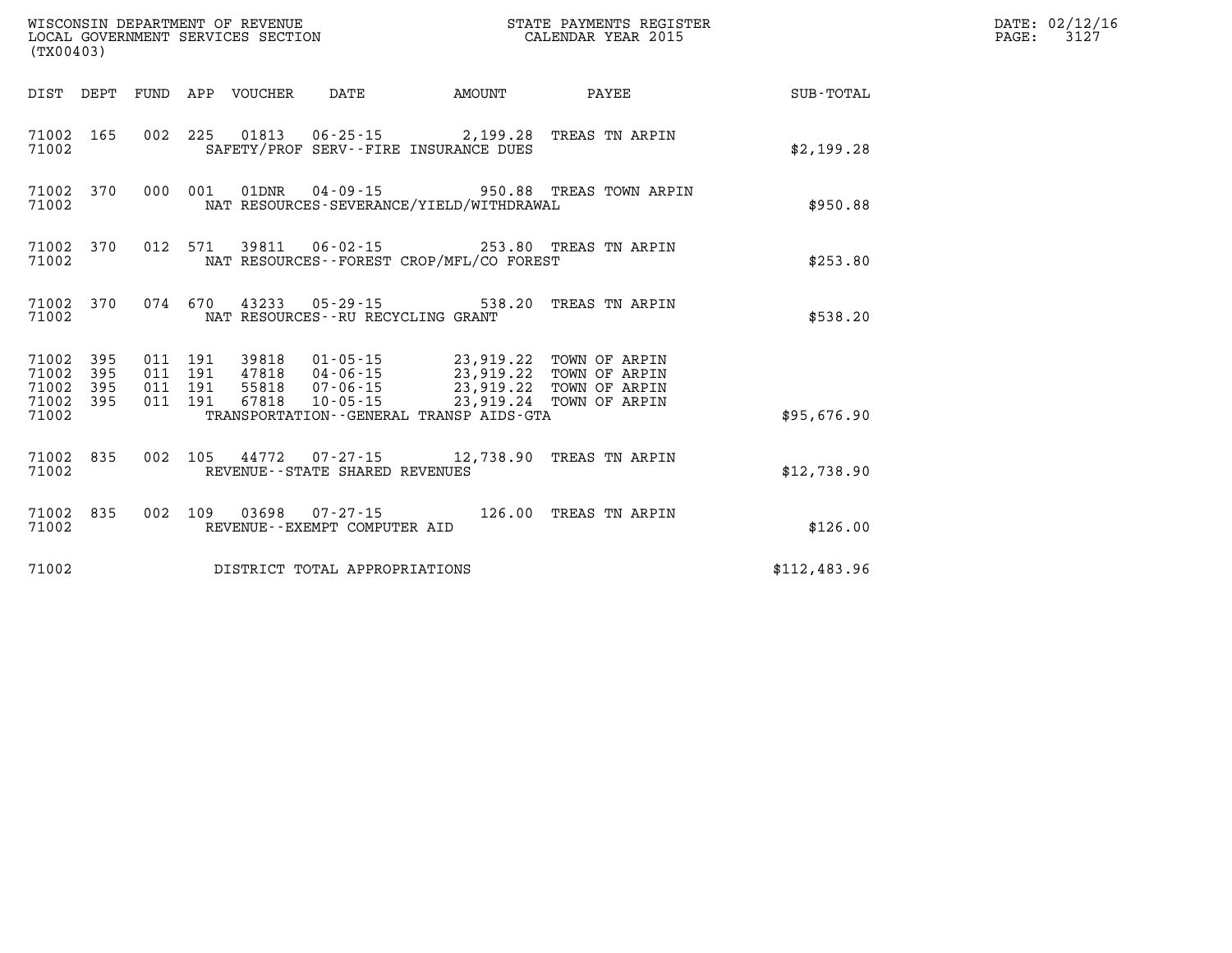| (TX00403) |                                                  |  |               |                                     |                                              | WISCONSIN DEPARTMENT OF REVENUE<br>LOCAL GOVERNMENT SERVICES SECTION<br>CALENDAR YEAR 2015                                                                                                                                                                                                                                                           |              | DATE: 02/12/16<br>$\mathtt{PAGE:}$<br>3128 |
|-----------|--------------------------------------------------|--|---------------|-------------------------------------|----------------------------------------------|------------------------------------------------------------------------------------------------------------------------------------------------------------------------------------------------------------------------------------------------------------------------------------------------------------------------------------------------------|--------------|--------------------------------------------|
|           |                                                  |  |               |                                     |                                              | DIST DEPT FUND APP VOUCHER DATE AMOUNT PAYEE PAYER SUB-TOTAL                                                                                                                                                                                                                                                                                         |              |                                            |
| 71004     | 71004 165                                        |  |               |                                     | SAFETY/PROF SERV--FIRE INSURANCE DUES        | 002 225 01814 06-25-15 2,003.77 TREAS TN AUBURNDALE                                                                                                                                                                                                                                                                                                  | \$2,003.77   |                                            |
| 71004     | 71004 370                                        |  | 000 001 01DNR |                                     | NAT RESOURCES-SEVERANCE/YIELD/WITHDRAWAL     | 04-09-15 190.74 TREAS TOWN AUBURNDALE                                                                                                                                                                                                                                                                                                                | \$190.74     |                                            |
| 71004     |                                                  |  |               |                                     | NAT RESOURCES--FOREST CROP/MFL/CO FOREST     | 71004 370 012 571 39812 06-02-15 84.71 TREAS TN AUBURNDALE                                                                                                                                                                                                                                                                                           | \$84.71      |                                            |
| 71004     |                                                  |  |               |                                     | NAT RESOURCES--AIDS IN LIEU OF TAXES         | 71004 370 012 579 20853 04-03-15 19.36 TREAS TN AUBURNDALE                                                                                                                                                                                                                                                                                           | \$19.36      |                                            |
| 71004     |                                                  |  |               | NAT RESOURCES--RU RECYCLING GRANT   |                                              | 71004 370 074 670 43234 05-29-15 634.11 TREAS TN AUBURNDALE                                                                                                                                                                                                                                                                                          | \$634.11     |                                            |
| 71004     | 71004 395<br>71004 395<br>71004 395<br>71004 395 |  |               |                                     | TRANSPORTATION - - GENERAL TRANSP AIDS - GTA | $\begin{array}{cccc} 011 & 191 & 39819 & 01\cdot 05\cdot 15 & 27,260.76 & \text{TOWN OF AUBURNDALE} \\ 011 & 191 & 47819 & 04\cdot 06\cdot 15 & 27,260.76 & \text{TOWN OF AUBURNDALE} \\ 011 & 191 & 55819 & 07\cdot 06\cdot 15 & 27,260.76 & \text{TOWN OF AUBURNDALE} \\ 011 & 191 & 67819 & 10\cdot 05\cdot 15 & 27,260.76 & \text{TOWN OF AUBUR$ | \$109,043.04 |                                            |
| 71004     | 71004 835                                        |  |               | REVENUE--STATE SHARED REVENUES      |                                              | 002 105 44773 07-27-15 6,767.55 TREAS TN AUBURNDALE                                                                                                                                                                                                                                                                                                  | \$6,767.55   |                                            |
| 71004     | 71004 835                                        |  |               | REVENUE--EXEMPT COMPUTER AID        |                                              | 002 109 03699 07-27-15 56.00 TREAS TN AUBURNDALE                                                                                                                                                                                                                                                                                                     | \$56.00      |                                            |
| 71004     |                                                  |  |               |                                     | DOA-PAYMENT FOR MUNICIPAL SERVICES AID       | 71004 835 002 501 00004 02-02-15 122.73 TREAS TN AUBURNDALE                                                                                                                                                                                                                                                                                          | \$122.73     |                                            |
|           |                                                  |  |               | 71004 DISTRICT TOTAL APPROPRIATIONS |                                              |                                                                                                                                                                                                                                                                                                                                                      | \$118,922.01 |                                            |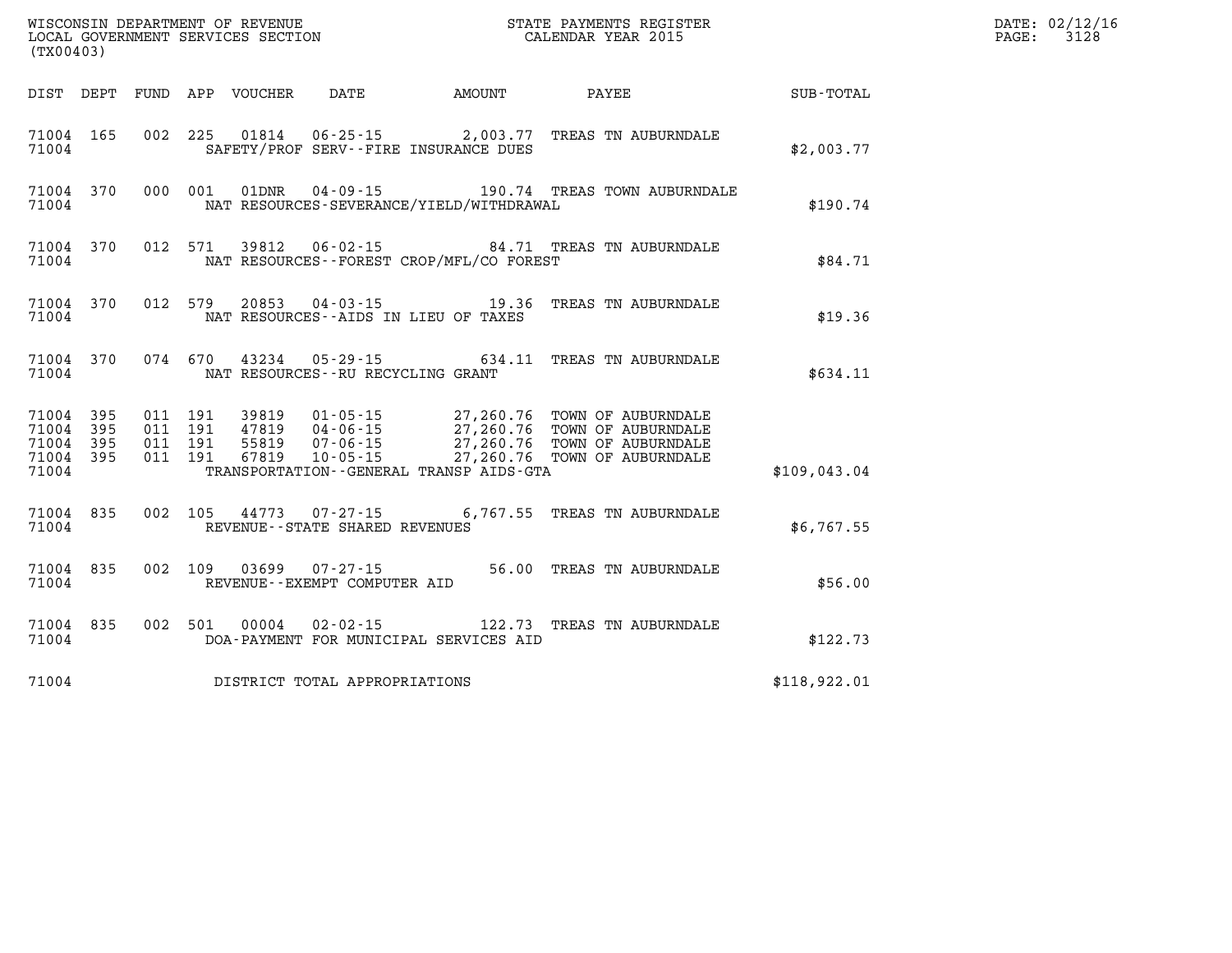| (TX00403)               |            |                    |     | WISCONSIN DEPARTMENT OF REVENUE<br>LOCAL GOVERNMENT SERVICES SECTION |                                   |                                              | STATE PAYMENTS REGISTER<br>CALENDAR YEAR 2015                                    |              | DATE: 02/12/16<br>3129<br>PAGE: |
|-------------------------|------------|--------------------|-----|----------------------------------------------------------------------|-----------------------------------|----------------------------------------------|----------------------------------------------------------------------------------|--------------|---------------------------------|
|                         |            |                    |     | DIST DEPT FUND APP VOUCHER                                           | DATE                              | <b>AMOUNT</b>                                | PAYEE                                                                            | SUB-TOTAL    |                                 |
| 71006 165<br>71006      |            |                    |     |                                                                      |                                   | SAFETY/PROF SERV--FIRE INSURANCE DUES        | 002 225 01815 06-25-15 2,127.47 TREAS TN CAMERON                                 | \$2,127.47   |                                 |
| 71006 370<br>71006      |            |                    |     |                                                                      |                                   | NAT RESOURCES--FOREST CROP/MFL/CO FOREST     | 012 571 39813 06-02-15 15.58 TREAS TN CAMERON                                    | \$15.58      |                                 |
| 71006<br>71006<br>71006 | 395<br>395 | 011<br>011 191     | 191 | 39820                                                                |                                   | 47820  04-06-15  6,980.34                    | 01-05-15 6,980.34 TOWN OF CAMERON<br>TOWN OF CAMERON                             |              |                                 |
| 71006 395<br>71006      | 395        | 011 191<br>011 191 |     | 67820                                                                |                                   | TRANSPORTATION - - GENERAL TRANSP AIDS - GTA | 55820  07-06-15   6,980.34  TOWN OF CAMERON<br>10-05-15 6,980.34 TOWN OF CAMERON | \$27,921.36  |                                 |
| 71006 835<br>71006      |            | 002                | 105 |                                                                      | REVENUE - - STATE SHARED REVENUES |                                              | 44774  07-27-15  2,005.03  TREAS TN CAMERON                                      | \$2,005.03   |                                 |
| 71006 835<br>71006      |            | 002                | 109 |                                                                      | REVENUE--EXEMPT COMPUTER AID      |                                              | 03700  07-27-15  135.00 TREAS TN CAMERON                                         | \$135.00     |                                 |
| 71006                   |            |                    |     |                                                                      | DISTRICT TOTAL APPROPRIATIONS     |                                              |                                                                                  | \$32, 204.44 |                                 |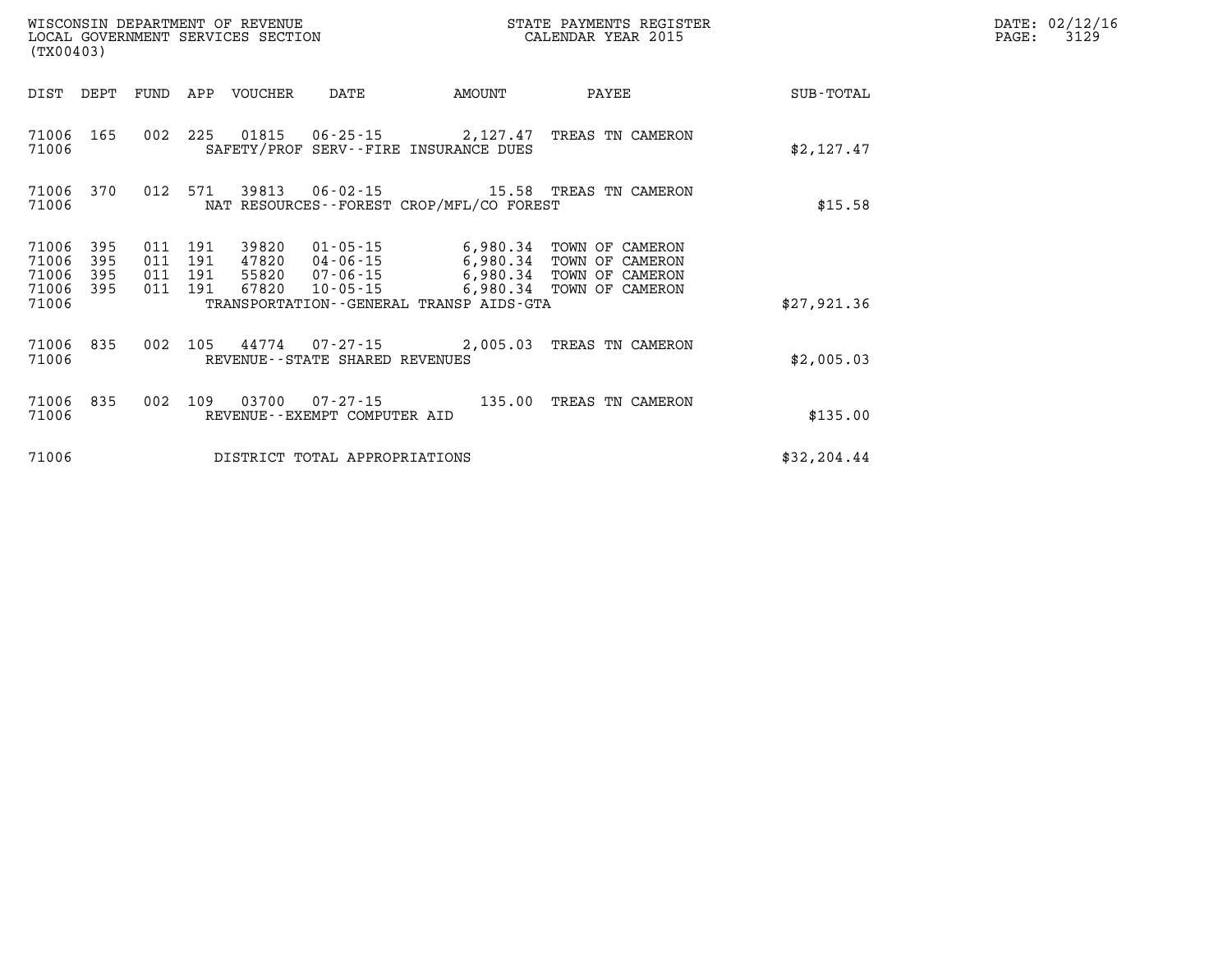| (TX00403)                                             |     |  |                                 | WISCONSIN DEPARTMENT OF REVENUE<br>LOCAL GOVERNMENT SERVICES SECTION |                                                                                                                                                                                                                                                | STATE PAYMENTS REGISTER<br>CALENDAR YEAR 2015 |             | $\mathtt{PAGE:}$ | DATE: 02/12/16<br>3130 |
|-------------------------------------------------------|-----|--|---------------------------------|----------------------------------------------------------------------|------------------------------------------------------------------------------------------------------------------------------------------------------------------------------------------------------------------------------------------------|-----------------------------------------------|-------------|------------------|------------------------|
|                                                       |     |  | DIST DEPT FUND APP VOUCHER DATE |                                                                      | <b>EXAMPLE THE PROPERTY OF AMOUNT</b>                                                                                                                                                                                                          | <b>PAYEE</b>                                  | SUB-TOTAL   |                  |                        |
| 71008 165<br>71008                                    |     |  |                                 |                                                                      | 002 225 01816 06-25-15 1,222.56 TREAS TN CARY<br>SAFETY/PROF SERV--FIRE INSURANCE DUES                                                                                                                                                         |                                               | \$1,222.56  |                  |                        |
| 71008 370<br>71008                                    |     |  | 000 001 05DNR                   |                                                                      | NAT RESOURCES-SEVERANCE/YIELD/WITHDRAWAL                                                                                                                                                                                                       | 09-28-15 1,703.99 TREAS TOWN CARY             | \$1,703.99  |                  |                        |
| 71008                                                 |     |  |                                 |                                                                      | $\begin{array}{cccccc} 71008 & 370 & 012 & 571 & 39814 & 06-02-15 & & 1,373.08 & \text{TREAS TN CARY} \\ 71008 & 370 & 012 & 571 & 39814 & 06-02-15 & & 210.41 & \text{TREAS TN CARY} \end{array}$<br>NAT RESOURCES--FOREST CROP/MFL/CO FOREST |                                               | \$1,583.49  |                  |                        |
| 71008 395<br>71008<br>71008 395<br>71008 395<br>71008 | 395 |  |                                 |                                                                      | 011 191 39821 01-05-15 18,370.18 TOWN OF CARY<br>011 191 47821 04-06-15 18,370.18 TOWN OF CARY<br>011 191 55821 07-06-15 18,370.18 TOWN OF CARY<br>011 191 67821 10-05-15 18,370.20 TOWN OF CARY<br>TRANSPORTATION--GENERAL TRANSP AIDS-GTA    |                                               | \$73,480.74 |                  |                        |
| 71008 835<br>71008                                    |     |  |                                 | REVENUE--STATE SHARED REVENUES                                       | 002 105 44775 07-27-15 2,968.13 TREAS TN CARY                                                                                                                                                                                                  |                                               | \$2,968.13  |                  |                        |
| 71008 835<br>71008                                    |     |  |                                 | REVENUE--EXEMPT COMPUTER AID                                         | 002 109 03701 07-27-15 3.00 TREAS TN CARY                                                                                                                                                                                                      |                                               | \$3.00      |                  |                        |
| 71008                                                 |     |  |                                 | DISTRICT TOTAL APPROPRIATIONS                                        |                                                                                                                                                                                                                                                |                                               | \$80,961.91 |                  |                        |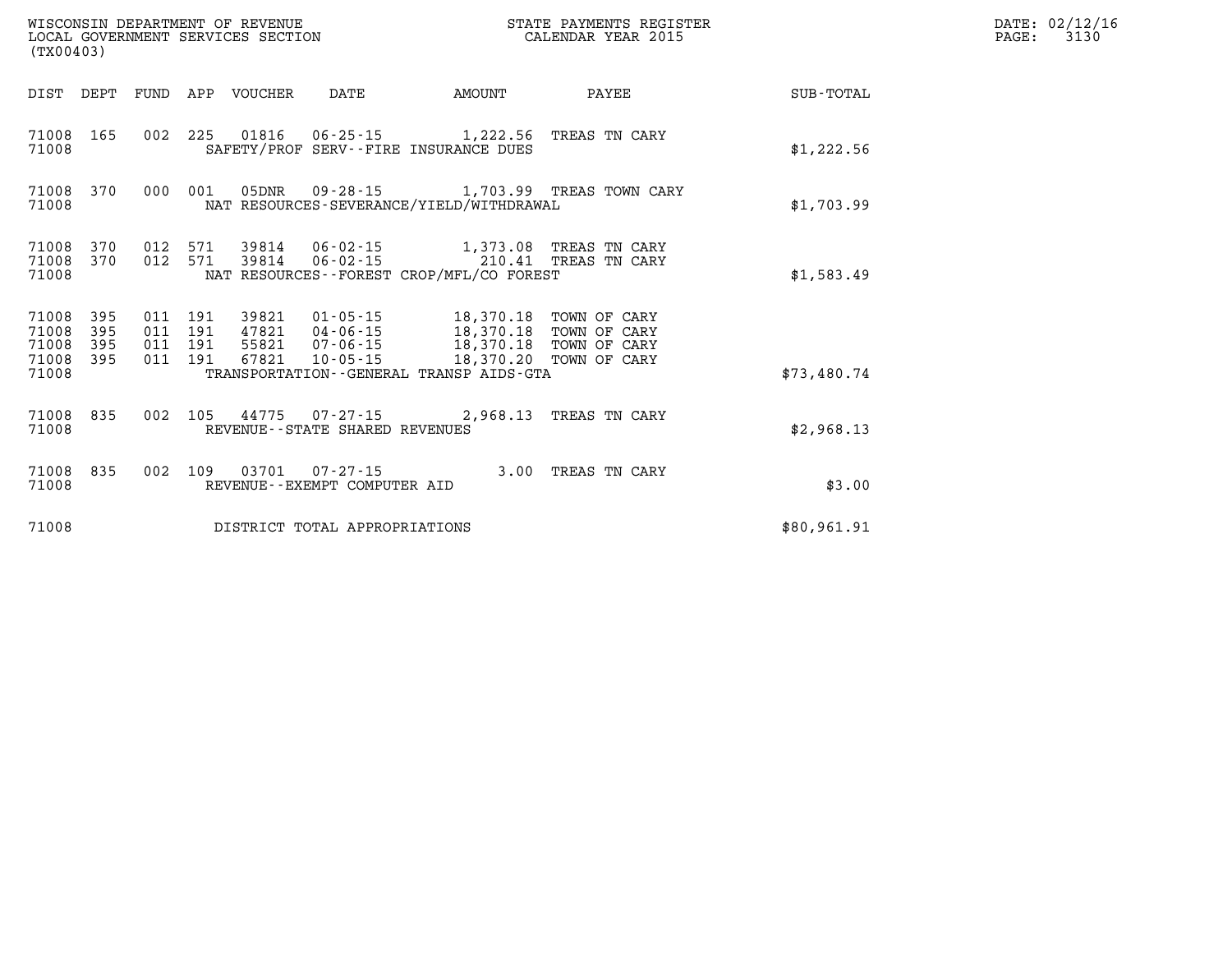| DATE: | 02/12/16 |
|-------|----------|
| PAGE: | 3131     |

| WISCONSIN DEPARTMENT OF REVENUE<br>LOCAL GOVERNMENT SERVICES SECTION<br>(TX00403) |                          |                          |                          |                                  |                                                                      |                                                                                         | STATE PAYMENTS REGISTER<br>CALENDAR YEAR 2015                                |             |
|-----------------------------------------------------------------------------------|--------------------------|--------------------------|--------------------------|----------------------------------|----------------------------------------------------------------------|-----------------------------------------------------------------------------------------|------------------------------------------------------------------------------|-------------|
| DIST                                                                              | DEPT                     | FUND                     | APP                      | VOUCHER DATE                     |                                                                      | <b>EXAMPLE THE PROPERTY OF AMOUNT</b>                                                   | PAYEE                                                                        | SUB-TOTAL   |
| 71010<br>71010                                                                    | 165                      | 002                      | 225                      |                                  |                                                                      | 01817 06-25-15 908.79<br>SAFETY/PROF SERV--FIRE INSURANCE DUES                          | TREAS TN CRANMOOR                                                            | \$908.79    |
| 71010<br>71010<br>71010                                                           | 370<br>370               | 012<br>012               | 571<br>571               |                                  |                                                                      | NAT RESOURCES - - FOREST CROP/MFL/CO FOREST                                             | TREAS TN CRANMOOR<br>TREAS TN CRANMOOR                                       | \$1,137.54  |
| 71010<br>71010                                                                    | 370                      | 074                      | 670                      | 43235                            | NAT RESOURCES - - RU RECYCLING GRANT                                 | $05 - 29 - 15$ 679.29                                                                   | TREAS TN CRANMOOR                                                            | \$679.29    |
| 71010<br>71010<br>71010<br>71010<br>71010                                         | 395<br>395<br>395<br>395 | 011<br>011<br>011<br>011 | 191<br>191<br>191<br>191 | 39822<br>47822<br>55822<br>67822 | $01 - 05 - 15$<br>$04 - 06 - 15$<br>$07 - 06 - 15$<br>$10 - 05 - 15$ | 4,842.16<br>4,842.16<br>4,842.16<br>4,842.19<br>TRANSPORTATION--GENERAL TRANSP AIDS-GTA | TOWN OF CRANMOOR<br>TOWN OF CRANMOOR<br>TOWN OF CRANMOOR<br>TOWN OF CRANMOOR | \$19,368.67 |
| 71010<br>71010                                                                    | 835                      | 002                      | 105                      | 44776                            | $07 - 27 - 15$<br>REVENUE - - STATE SHARED REVENUES                  | 968.87                                                                                  | TREAS TN CRANMOOR                                                            | \$968.87    |
| 71010<br>71010                                                                    | 835                      | 002                      | 109                      | 03702                            | $07 - 27 - 15$<br>REVENUE - - EXEMPT COMPUTER AID                    | 1.00                                                                                    | TREAS TN CRANMOOR                                                            | \$1.00      |
| 71010                                                                             |                          |                          |                          |                                  | DISTRICT TOTAL APPROPRIATIONS                                        |                                                                                         |                                                                              | \$23,064.16 |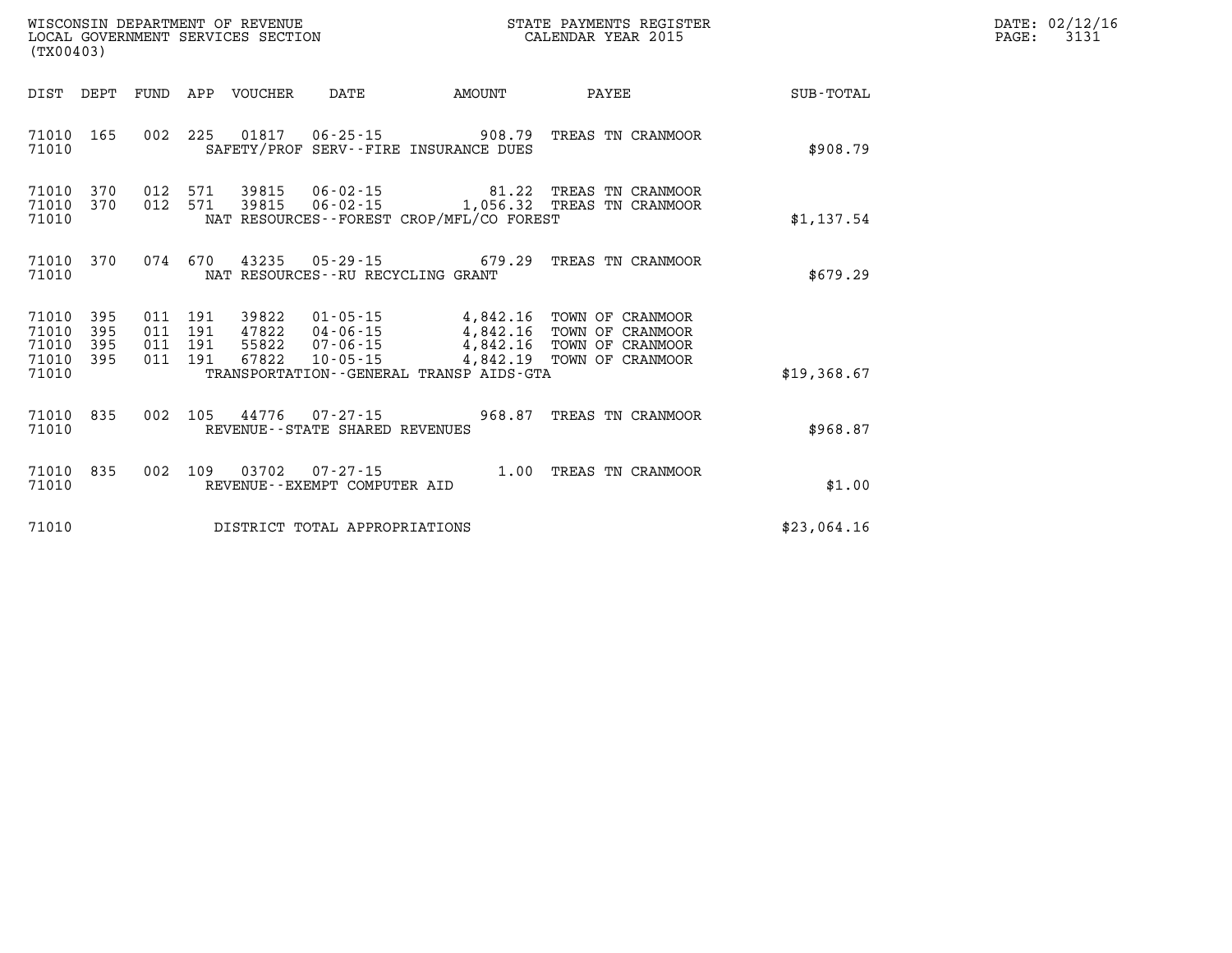|                                      | (TX00403)               |  |  |  |                                   |                                           |                                                                                                                                                                                                                                           |             | DATE: 02/12/16<br>$\mathtt{PAGE:}$<br>3132 |
|--------------------------------------|-------------------------|--|--|--|-----------------------------------|-------------------------------------------|-------------------------------------------------------------------------------------------------------------------------------------------------------------------------------------------------------------------------------------------|-------------|--------------------------------------------|
|                                      |                         |  |  |  |                                   |                                           | DIST DEPT FUND APP VOUCHER DATE AMOUNT PAYEE                                                                                                                                                                                              | SUB-TOTAL   |                                            |
| 71012                                | 71012 165               |  |  |  |                                   | SAFETY/PROF SERV--FIRE INSURANCE DUES     | 002 225 01818 06-25-15 880.96 TREAS TN DEXTER                                                                                                                                                                                             | \$880.96    |                                            |
| 71012                                | 71012 370               |  |  |  |                                   | NAT RESOURCES-SEVERANCE/YIELD/WITHDRAWAL  | 000 001 05DNR 09-28-15 810.01 TREAS TOWN DEXTER                                                                                                                                                                                           | \$810.01    |                                            |
| 71012                                |                         |  |  |  |                                   | NAT RESOURCES - FOREST CROP/MFL/CO FOREST | $\begin{array}{cccccc} 71012 & 370 & 012 & 571 & 39816 & 06\cdot 02\cdot 15 & & 279\cdot 01 & \text{TREAS TN DEXTER} \\ 71012 & 370 & 012 & 571 & 39816 & 06\cdot 02\cdot 15 & & 2\cdot 366\cdot 37 & \text{TREAS TN DEXTER} \end{array}$ | \$2,645.38  |                                            |
| 71012                                |                         |  |  |  |                                   | NAT RESOURCES--AIDS IN LIEU OF TAXES      | $\begin{array}{cccccc} 71012 & 370 & 012 & 579 & 20854 & 04-03-15 & & 384.52 & \text{TREAS TN DEXTER} \\ 71012 & 370 & 012 & 579 & 20854 & 04-03-15 & & 3,845.18 & \text{TREAS TN DEXTER} \end{array}$                                    | \$4,229.70  |                                            |
| 71012<br>71012<br>71012 395<br>71012 | 71012 395<br>395<br>395 |  |  |  |                                   | TRANSPORTATION--GENERAL TRANSP AIDS-GTA   | 011 191 39823 01-05-15 11,120.10 TOWN OF DEXTER<br>011 191 47823 04-06-15 11,120.10 TOWN OF DEXTER<br>011 191 55823 07-06-15 11,120.10 TOWN OF DEXTER<br>011 191 67823 10-05-15                                                           | \$44,480.40 |                                            |
| 71012                                | 71012 835               |  |  |  | REVENUE - - STATE SHARED REVENUES |                                           | 002 105 44777 07-27-15 3,348.47 TREAS TN DEXTER                                                                                                                                                                                           | \$3,348.47  |                                            |
| 71012                                | 71012 835               |  |  |  | REVENUE--EXEMPT COMPUTER AID      |                                           | 002 109 03703 07-27-15 3.00 TREAS TN DEXTER                                                                                                                                                                                               | \$3.00      |                                            |
| 71012                                |                         |  |  |  | DISTRICT TOTAL APPROPRIATIONS     |                                           |                                                                                                                                                                                                                                           | \$56,397.92 |                                            |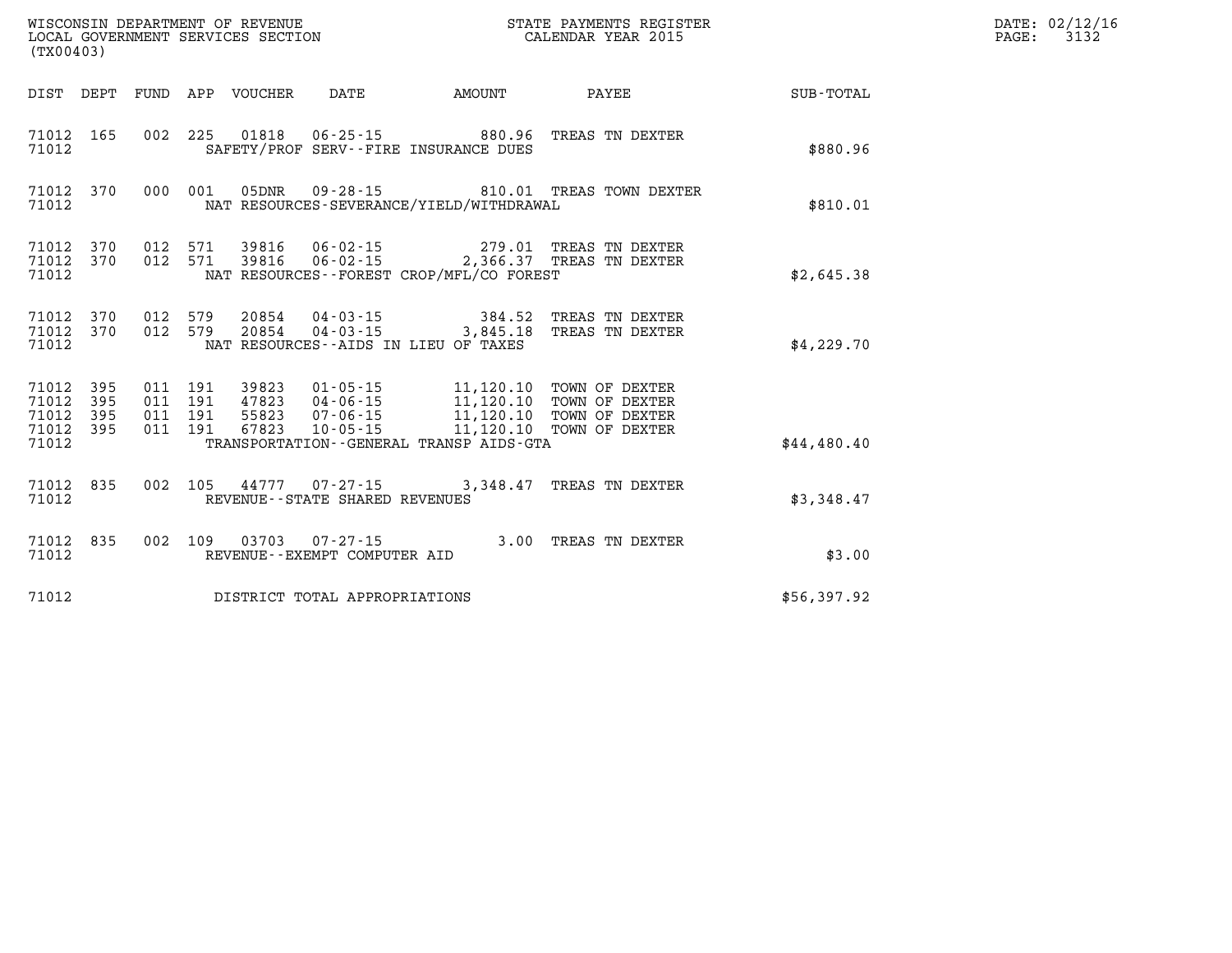| (TX00403)                                                 |                    |       |         |                                         | WISCONSIN DEPARTMENT OF REVENUE<br>LOCAL GOVERNMENT SERVICES SECTION<br>(my00403)                                                                                                                                                                                                |                                |              |              |  | DATE: 02/12/16<br>PAGE: 3133 |
|-----------------------------------------------------------|--------------------|-------|---------|-----------------------------------------|----------------------------------------------------------------------------------------------------------------------------------------------------------------------------------------------------------------------------------------------------------------------------------|--------------------------------|--------------|--------------|--|------------------------------|
| DIST DEPT                                                 |                    |       |         |                                         | FUND APP VOUCHER DATE AMOUNT PAYEE SUB-TOTAL                                                                                                                                                                                                                                     |                                |              |              |  |                              |
|                                                           | 71014 165          |       |         |                                         | 002 225 01819 06-25-15 21,684.62 TREAS TN GRAND RAPIDS<br>71014 SAFETY/PROF SERV--FIRE INSURANCE DUES                                                                                                                                                                            |                                |              | \$21,684.62  |  |                              |
|                                                           | 71014              |       |         |                                         | 71014 370 000 001 01DNR 04-09-15 660.47 TREAS TOWN GRAND RAPIDS<br>71014 370 000 001 05DNR 09-28-15 84.57 TREAS TOWN GRAND RAPIDS<br>NAT RESOURCES-SEVERANCE/YIELD/WITHDRAWAL                                                                                                    |                                |              | \$745.04     |  |                              |
|                                                           | 71014 370<br>71014 |       |         |                                         | 012 571 39817 06-02-15 266.00 TREAS TN GRAND RAPIDS<br>NAT RESOURCES - - FOREST CROP/MFL/CO FOREST                                                                                                                                                                               |                                |              | \$266.00     |  |                              |
|                                                           |                    | 71014 |         |                                         | 71014 370 012 579 20855 04-03-15 126.10 TREAS TN GRAND RAPIDS<br>NAT RESOURCES--AIDS IN LIEU OF TAXES                                                                                                                                                                            |                                |              | \$126.10     |  |                              |
|                                                           |                    |       |         | 71014 NAT RESOURCES--RU RECYCLING GRANT | 71014 370 074 670 43236 05-29-15 11,364.07 TREAS TN GRAND RAPIDS                                                                                                                                                                                                                 |                                |              | \$11,364.07  |  |                              |
|                                                           |                    |       |         |                                         | 71014 370 074 673 43236 05-29-15 2,006.49 TREAS TN GRAND RAPIDS<br>71014 MAT RESOURCES--RU CONSOLIDATED GRANT                                                                                                                                                                    |                                |              | \$2,006.49   |  |                              |
|                                                           | 71014 395          |       |         |                                         | 011 185 62755 10-14-15 4,000.00 TREAS TN GRAND RAPIDS<br>71014 TRANSPORTATION - HIGHWAY SAFETY - FEDERAL                                                                                                                                                                         |                                |              | \$4,000.00   |  |                              |
| 71014 395<br>71014 395<br>71014 395<br>71014 395<br>71014 |                    |       |         |                                         | 011 191 39824 01-05-15 51,438.72 TOWN OF GRAND RAPIDS<br>011 191 47824 04-06-15 51,438.72 TOWN OF GRAND RAPIDS<br>011 191 55824 10-05-15 51,438.72 TOWN OF GRAND RAPIDS<br>011 191 67824 10-05-15 51,438.72 TOWN OF GRAND RAPIDS<br>TRANSPORTATION - - GENERAL TRANSP AIDS - GTA |                                |              | \$205,754.88 |  |                              |
|                                                           | 71014 455<br>71014 |       |         | JUSTICE--LAW ENFORCEMENT TRAINING       | 002 231 20 04-27-15 960.00 TREAS TN GRAND RAPIDS                                                                                                                                                                                                                                 |                                |              | \$960.00     |  |                              |
| 71014 835<br>71014                                        |                    |       |         | REVENUE--STATE SHARED REVENUES          | 002 105 44778 07-27-15 36,124.86 TREAS TN GRAND RAPIDS                                                                                                                                                                                                                           |                                | \$36, 124.86 |              |  |                              |
| 71014 835<br>71014                                        |                    |       |         | REVENUE--EXEMPT COMPUTER AID            | 002 109 03704 07-27-15 690.00 TREAS TN GRAND RAPIDS                                                                                                                                                                                                                              |                                |              | \$690.00     |  |                              |
| 71014 835<br>71014                                        |                    |       |         |                                         | 002 501 00004 02-02-15 2,604.55 TREAS TN GRAND RAPIDS<br>DOA-PAYMENT FOR MUNICIPAL SERVICES AID                                                                                                                                                                                  |                                |              | \$2,604.55   |  |                              |
|                                                           | 71014 835          |       | 021 363 | 35965 03-23-15                          |                                                                                                                                                                                                                                                                                  | 2,506.92 TREAS TN GRAND RAPIDS |              |              |  |                              |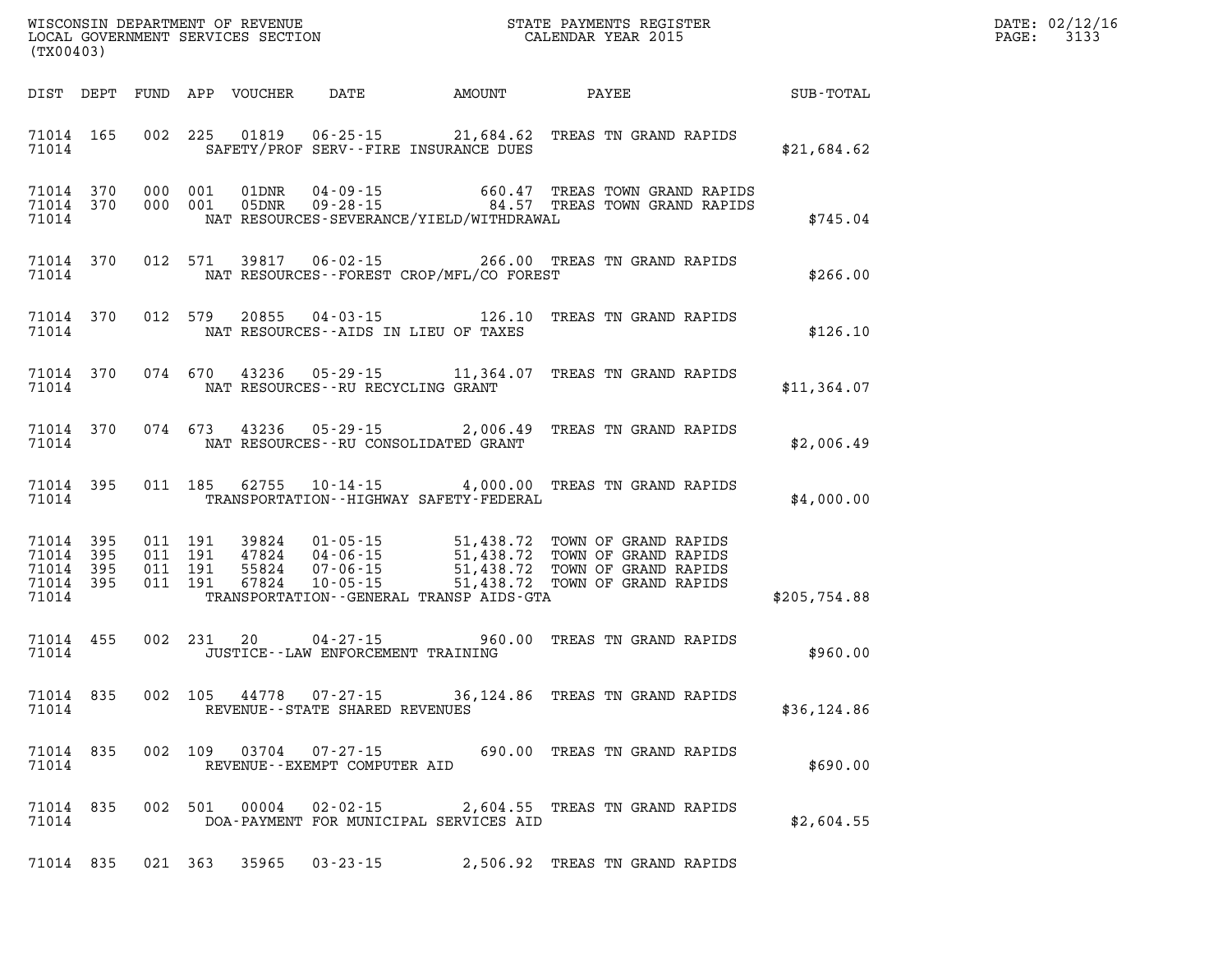| WISCONSIN DEPARTMENT OF REVENUE<br>LOCAL GOVERNMENT SERVICES SECTION<br>(TX00403) |      |      |     |         |                               | STATE PAYMENTS REGISTER<br>CALENDAR YEAR 2015 |       |              | PAGE: | DATE: 02/12/16<br>3134 |
|-----------------------------------------------------------------------------------|------|------|-----|---------|-------------------------------|-----------------------------------------------|-------|--------------|-------|------------------------|
| DIST                                                                              | DEPT | FUND | APP | VOUCHER | DATE                          | AMOUNT                                        | PAYEE | SUB-TOTAL    |       |                        |
| 71014                                                                             |      |      |     |         | REVENUE - - LOTTERY CREDIT -  |                                               |       | \$2,506.92   |       |                        |
| 71014                                                                             |      |      |     |         | DISTRICT TOTAL APPROPRIATIONS |                                               |       | \$288,833.53 |       |                        |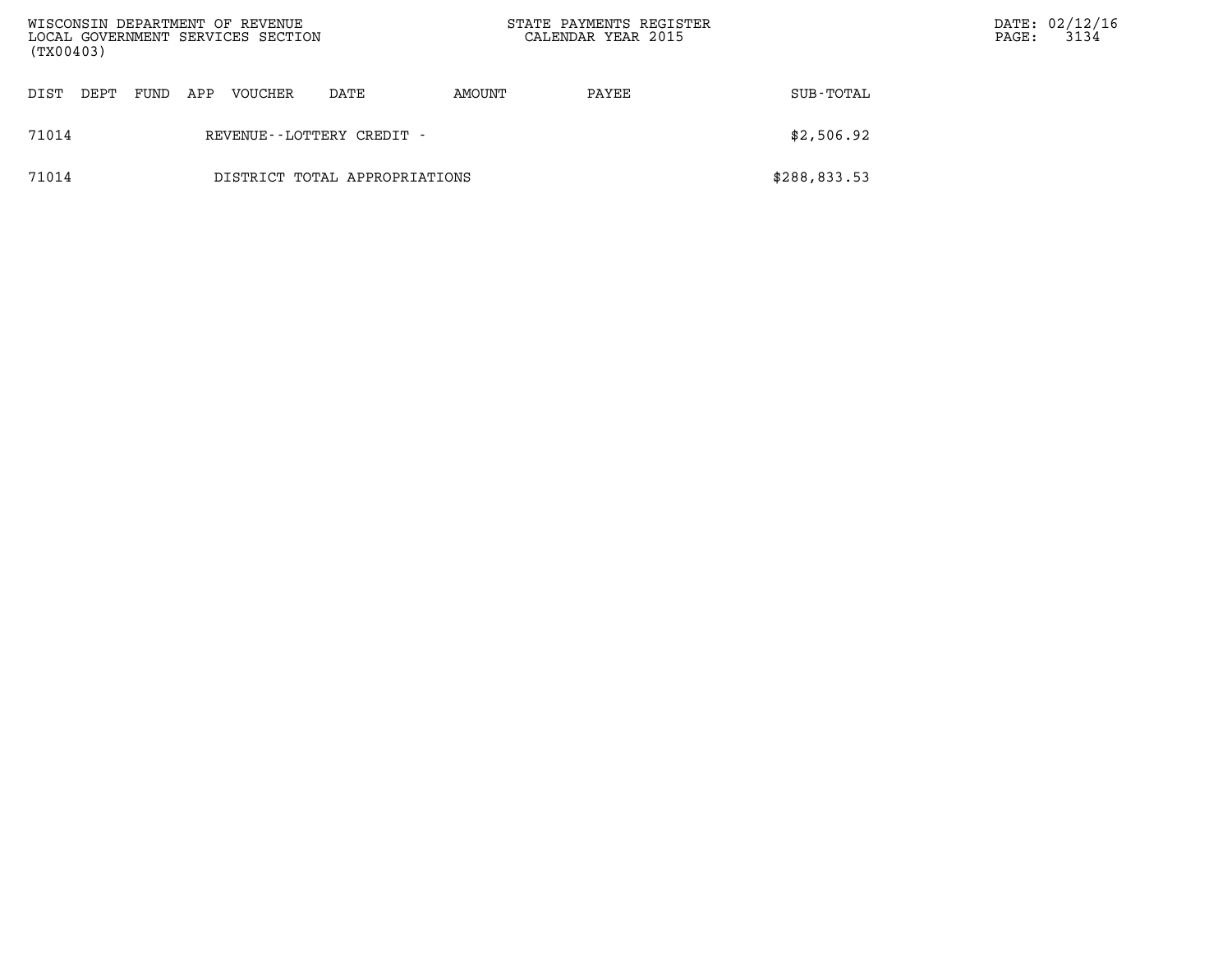| WISCONSIN DEPARTMENT OF REVENUE<br>STATE PAYMENTS REGISTER<br>CALENDAR YEAR 2015<br>LOCAL GOVERNMENT SERVICES SECTION<br>(TX00403) |            |            |            |                |                                                     |                                                    |                                  |                  |
|------------------------------------------------------------------------------------------------------------------------------------|------------|------------|------------|----------------|-----------------------------------------------------|----------------------------------------------------|----------------------------------|------------------|
| DIST                                                                                                                               | DEPT       | FUND       | APP        | <b>VOUCHER</b> | DATE                                                | <b>AMOUNT</b>                                      | PAYEE                            | <b>SUB-TOTAL</b> |
| 71016<br>71016                                                                                                                     | 165        | 002        | 225        | 01820          | $06 - 25 - 15$                                      | 1,693.56<br>SAFETY/PROF SERV--FIRE INSURANCE DUES  | TREAS TN HANSEN                  | \$1,693.56       |
| 71016<br>71016                                                                                                                     | 370        | 012        | 571        | 39818          | $06 - 02 - 15$                                      | 375.61<br>NAT RESOURCES--FOREST CROP/MFL/CO FOREST | TREAS TN HANSEN                  | \$375.61         |
| 71016<br>71016                                                                                                                     | 395<br>395 | 011<br>011 | 191<br>191 | 39825<br>47825 | $01 - 05 - 15$<br>04-06-15                          | 24,882.60<br>24,882.60                             | TOWN OF HANSEN<br>TOWN OF HANSEN |                  |
| 71016<br>71016                                                                                                                     | 395<br>395 | 011<br>011 | 191<br>191 | 55825<br>67825 | 07-06-15<br>$10 - 05 - 15$                          | 24,882.60<br>24,882.60                             | TOWN OF HANSEN<br>TOWN OF HANSEN |                  |
| 71016                                                                                                                              |            |            |            |                |                                                     | TRANSPORTATION - - GENERAL TRANSP AIDS - GTA       |                                  | \$99,530.40      |
| 71016<br>71016                                                                                                                     | 835        | 002        | 105        | 44779          | $07 - 27 - 15$<br>REVENUE - - STATE SHARED REVENUES | 7,899.25                                           | TREAS TN HANSEN                  | \$7,899.25       |
| 71016<br>71016                                                                                                                     | 835        | 002        | 109        | 03705          | $07 - 27 - 15$<br>REVENUE - - EXEMPT COMPUTER AID   | 16.00                                              | TREAS TN HANSEN                  | \$16.00          |
| 71016                                                                                                                              |            |            |            |                | DISTRICT TOTAL APPROPRIATIONS                       |                                                    |                                  | \$109,514.82     |

**DATE: 02/12/16<br>PAGE: 3135**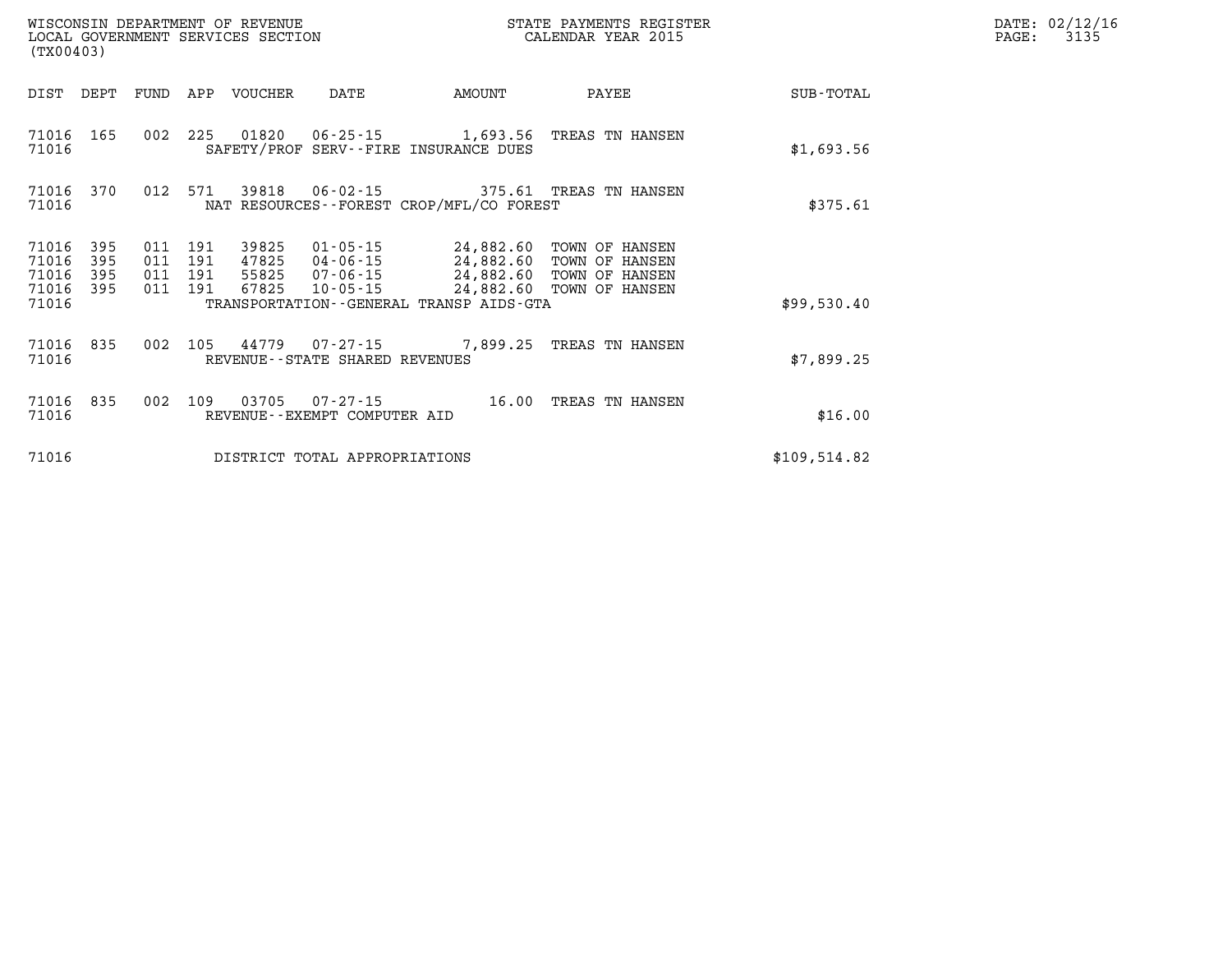| WISCONSIN DEPARTMENT OF REVENUE        | STATE PAYMENTS REGISTER |       | DATE: 02/12/16 |
|----------------------------------------|-------------------------|-------|----------------|
| LOCAL GOVERNMENT SERVICES SECTION<br>. | CALENDAR YEAR 2015      | PAGE: | 3136           |

| (TX00403)                                                             |                          |                                                              |                                                                                                                 |                                              |                                                                  |                  |
|-----------------------------------------------------------------------|--------------------------|--------------------------------------------------------------|-----------------------------------------------------------------------------------------------------------------|----------------------------------------------|------------------------------------------------------------------|------------------|
| DEPT<br>DIST                                                          | <b>FUND</b>              | APP<br>VOUCHER                                               | <b>DATE</b>                                                                                                     | AMOUNT                                       | PAYEE                                                            | <b>SUB-TOTAL</b> |
| 71018<br>165<br>71018                                                 | 002                      | 225<br>01821                                                 | $06 - 25 - 15$<br>SAFETY/PROF SERV--FIRE INSURANCE DUES                                                         | 576.92                                       | TREAS TN HILES                                                   | \$576.92         |
| 71018<br>370<br>71018<br>370<br>71018                                 | 000<br>000               | 001<br>01DNR<br>001<br>05DNR                                 | 04-09-15<br>$09 - 28 - 15$<br>NAT RESOURCES-SEVERANCE/YIELD/WITHDRAWAL                                          | 723.95<br>487.24                             | TREAS TOWN HILES<br>TREAS TOWN HILES                             | \$1,211.19       |
| 370<br>71018<br>71018<br>370<br>71018                                 | 012<br>012               | 571<br>39819<br>571<br>39819                                 | $06 - 02 - 15$<br>$06 - 02 - 15$<br>NAT RESOURCES -- FOREST CROP/MFL/CO FOREST                                  | 597.20<br>2,796.03                           | TREAS TN HILES<br>TREAS TN HILES                                 | \$3,393.23       |
| 71018<br>370<br>71018<br>370<br>71018                                 | 012<br>012               | 579<br>20856<br>579<br>20856                                 | $04 - 03 - 15$<br>04-03-15<br>NAT RESOURCES -- AIDS IN LIEU OF TAXES                                            | 284.80<br>32.00                              | TREAS TN HILES<br>TREAS TN HILES                                 | \$316.80         |
| 71018<br>395<br>71018<br>395<br>71018<br>395<br>71018<br>395<br>71018 | 011<br>011<br>011<br>011 | 39826<br>191<br>191<br>47826<br>191<br>55826<br>191<br>67826 | $01 - 05 - 15$<br>$04 - 06 - 15$<br>$07 - 06 - 15$<br>$10 - 05 - 15$<br>TRANSPORTATION--GENERAL TRANSP AIDS-GTA | 8,323.56<br>8,323.56<br>8,323.56<br>8,323.56 | TOWN OF HILES<br>TOWN OF HILES<br>TOWN OF HILES<br>TOWN OF HILES | \$33, 294.24     |
| 71018<br>835<br>71018                                                 | 002                      | 105<br>44780                                                 | $07 - 27 - 15$<br>REVENUE - - STATE SHARED REVENUES                                                             | 1,603.34                                     | TREAS TN HILES                                                   | \$1,603.34       |
| 71018<br>835<br>71018                                                 | 002                      | 109<br>03706                                                 | $07 - 27 - 15$<br>REVENUE - - EXEMPT COMPUTER AID                                                               | 26.00                                        | TREAS TN HILES                                                   | \$26.00          |
| 71018                                                                 |                          |                                                              | DISTRICT TOTAL APPROPRIATIONS                                                                                   |                                              |                                                                  | \$40, 421.72     |

WISCONSIN DEPARTMENT OF REVENUE **STATE PAYMENTS REGISTER**<br>LOCAL GOVERNMENT SERVICES SECTION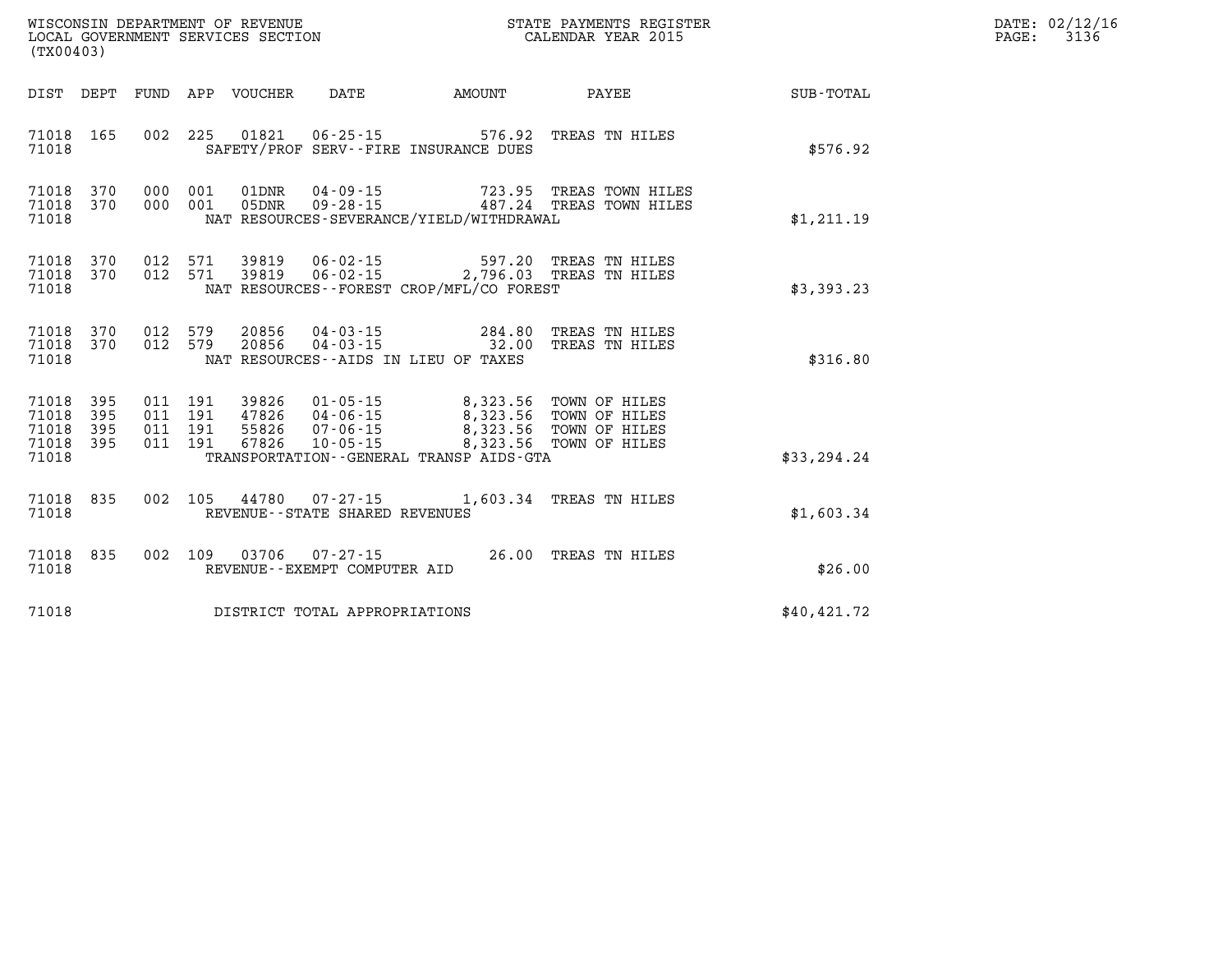|                                               | (TX00403)         |  |  |                                 |                                |                                             |                                                                                                                                                                                                                                                                                                                                          | DATE: 02/12/16<br>$\mathtt{PAGE}$ :<br>3137 |  |
|-----------------------------------------------|-------------------|--|--|---------------------------------|--------------------------------|---------------------------------------------|------------------------------------------------------------------------------------------------------------------------------------------------------------------------------------------------------------------------------------------------------------------------------------------------------------------------------------------|---------------------------------------------|--|
|                                               |                   |  |  | DIST DEPT FUND APP VOUCHER DATE |                                | <b>AMOUNT</b>                               | <b>PAYEE</b>                                                                                                                                                                                                                                                                                                                             | SUB-TOTAL                                   |  |
| 71020 165<br>71020                            |                   |  |  |                                 |                                | SAFETY/PROF SERV--FIRE INSURANCE DUES       | 002 225 01822 06-25-15 5,312.23 TREAS TN LINCOLN                                                                                                                                                                                                                                                                                         | \$5,312.23                                  |  |
| 71020 370<br>71020                            |                   |  |  |                                 |                                | NAT RESOURCES-SEVERANCE/YIELD/WITHDRAWAL    | 000 001 05DNR 09-28-15 177.47 TREAS TOWN LINCOLN                                                                                                                                                                                                                                                                                         | \$177.47                                    |  |
| 71020 370<br>71020                            |                   |  |  |                                 |                                | NAT RESOURCES - - FOREST CROP/MFL/CO FOREST | 012 571 39820 06-02-15 36.80 TREAS TN LINCOLN                                                                                                                                                                                                                                                                                            | \$36.80                                     |  |
| 71020<br>71020<br>71020<br>71020 395<br>71020 | 395<br>395<br>395 |  |  |                                 |                                | TRANSPORTATION--GENERAL TRANSP AIDS-GTA     | $\begin{array}{cccc} 011 & 191 & 39827 & 01\cdot 05\cdot 15 & 26\,, 341\,.42 & \textrm{TOWN OF LINCOLN} \\ 011 & 191 & 47827 & 04\cdot 06\cdot 15 & 26\,, 341\,.42 & \textrm{TOWN OF LINCOLN} \\ 011 & 191 & 55827 & 07\cdot 06\cdot 15 & 26\,, 341\,.42 & \textrm{TOWN OF LINCOLN} \\ 011 & 191 & 67827 & 10\cdot 05\cdot 15 & 26\,, 3$ | \$105, 365.70                               |  |
| 71020<br>71020                                | 395               |  |  |                                 |                                | TRANSPORTATION - - LRIP/TRIP/MSIP GRANTS    | 011 278 64876 11-02-15 19,624.14 TREAS TN LINCOLN                                                                                                                                                                                                                                                                                        | \$19,624.14                                 |  |
| 71020 835<br>71020                            |                   |  |  |                                 | REVENUE--STATE SHARED REVENUES |                                             | 002 105 44781 07-27-15 4,238.08 TREAS TN LINCOLN                                                                                                                                                                                                                                                                                         | \$4,238.08                                  |  |
| 71020<br>71020                                | 835               |  |  |                                 | REVENUE--EXEMPT COMPUTER AID   |                                             | 002 109 03707 07-27-15 123.00 TREAS TN LINCOLN                                                                                                                                                                                                                                                                                           | \$123.00                                    |  |
| 71020                                         |                   |  |  |                                 | DISTRICT TOTAL APPROPRIATIONS  |                                             |                                                                                                                                                                                                                                                                                                                                          | \$134,877.42                                |  |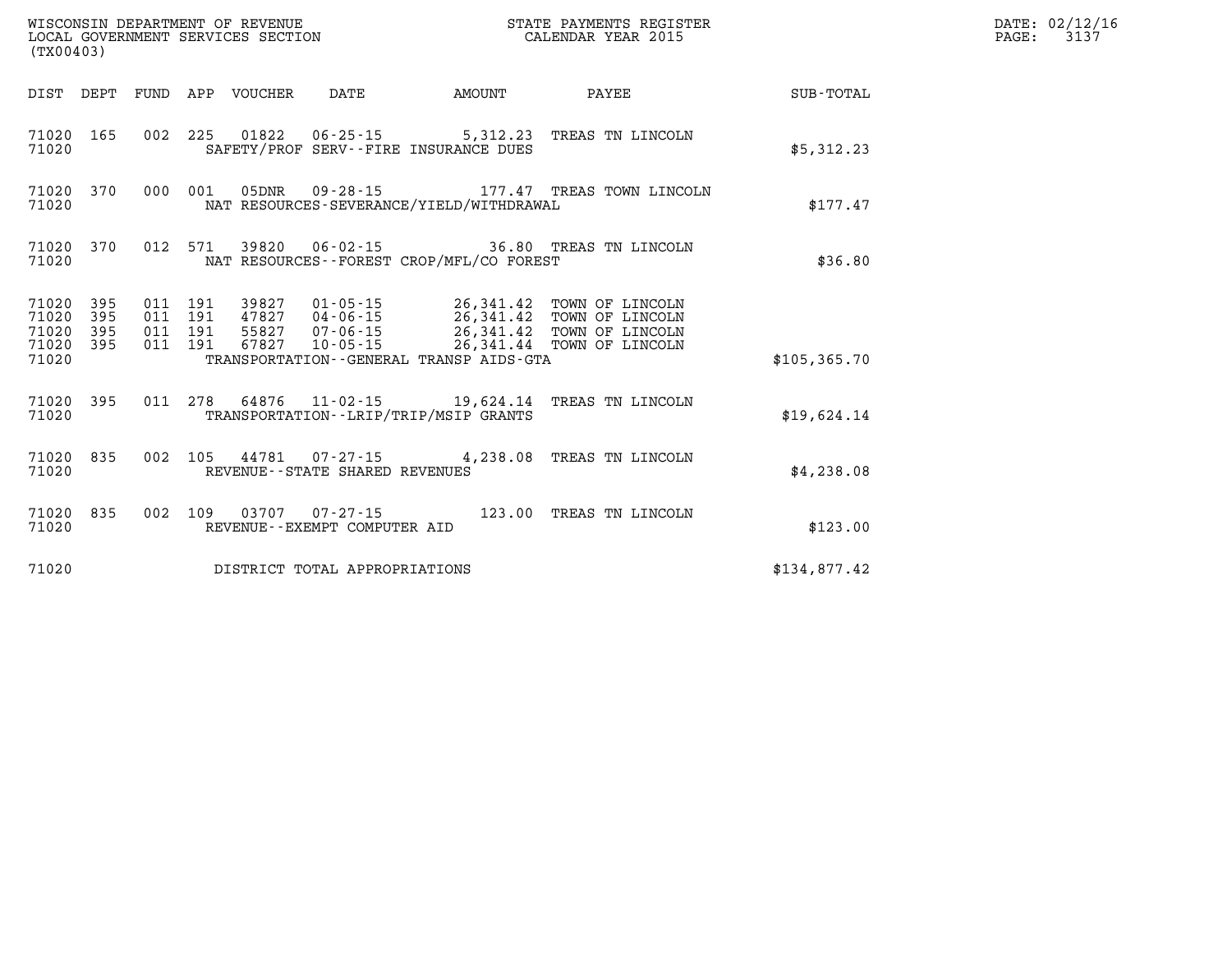| (TX00403) | LOCAL GOVERNMENT SERVICES SECTION |  |  |                                 | CALENDAR YEAR 2015             |                                                                                                                                                                                                                                                                                                                                                                                    |              |  | PAGE:       | 3138 |  |
|-----------|-----------------------------------|--|--|---------------------------------|--------------------------------|------------------------------------------------------------------------------------------------------------------------------------------------------------------------------------------------------------------------------------------------------------------------------------------------------------------------------------------------------------------------------------|--------------|--|-------------|------|--|
|           |                                   |  |  | DIST DEPT FUND APP VOUCHER DATE |                                | AMOUNT                                                                                                                                                                                                                                                                                                                                                                             | <b>PAYEE</b> |  | SUB-TOTAL   |      |  |
| 71022     |                                   |  |  |                                 |                                | 71022 165 002 225 01823 06-25-15 2,553.41 TREAS TN MARSHFIELD<br>SAFETY/PROF SERV--FIRE INSURANCE DUES                                                                                                                                                                                                                                                                             |              |  | \$2,553.41  |      |  |
| 71022     |                                   |  |  |                                 |                                | 71022 370 012 571 39821 06-02-15 20.60 TREAS TN MARSHFIELD<br>NAT RESOURCES - - FOREST CROP/MFL/CO FOREST                                                                                                                                                                                                                                                                          |              |  | \$20.60     |      |  |
| 71022     |                                   |  |  |                                 |                                | $\begin{array}{cccccc} 71022 & 395 & 011 & 191 & 39828 & 01\cdot 05\cdot 15 & 13,663.41 & \text{TOWN OF MARKFIELD} \\ 71022 & 395 & 011 & 191 & 47828 & 04\cdot 06\cdot 15 & 13,663.41 & \text{TOWN OF MARKFIELD} \\ 71022 & 395 & 011 & 191 & 55828 & 07\cdot 06\cdot 15 & 13,663.41 & \text{TOWN OF MARKSHFIELD} \\ 71022 & 395 & 01$<br>TRANSPORTATION--GENERAL TRANSP AIDS-GTA |              |  | \$54,653.64 |      |  |
| 71022     |                                   |  |  |                                 |                                | 71022 395 011 278 67351 11-25-15 21,822.00 TREAS TN MARSHFIELD<br>TRANSPORTATION--LRIP/TRIP/MSIP GRANTS                                                                                                                                                                                                                                                                            |              |  | \$21,822.00 |      |  |
| 71022     |                                   |  |  |                                 | REVENUE--STATE SHARED REVENUES | 71022 835 002 105 44782 07-27-15 3,213.74 TREAS TN MARSHFIELD                                                                                                                                                                                                                                                                                                                      |              |  | \$3,213.74  |      |  |
| 71022     |                                   |  |  |                                 | REVENUE--EXEMPT COMPUTER AID   | 71022 835 002 109 03708 07-27-15 525.00 TREAS TN MARSHFIELD                                                                                                                                                                                                                                                                                                                        |              |  | \$525.00    |      |  |
| 71022     |                                   |  |  |                                 | DISTRICT TOTAL APPROPRIATIONS  |                                                                                                                                                                                                                                                                                                                                                                                    |              |  | \$82,788.39 |      |  |

**WISCONSIN DEPARTMENT OF REVENUE STATE PAYMENTS REGISTER DATE: 02/12/16**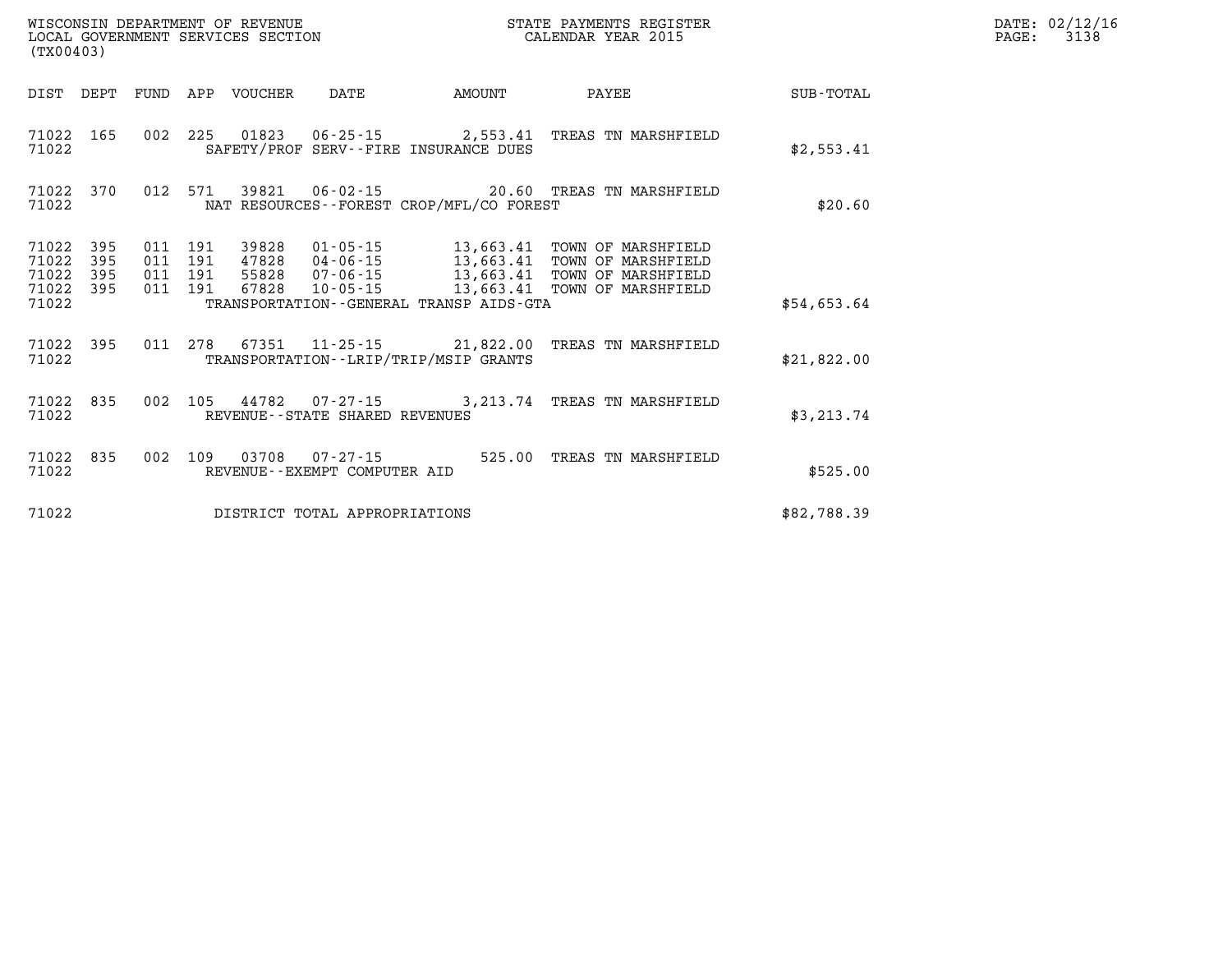|                         | WISCONSIN DEPARTMENT OF REVENUE<br>LOCAL GOVERNMENT SERVICES SECTION<br>(TX00403) |  |  |                                 | STATE PAYMENTS REGISTER<br>CALENDAR YEAR 2015 |                                          |                                                                                                                                                                                                                           | DATE: 02/12/16<br>PAGE: 3139 |  |
|-------------------------|-----------------------------------------------------------------------------------|--|--|---------------------------------|-----------------------------------------------|------------------------------------------|---------------------------------------------------------------------------------------------------------------------------------------------------------------------------------------------------------------------------|------------------------------|--|
|                         |                                                                                   |  |  | DIST DEPT FUND APP VOUCHER DATE |                                               |                                          | AMOUNT PAYEE SUB-TOTAL                                                                                                                                                                                                    |                              |  |
| 71024                   | 71024 165                                                                         |  |  |                                 |                                               | SAFETY/PROF SERV--FIRE INSURANCE DUES    | 002 225 01824 06-25-15 1,494.57 TREAS TN MILLADORE                                                                                                                                                                        | \$1,494.57                   |  |
| 71024                   |                                                                                   |  |  |                                 |                                               | NAT RESOURCES--FOREST CROP/MFL/CO FOREST | 71024 370 012 571 39822 06-02-15 134.37 TREAS TN MILLADORE                                                                                                                                                                | \$134.37                     |  |
| 71024                   |                                                                                   |  |  |                                 |                                               | NAT RESOURCES--AIDS IN LIEU OF TAXES     | $\begin{array}{cccccc} 71024 & 370 & 012 & 579 & 20857 & 04-03-15 & & 2,178.43 & \text{TREAS TN MILLADORE} \\ 71024 & 370 & 012 & 579 & 20857 & 04-03-15 & & 519.91 & \text{TREAS TN MILLADORE} \end{array}$              | \$2,698.34                   |  |
| 71024                   |                                                                                   |  |  |                                 | NAT RESOURCES--RU RECYCLING GRANT             |                                          | 71024 370 074 670 43237 05-29-15 2,034.59 TREAS TN MILLADORE                                                                                                                                                              | \$2,034.59                   |  |
| 71024                   |                                                                                   |  |  |                                 |                                               | NAT RESOURCES--RU CONSOLIDATED GRANT     | 71024 370 074 673 43237 05-29-15 179.49 TREAS TN MILLADORE                                                                                                                                                                | \$179.49                     |  |
| 71024<br>71024<br>71024 | 71024 395<br>395<br>- 395<br>71024 395                                            |  |  |                                 |                                               | TRANSPORTATION--GENERAL TRANSP AIDS-GTA  | 011  191  39829  01-05-15  24,739.47  TOWN OF MILLADORE<br>011 191 47829 04-06-15 24,739.47 TOWN OF MILLADORE<br>011 191 55829 07-06-15 24,739.47 TOWN OF MILLADORE<br>011 191 67829 10-05-15 24,739.47 TOWN OF MILLADORE | \$98,957.88                  |  |
| 71024                   | 71024 835                                                                         |  |  |                                 | REVENUE--STATE SHARED REVENUES                |                                          | 002 105 44783 07-27-15 6,244.00 TREAS TN MILLADORE                                                                                                                                                                        | \$6,244.00                   |  |
| 71024                   |                                                                                   |  |  |                                 | REVENUE--EXEMPT COMPUTER AID                  |                                          | 71024 835 002 109 03709 07-27-15 336.00 TREAS TN MILLADORE                                                                                                                                                                | \$336.00                     |  |
| 71024                   |                                                                                   |  |  |                                 | DISTRICT TOTAL APPROPRIATIONS                 |                                          |                                                                                                                                                                                                                           | \$112,079.24                 |  |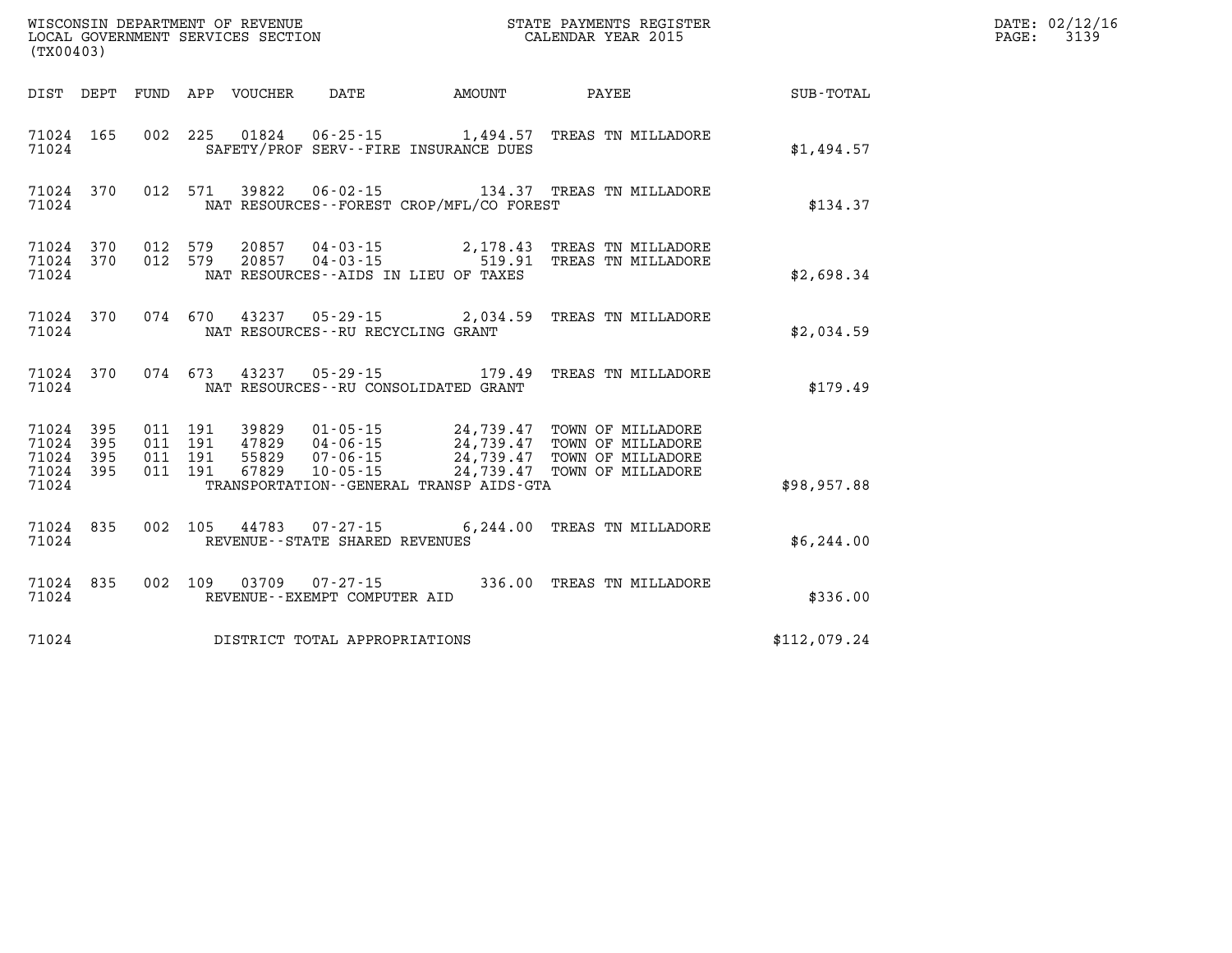| $\mathtt{DATE}$ : | 02/12/16 |
|-------------------|----------|
| PAGE:             | 3140     |

| (TX00403)                                                                                         |                                                                                                                                                                                 |                         |                                                                                                                    |              |
|---------------------------------------------------------------------------------------------------|---------------------------------------------------------------------------------------------------------------------------------------------------------------------------------|-------------------------|--------------------------------------------------------------------------------------------------------------------|--------------|
| DIST<br>DEPT<br>FUND                                                                              | APP<br>VOUCHER<br>DATE                                                                                                                                                          | AMOUNT                  | PAYEE                                                                                                              | SUB-TOTAL    |
| 002<br>71026<br>165<br>71026                                                                      | 225<br>01825<br>SAFETY/PROF SERV--FIRE INSURANCE DUES                                                                                                                           |                         | 06-25-15 2,810.79 TREAS TN PORT EDWARDS                                                                            | \$2,810.79   |
| 71026<br>370<br>000<br>370<br>71026<br>000<br>71026<br>370<br>000<br>71026                        | 04-09-15<br>001<br>01DNR<br>$06 - 03 - 15$<br>001<br>$04$ DNR<br>$09 - 28 - 15$<br>001<br>05DNR<br>NAT RESOURCES-SEVERANCE/YIELD/WITHDRAWAL                                     | 45.05<br>913.44         | TREAS TOWN PORT EDWARDS<br>TREAS TOWN PORT EDWARDS<br>1,135.36 TREAS TOWN PORT EDWARDS                             | \$2,093.85   |
| 71026<br>012<br>370<br>012<br>71026<br>370<br>71026                                               | 571<br>39823<br>$06 - 02 - 15$<br>571<br>$06 - 02 - 15$<br>39823<br>NAT RESOURCES--FOREST CROP/MFL/CO FOREST                                                                    | 587.02                  | TREAS TN PORT EDWARDS<br>1,680.65 TREAS TN PORT EDWARDS                                                            | \$2, 267.67  |
| 71026<br>370<br>71026                                                                             | 074 670<br>43238<br>$05 - 29 - 15$<br>NAT RESOURCES - - RU RECYCLING GRANT                                                                                                      | 3,953,00                | TREAS TN PORT EDWARDS                                                                                              | \$3,953.00   |
| 71026<br>395<br>011<br>71026<br>395<br>011<br>71026<br>395<br>011<br>71026<br>395<br>011<br>71026 | 191<br>39830<br>$01 - 05 - 15$<br>191<br>47830<br>$04 - 06 - 15$<br>191<br>55830<br>$07 - 06 - 15$<br>191<br>67830<br>$10 - 05 - 15$<br>TRANSPORTATION--GENERAL TRANSP AIDS-GTA | 22,229.19<br>22, 229.19 | 22, 229.19 TOWN OF PORT EDWARDS<br>22, 229.19 TOWN OF PORT EDWARDS<br>TOWN OF PORT EDWARDS<br>TOWN OF PORT EDWARDS | \$88,916.76  |
| 002<br>71026<br>835<br>71026                                                                      | 105<br>44784<br>REVENUE - - STATE SHARED REVENUES                                                                                                                               | $07 - 27 - 15$ 6,868.57 | TREAS TN PORT EDWARDS                                                                                              | \$6,868.57   |
| 002<br>71026<br>835<br>71026                                                                      | 109<br>03710<br>$07 - 27 - 15$<br>REVENUE - - EXEMPT COMPUTER AID                                                                                                               | 3,988.00                | TREAS TN PORT EDWARDS                                                                                              | \$3,988.00   |
| 71026                                                                                             | DISTRICT TOTAL APPROPRIATIONS                                                                                                                                                   |                         |                                                                                                                    | \$110,898.64 |

WISCONSIN DEPARTMENT OF REVENUE **STATE PAYMENTS REGISTER**<br>LOCAL GOVERNMENT SERVICES SECTION

LOCAL GOVERNMENT SERVICES SECTION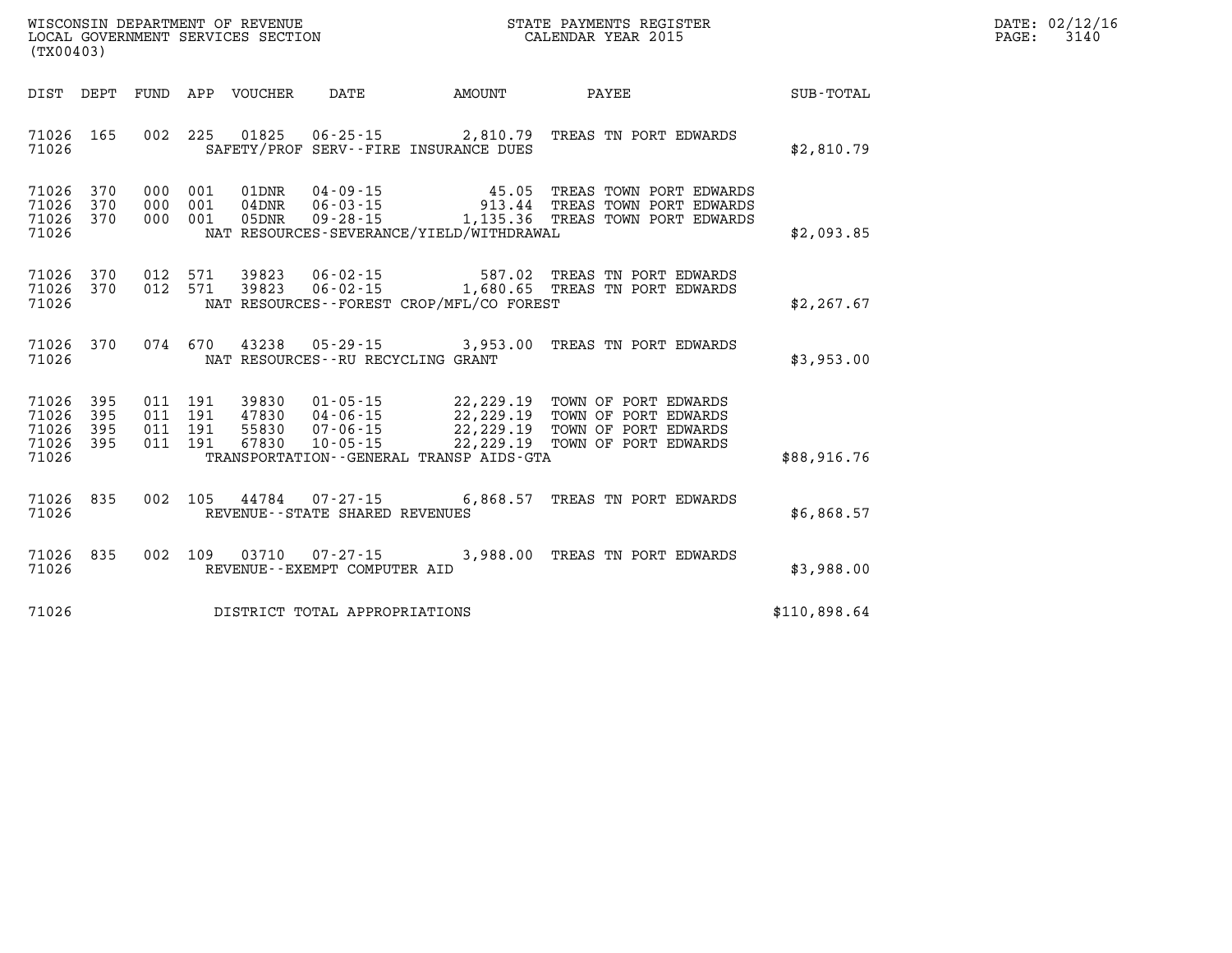| (TX00403)                        |                                  |                                          |               |                                                          |                                          |                                                                                                                                                                                                  |              | DATE: 02/12/16<br>PAGE: 3141 |
|----------------------------------|----------------------------------|------------------------------------------|---------------|----------------------------------------------------------|------------------------------------------|--------------------------------------------------------------------------------------------------------------------------------------------------------------------------------------------------|--------------|------------------------------|
|                                  |                                  |                                          |               |                                                          |                                          |                                                                                                                                                                                                  | SUB-TOTAL    |                              |
| 71028                            | 71028 165                        |                                          |               |                                                          | SAFETY/PROF SERV--FIRE INSURANCE DUES    | 002 225 01826 06-25-15 935.51 TREAS TN REMINGTON                                                                                                                                                 | \$935.51     |                              |
| 71028                            | 71028 370                        |                                          |               |                                                          | NAT RESOURCES-SEVERANCE/YIELD/WITHDRAWAL | 000 001 04DNR 06-03-15 577.76 TREAS TOWN REMINGTON                                                                                                                                               | \$577.76     |                              |
| 71028                            | 71028 370<br>370                 | 002 503                                  |               | 18174  01-30-15                                          |                                          | 002 503 17934 01-12-15 6,084.43 TREAS TN REMINGTON<br>5,074.99 TREAS TN REMINGTON<br>707.17 TOWN SHARE                                                                                           |              |                              |
| 71028                            |                                  |                                          |               |                                                          | NAT RESOURCES--AIDS IN LIEU OF TAXES     |                                                                                                                                                                                                  | \$11,159.42  |                              |
| 71028                            | 71028 370<br>71028 370           |                                          |               | NAT RESOURCES--FOREST ROAD PAYMENT                       |                                          | 002 785 00141 01-30-15 34,500.00 TREAS TN REMINGTON<br>002 785 00141 01-30-15 31,412.80 TREAS TN REMINGTON                                                                                       | \$65,912.80  |                              |
| 71028                            | 71028 370                        |                                          |               | 71028 370 012 571 39824 06-02-15                         | NAT RESOURCES--FOREST CROP/MFL/CO FOREST | 573.36 TREAS TN REMINGTON<br>012 571 59824 06-02-15 1,967.71 TREAS TN REMINGTON                                                                                                                  | \$2,541.07   |                              |
| 71028                            | 71028 370<br>71028 370           | 012 579<br>012 579                       |               |                                                          | NAT RESOURCES--AIDS IN LIEU OF TAXES     | 20858  04-03-15  3,091.27  TREAS TN REMINGTON<br>20858  04-03-15  3,559.90  TREAS TN REMINGTON                                                                                                   | \$6,651.17   |                              |
| 71028<br>71028<br>71028<br>71028 | 71028 395<br>395<br>395<br>- 395 | 011 191<br>011 191<br>011 191<br>011 191 |               |                                                          | TRANSPORTATION--GENERAL TRANSP AIDS-GTA  | 39831  01-05-15  23,897.20  TOWN OF REMINGTON<br>47831  04-06-15  23,897.20  TOWN OF REMINGTON<br>55831  07-06-15  23,897.20  TOWN OF REMINGTON<br>67831  10-05-15  23,897.22  TOWN OF REMINGTON | \$95,588.82  |                              |
| 71028                            | 71028 835                        |                                          |               | 002 105 44785 07-27-15<br>REVENUE--STATE SHARED REVENUES |                                          | 3,285.92 TREAS TN REMINGTON                                                                                                                                                                      | \$3,285.92   |                              |
| 71028                            | 71028 835                        |                                          | 002 109 03711 | REVENUE--EXEMPT COMPUTER AID                             |                                          | 07-27-15 63.00 TREAS TN REMINGTON                                                                                                                                                                | \$63.00      |                              |
| 71028                            | 71028 835                        |                                          |               |                                                          | DOA-PAYMENT FOR MUNICIPAL SERVICES AID   | 002 501 00004 02-02-15 470.57 TREAS TN REMINGTON                                                                                                                                                 | \$470.57     |                              |
| 71028                            |                                  |                                          |               | DISTRICT TOTAL APPROPRIATIONS                            |                                          |                                                                                                                                                                                                  | \$187,186.04 |                              |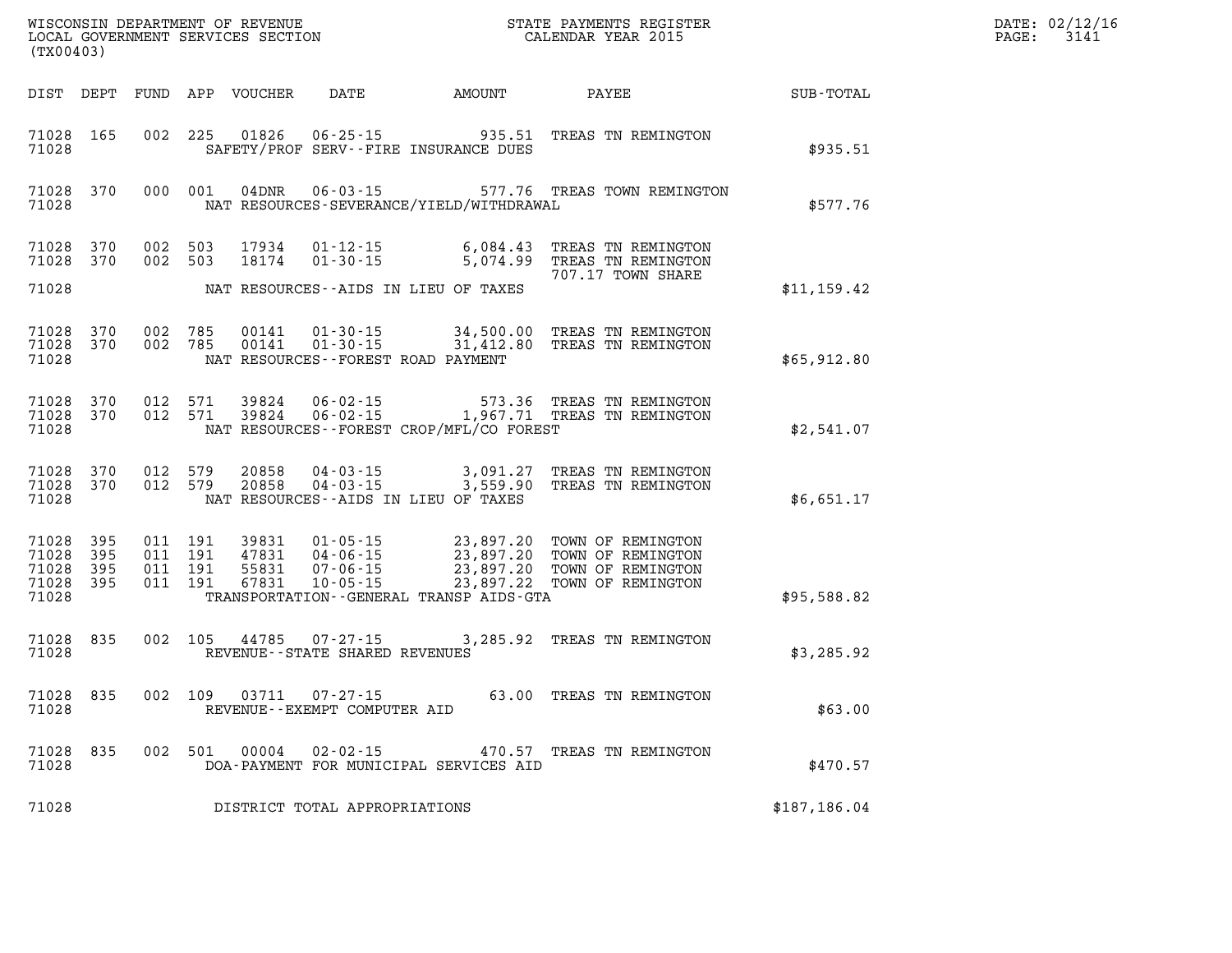| DATE: | 02/12/16 |
|-------|----------|
| PAGE: | 3142     |

| (TX00403)                                                    | LOCAL GOVERNMENT SERVICES SECTION                                                                                                              |        | CALENDAR YEAR 2015                                                                                                       |               |  | 3142 |
|--------------------------------------------------------------|------------------------------------------------------------------------------------------------------------------------------------------------|--------|--------------------------------------------------------------------------------------------------------------------------|---------------|--|------|
| DIST DEPT                                                    | APP VOUCHER<br>FUND<br>DATE                                                                                                                    | AMOUNT | PAYEE                                                                                                                    | SUB-TOTAL     |  |      |
| 71030<br>165<br>71030                                        | 002 225<br>01827<br>SAFETY/PROF SERV--FIRE INSURANCE DUES                                                                                      |        | 06-25-15 3,469.10 TREAS TN RICHFIELD                                                                                     | \$3,469.10    |  |      |
| 71030<br>370<br>71030<br>370<br>71030                        | 012<br>571<br>39825<br>06-02-15<br>571<br>39825<br>012<br>NAT RESOURCES--FOREST CROP/MFL/CO FOREST                                             |        | 321.96 TREAS TN RICHFIELD<br>06-02-15 107.40 TREAS TN RICHFIELD                                                          | \$429.36      |  |      |
| 71030<br>395<br>71030<br>395<br>71030<br>395<br>71030<br>395 | 39832<br>01-05-15<br>011<br>191<br>011<br>191<br>47832<br>04-06-15<br>011<br>191<br>55832<br>07-06-15<br>011<br>191<br>67832<br>$10 - 05 - 15$ |        | 21,783.28 TOWN OF RICHFIELD<br>21,783.28 TOWN OF RICHFIELD<br>21,783.28 TOWN OF RICHFIELD<br>21,783.30 TOWN OF RICHFIELD |               |  |      |
| 71030                                                        | TRANSPORTATION--GENERAL TRANSP AIDS-GTA                                                                                                        |        |                                                                                                                          | \$87,133.14   |  |      |
| 71030<br>835<br>71030                                        | 002<br>105<br>REVENUE--STATE SHARED REVENUES                                                                                                   |        | 44786 07-27-15 11,324.52 TREAS TN RICHFIELD                                                                              | \$11,324.52   |  |      |
| 71030<br>835<br>71030                                        | 03712 07-27-15<br>002<br>109<br>REVENUE - - EXEMPT COMPUTER AID                                                                                |        | 6.00 TREAS TN RICHFIELD                                                                                                  | \$6.00        |  |      |
| 71030                                                        | DISTRICT TOTAL APPROPRIATIONS                                                                                                                  |        |                                                                                                                          | \$102, 362.12 |  |      |

WISCONSIN DEPARTMENT OF REVENUE **STATE PAYMENTS REGISTER**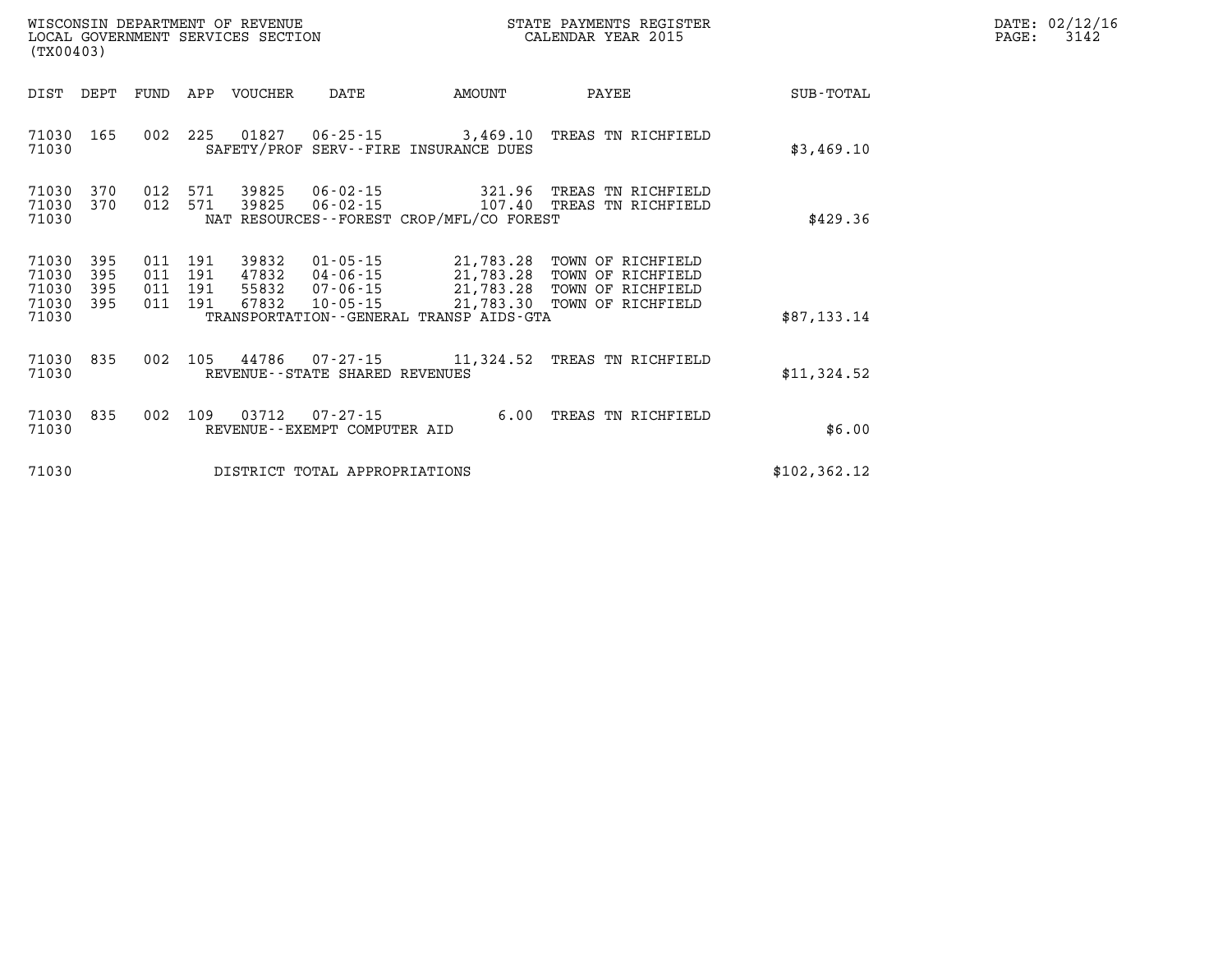| $\texttt{DATE}$ : | 02/12/16 |
|-------------------|----------|
| PAGE:             | 3143     |

| WISCONSIN DEPARTMENT OF REVENUE<br>(TX00403)                                               | LOCAL GOVERNMENT SERVICES SECTION                                                                                                                                                   | STATE PAYMENTS REGISTER<br>CALENDAR YEAR 2015 |                                                                        |              |  |
|--------------------------------------------------------------------------------------------|-------------------------------------------------------------------------------------------------------------------------------------------------------------------------------------|-----------------------------------------------|------------------------------------------------------------------------|--------------|--|
| DEPT<br>FUND<br>DIST                                                                       | APP<br>VOUCHER<br>DATE                                                                                                                                                              | <b>AMOUNT</b>                                 | PAYEE                                                                  | SUB-TOTAL    |  |
| 002<br>71032<br>165<br>71032                                                               | 225<br>01828<br>$06 - 25 - 15$<br>SAFETY/PROF SERV--FIRE INSURANCE DUES                                                                                                             | 2,358.89                                      | TREAS TN ROCK                                                          | \$2,358.89   |  |
| 71032<br>370<br>000<br>71032<br>370<br>000<br>71032<br>370<br>000<br>71032                 | $04 - 09 - 15$<br>001<br>01DNR<br>001<br>$06 - 03 - 15$<br>04DNR<br>001<br>$09 - 28 - 15$<br>05DNR<br>NAT RESOURCES-SEVERANCE/YIELD/WITHDRAWAL                                      | 392.76<br>313.11<br>2,566.36                  | TREAS TOWN ROCK<br>TREAS TOWN ROCK<br>TREAS TOWN ROCK                  | \$3, 272.23  |  |
| 012<br>370<br>71032<br>71032                                                               | 39826<br>571<br>$06 - 02 - 15$<br>NAT RESOURCES - - FOREST CROP/MFL/CO FOREST                                                                                                       | 899.35                                        | TREAS TN ROCK                                                          | \$899.35     |  |
| 71032<br>395<br>395<br>011<br>71032<br>395<br>71032<br>011<br>71032<br>395<br>011<br>71032 | 011 191<br>39833<br>$01 - 05 - 15$<br>191<br>47833<br>$04 - 06 - 15$<br>191<br>55833<br>$07 - 06 - 15$<br>191<br>67833<br>$10 - 05 - 15$<br>TRANSPORTATION--GENERAL TRANSP AIDS-GTA | 23,825.64<br>23,825.64<br>23,825.64           | 23,825.64 TOWN OF ROCK<br>TOWN OF ROCK<br>TOWN OF ROCK<br>TOWN OF ROCK | \$95,302.56  |  |
| 002<br>71032<br>835<br>71032                                                               | 105<br>44787<br>$07 - 27 - 15$<br>REVENUE - - STATE SHARED REVENUES                                                                                                                 | 3,515.36                                      | TREAS TN ROCK                                                          | \$3,515.36   |  |
| 002<br>71032<br>835<br>71032                                                               | 109<br>03713<br>$07 - 27 - 15$<br>REVENUE--EXEMPT COMPUTER AID                                                                                                                      | 13.00                                         | TREAS TN ROCK                                                          | \$13.00      |  |
| 835<br>002<br>71032<br>71032                                                               | 501<br>00004<br>$02 - 02 - 15$<br>DOA-PAYMENT FOR MUNICIPAL SERVICES AID                                                                                                            | 88.95                                         | TREAS TN ROCK                                                          | \$88.95      |  |
| 71032                                                                                      | DISTRICT TOTAL APPROPRIATIONS                                                                                                                                                       |                                               |                                                                        | \$105,450.34 |  |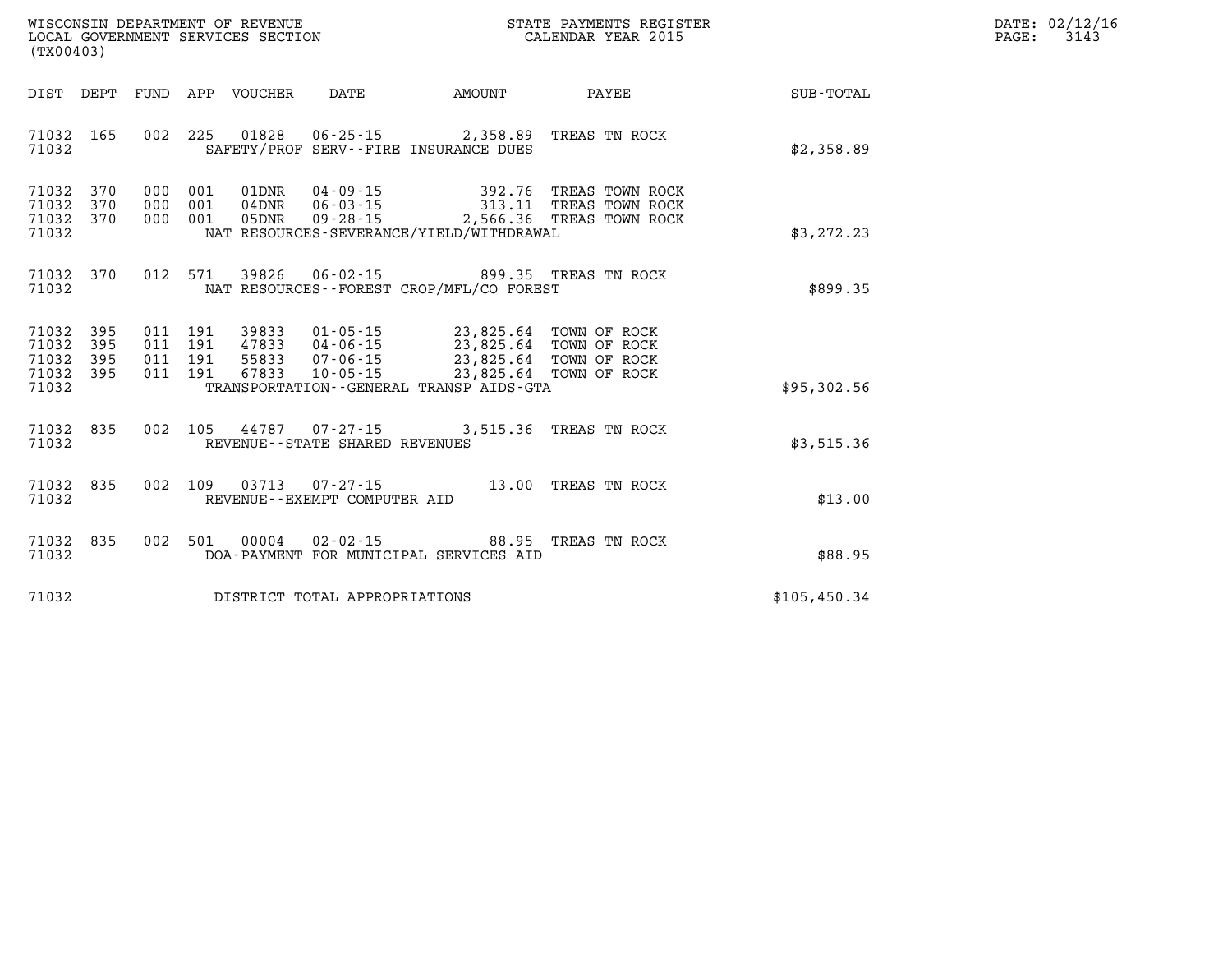| (TX00403) |                                                  |       |  |                                   |                                             |                                                                                                                                                                                                                                                                                                                                       |              | DATE: 02/12/16<br>$\mathtt{PAGE:}$<br>3144 |
|-----------|--------------------------------------------------|-------|--|-----------------------------------|---------------------------------------------|---------------------------------------------------------------------------------------------------------------------------------------------------------------------------------------------------------------------------------------------------------------------------------------------------------------------------------------|--------------|--------------------------------------------|
|           |                                                  |       |  |                                   |                                             |                                                                                                                                                                                                                                                                                                                                       | SUB-TOTAL    |                                            |
| 71034     |                                                  |       |  |                                   | SAFETY/PROF SERV--FIRE INSURANCE DUES       | 71034 165 002 225 01829 06-25-15 2,245.12 TREAS TN RUDOLPH                                                                                                                                                                                                                                                                            | \$2,245.12   |                                            |
| 71034     |                                                  |       |  |                                   | NAT RESOURCES-SEVERANCE/YIELD/WITHDRAWAL    | 71034 370 000 001 05DNR 09-28-15 665.65 TREAS TOWN RUDOLPH                                                                                                                                                                                                                                                                            | \$665.65     |                                            |
| 71034     |                                                  |       |  |                                   | NAT RESOURCES - - FOREST CROP/MFL/CO FOREST | 71034 370 012 571 39827 06-02-15 152.10 TREAS TN RUDOLPH                                                                                                                                                                                                                                                                              | \$152.10     |                                            |
|           |                                                  | 71034 |  | NAT RESOURCES--RU RECYCLING GRANT |                                             | 71034 370 074 670 43239 05-29-15 839.40 TREAS TN RUDOLPH                                                                                                                                                                                                                                                                              | \$839.40     |                                            |
|           | 71034 395<br>71034 395<br>71034 395<br>71034 395 |       |  |                                   |                                             | $\begin{tabular}{cccc} 011 & 191 & 39834 & 01\cdot 05\cdot 15 & 22,537.47 & TOWN OF RUDOLPH \\ 011 & 191 & 47834 & 04\cdot 06\cdot 15 & 22,537.47 & TOWN OF RUDOLPH \\ 011 & 191 & 55834 & 07\cdot 06\cdot 15 & 22,537.47 & TOWN OF RUDOLPH \\ 011 & 191 & 67834 & 10\cdot 05\cdot 15 & 22,537.47 & TOWN OF RUDOLPH \\ \end{tabular}$ |              |                                            |
| 71034     |                                                  |       |  |                                   | TRANSPORTATION--GENERAL TRANSP AIDS-GTA     |                                                                                                                                                                                                                                                                                                                                       | \$90,149.88  |                                            |
| 71034     |                                                  |       |  | REVENUE--STATE SHARED REVENUES    |                                             | 71034 835 002 105 44788 07-27-15 8,693.95 TREAS TN RUDOLPH                                                                                                                                                                                                                                                                            | \$8,693.95   |                                            |
| 71034     | 71034 835                                        |       |  | REVENUE--EXEMPT COMPUTER AID      |                                             | 002 109 03714 07-27-15 17.00 TREAS TN RUDOLPH                                                                                                                                                                                                                                                                                         | \$17.00      |                                            |
| 71034     |                                                  |       |  | DISTRICT TOTAL APPROPRIATIONS     |                                             |                                                                                                                                                                                                                                                                                                                                       | \$102,763.10 |                                            |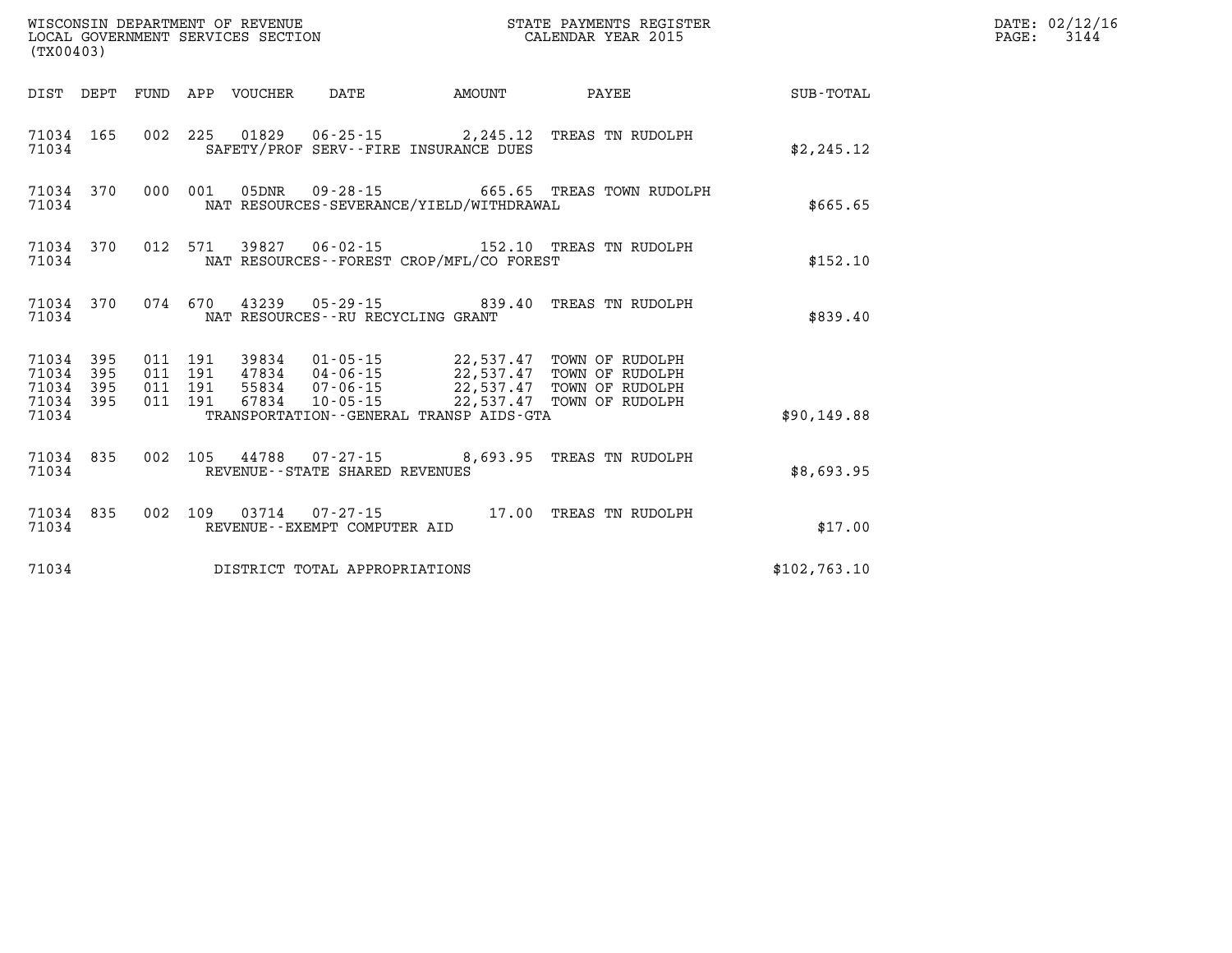| DATE: | 02/12/16 |
|-------|----------|
| PAGE: | 3145     |

| (TX00403)                                                 |  |  |                                   |                                              | WISCONSIN DEPARTMENT OF REVENUE<br>LOCAL GOVERNMENT SERVICES SECTION THE STATE PAYMENTS REGISTER<br>(TYA04403)                                                                                                   |                                                              | DATE: 02/12/1<br>$\mathtt{PAGE:}$<br>3145 |
|-----------------------------------------------------------|--|--|-----------------------------------|----------------------------------------------|------------------------------------------------------------------------------------------------------------------------------------------------------------------------------------------------------------------|--------------------------------------------------------------|-------------------------------------------|
|                                                           |  |  |                                   |                                              |                                                                                                                                                                                                                  | DIST DEPT FUND APP VOUCHER DATE AMOUNT PAYEE TOTAL SUB-TOTAL |                                           |
| 71036 165<br>71036                                        |  |  |                                   | SAFETY/PROF SERV--FIRE INSURANCE DUES        | 002 225 01830 06-25-15 10,478.96 TREAS TN SARATOGA                                                                                                                                                               | \$10,478.96                                                  |                                           |
| 71036                                                     |  |  |                                   | NAT RESOURCES-SEVERANCE/YIELD/WITHDRAWAL     | 71036 370 000 001 01DNR 04-09-15 2,817.41 TREAS TOWN SARATOGA<br>71036 370 000 001 05DNR 09-28-15 1,572.01 TREAS TOWN SARATOGA                                                                                   | \$4,389.42                                                   |                                           |
| 71036 370<br>71036 370                                    |  |  |                                   |                                              | 002 503 17935 01-12-15 698.37 TREAS TN SARATOGA<br>002 503 17935 01-12-15 26,559.92 TREAS TN SARATOGA<br>3037.51 TOWN SHARE                                                                                      |                                                              |                                           |
|                                                           |  |  |                                   | 71036 MAT RESOURCES--AIDS IN LIEU OF TAXES   |                                                                                                                                                                                                                  | \$27,258.29                                                  |                                           |
| 71036                                                     |  |  |                                   | NAT RESOURCES--FOREST CROP/MFL/CO FOREST     | 71036 370 012 571 39828 06-02-15 2,045.40 TREAS TN SARATOGA                                                                                                                                                      | \$2,045.40                                                   |                                           |
| 71036                                                     |  |  |                                   | NAT RESOURCES--AIDS IN LIEU OF TAXES         | 71036 370 012 579 20859 04-03-15 20.00 TREAS TN SARATOGA                                                                                                                                                         | \$20.00                                                      |                                           |
| 71036                                                     |  |  |                                   | NAT RESOURCES--RU RECYCLING GRANT            | 71036 370 074 670 43240 05-29-15 8,955.24 TREAS TN SARATOGA                                                                                                                                                      | \$8,955.24                                                   |                                           |
| 71036                                                     |  |  |                                   | NAT RESOURCES--RU CONSOLIDATED GRANT         | 71036 370 074 673 43240 05-29-15 1,348.79 TREAS TN SARATOGA                                                                                                                                                      | \$1,348.79                                                   |                                           |
| 71036 395<br>71036 395<br>71036 395<br>71036 395<br>71036 |  |  |                                   | TRANSPORTATION - - GENERAL TRANSP AIDS - GTA | 011 191 39835 01-05-15 49,847.77 TOWN OF SARATOGA<br>011 191 47835 04-06-15 49,847.77 TOWN OF SARATOGA<br>011 191 55835 07-06-15 49,847.77 TOWN OF SARATOGA<br>011 191 67835 10-05-15 49,847.79 TOWN OF SARATOGA | \$199,391.10                                                 |                                           |
| 71036                                                     |  |  |                                   | TRANSPORTATION - - LRIP/TRIP/MSIP GRANTS     | 71036 395 011 278 66659 11-18-15 29,562.85 TREAS TN SARATOGA                                                                                                                                                     | \$29,562.85                                                  |                                           |
| 71036 835<br>71036                                        |  |  | REVENUE - - STATE SHARED REVENUES |                                              | 002 105 44789 07-27-15 27,369.30 TREAS TN SARATOGA                                                                                                                                                               | \$27,369.30                                                  |                                           |
| 71036 835<br>71036                                        |  |  | REVENUE--EXEMPT COMPUTER AID      |                                              | 002 109 03715 07-27-15 104.00 TREAS TN SARATOGA                                                                                                                                                                  | \$104.00                                                     |                                           |
| 71036 835<br>71036                                        |  |  | REVENUE - - LOTTERY CREDIT -      |                                              | 021 363 35966 03-23-15 8,328.44 TREAS TN SARATOGA                                                                                                                                                                | \$8,328.44                                                   |                                           |
| 71036                                                     |  |  | DISTRICT TOTAL APPROPRIATIONS     |                                              |                                                                                                                                                                                                                  | \$319,251.79                                                 |                                           |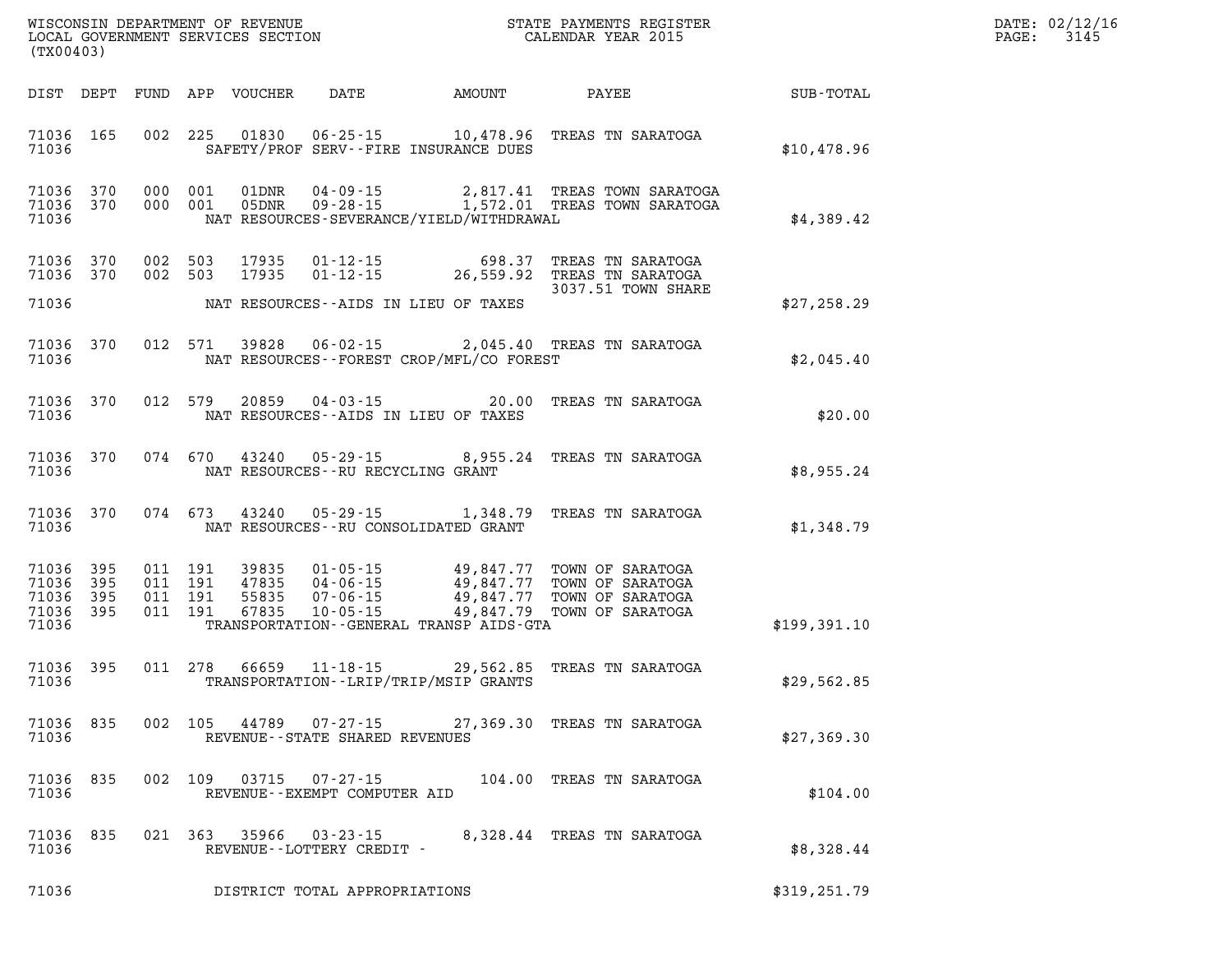| (TX00403)                                             |                        |  |                                     |                                          |                                                                                                                                                                                                                                                                                                                                                        |              | DATE: 02/12/16<br>$\mathtt{PAGE:}$<br>3146 |
|-------------------------------------------------------|------------------------|--|-------------------------------------|------------------------------------------|--------------------------------------------------------------------------------------------------------------------------------------------------------------------------------------------------------------------------------------------------------------------------------------------------------------------------------------------------------|--------------|--------------------------------------------|
|                                                       |                        |  |                                     |                                          |                                                                                                                                                                                                                                                                                                                                                        |              |                                            |
| 71038                                                 | 71038 165              |  |                                     | SAFETY/PROF SERV--FIRE INSURANCE DUES    | 002 225 01831 06-25-15 2,520.02 TREAS TN SENECA                                                                                                                                                                                                                                                                                                        | \$2,520.02   |                                            |
| 71038                                                 |                        |  |                                     | NAT RESOURCES-SEVERANCE/YIELD/WITHDRAWAL | 71038 370 000 001 01DNR 04-09-15 3,053.50 TREAS TOWN SENECA                                                                                                                                                                                                                                                                                            | \$3,053.50   |                                            |
| 71038                                                 | 71038 370<br>71038 370 |  |                                     | NAT RESOURCES--FOREST CROP/MFL/CO FOREST | 012 571 39829 06-02-15 702.22 TREAS TN SENECA<br>012 571 39829 06-02-15 1,120.43 TREAS TN SENECA                                                                                                                                                                                                                                                       | \$1,822.65   |                                            |
| 71038                                                 |                        |  | NAT RESOURCES -- RU RECYCLING GRANT |                                          | 71038 370 074 670 43241 05-29-15 3,589.29 TREAS TN SENECA                                                                                                                                                                                                                                                                                              | \$3,589.29   |                                            |
| 71038 395<br>71038<br>71038 395<br>71038 395<br>71038 | 395                    |  |                                     | TRANSPORTATION--GENERAL TRANSP AIDS-GTA  | $\begin{array}{cccc} 011 & 191 & 39836 & 01\cdot 05\cdot 15 & 21,227.28 & \text{TOWN OF SENECA} \\ 011 & 191 & 47836 & 04\cdot 06\cdot 15 & 21,227.28 & \text{TOWN OF SENECA} \\ 011 & 191 & 55836 & 07\cdot 06\cdot 15 & 21,227.28 & \text{TOWN OF SENECA} \\ 011 & 191 & 67836 & 10\cdot 05\cdot 15 & 21,227.28 & \text{TOWN OF SENECA} \end{array}$ | \$84,909.12  |                                            |
| 71038                                                 | 71038 835              |  | REVENUE - - STATE SHARED REVENUES   |                                          | 002 105 44790 07-27-15 4,461.11 TREAS TN SENECA                                                                                                                                                                                                                                                                                                        | \$4,461.11   |                                            |
| 71038                                                 | 71038 835              |  | REVENUE--EXEMPT COMPUTER AID        |                                          | 002 109 03716 07-27-15 35.00 TREAS TN SENECA                                                                                                                                                                                                                                                                                                           | \$35.00      |                                            |
| 71038                                                 |                        |  | DISTRICT TOTAL APPROPRIATIONS       |                                          |                                                                                                                                                                                                                                                                                                                                                        | \$100,390.69 |                                            |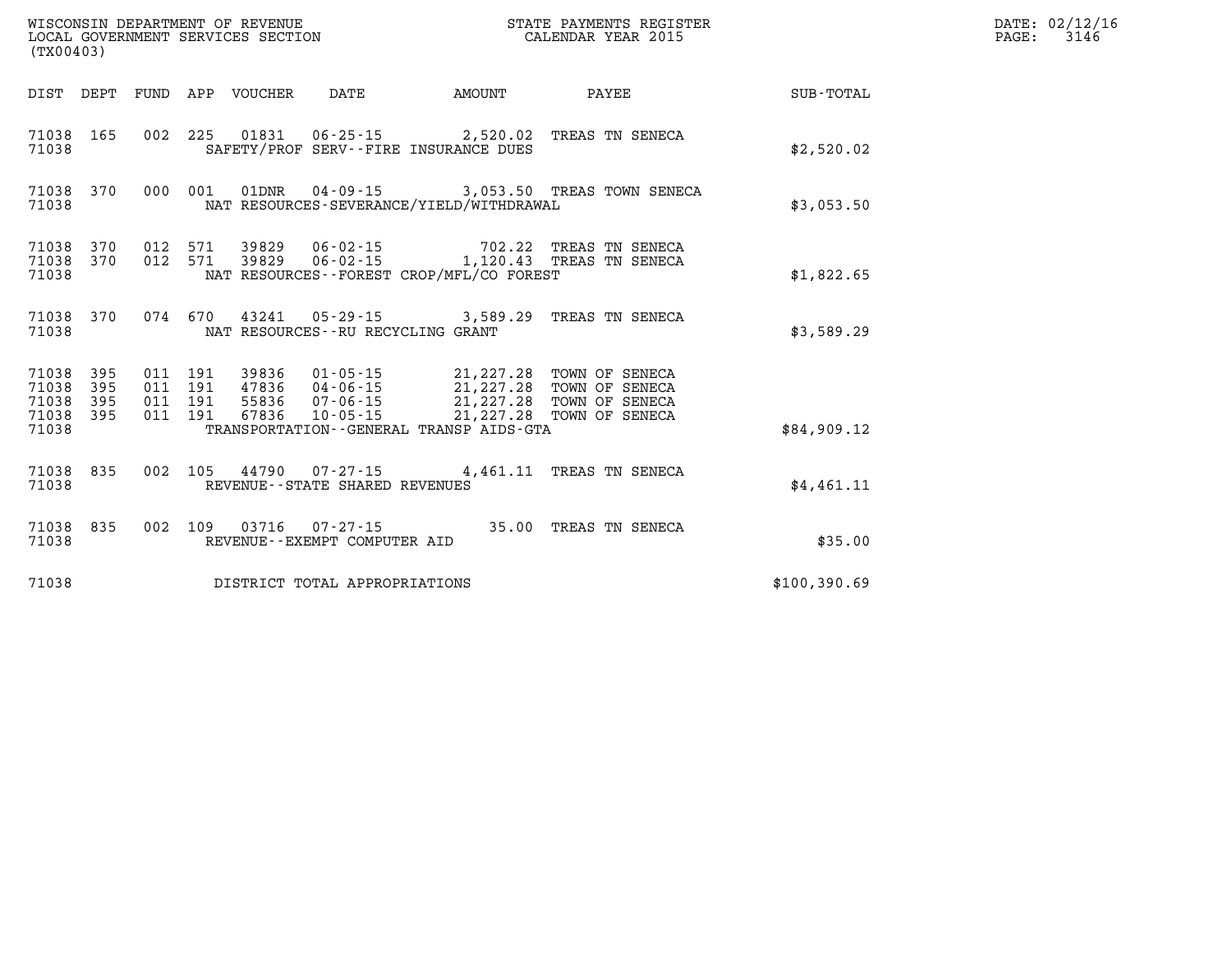| (TX00403)                                     |                   |         |                                      | WISCONSIN DEPARTMENT OF REVENUE<br>LOCAL GOVERNMENT SERVICES SECTION<br>(TYO0403) |                                                                                                                                                                                                          |                                                    | DATE: 02/12/16<br>$\mathtt{PAGE}$ :<br>3147 |
|-----------------------------------------------|-------------------|---------|--------------------------------------|-----------------------------------------------------------------------------------|----------------------------------------------------------------------------------------------------------------------------------------------------------------------------------------------------------|----------------------------------------------------|---------------------------------------------|
|                                               |                   |         |                                      |                                                                                   |                                                                                                                                                                                                          | DIST DEPT FUND APP VOUCHER DATE AMOUNT PAYEE TOTAL |                                             |
| 71040 165<br>71040                            |                   |         |                                      | SAFETY/PROF SERV--FIRE INSURANCE DUES                                             | 002 225 01832 06-25-15 1,815.73 TREAS TN SHERRY                                                                                                                                                          | \$1,815.73                                         |                                             |
| 71040                                         |                   |         | NAT RESOURCES--AIDS IN LIEU OF TAXES |                                                                                   | 71040 370 002 503 17936 01-12-15 588.67 TREAS TN SHERRY<br>99.39 TOWN SHARE<br>99.39 TOWN SHARE                                                                                                          | \$588.67                                           |                                             |
| 71040 370<br>71040                            |                   |         |                                      | NAT RESOURCES--FOREST CROP/MFL/CO FOREST                                          | 012 571 39830 06-02-15 436.60 TREAS TN SHERRY                                                                                                                                                            | \$436.60                                           |                                             |
| 71040 370<br>71040                            |                   | 012 579 | NAT RESOURCES--AIDS IN LIEU OF TAXES |                                                                                   | 20860  04-03-15  330.98  TREAS TN SHERRY                                                                                                                                                                 | \$330.98                                           |                                             |
| 71040 370<br>71040                            |                   |         | NAT RESOURCES -- RU RECYCLING GRANT  |                                                                                   | 074 670 43242 05-29-15 2,118.47 TREAS TN SHERRY                                                                                                                                                          | \$2,118.47                                         |                                             |
| 71040                                         | 71040 370         | 074 673 | NAT RESOURCES--RU CONSOLIDATED GRANT |                                                                                   | 43242  05-29-15  210.80  TREAS TN SHERRY                                                                                                                                                                 | \$210.80                                           |                                             |
| 71040<br>71040<br>71040<br>71040 395<br>71040 | 395<br>395<br>395 |         |                                      | TRANSPORTATION--GENERAL TRANSP AIDS-GTA                                           | 011 191 39837 01-05-15 22,862.26 TOWN OF SHERRY<br>011 191 47837 04-06-15 22,862.26 TOWN OF SHERRY<br>011 191 67837 07-06-15 22,862.26 TOWN OF SHERRY<br>011 191 67837 10-05-15 22,862.28 TOWN OF SHERRY | \$91,449.06                                        |                                             |
| 71040 835<br>71040                            |                   |         | REVENUE--STATE SHARED REVENUES       |                                                                                   | 002 105 44791 07-27-15 8,231.55 TREAS TN SHERRY                                                                                                                                                          | \$8,231.55                                         |                                             |
| 71040 835<br>71040                            |                   |         | REVENUE--EXEMPT COMPUTER AID         |                                                                                   | 002 109 03717 07-27-15 275.00 TREAS TN SHERRY                                                                                                                                                            | \$275.00                                           |                                             |
| 71040                                         |                   |         | DISTRICT TOTAL APPROPRIATIONS        |                                                                                   |                                                                                                                                                                                                          | \$105,456.86                                       |                                             |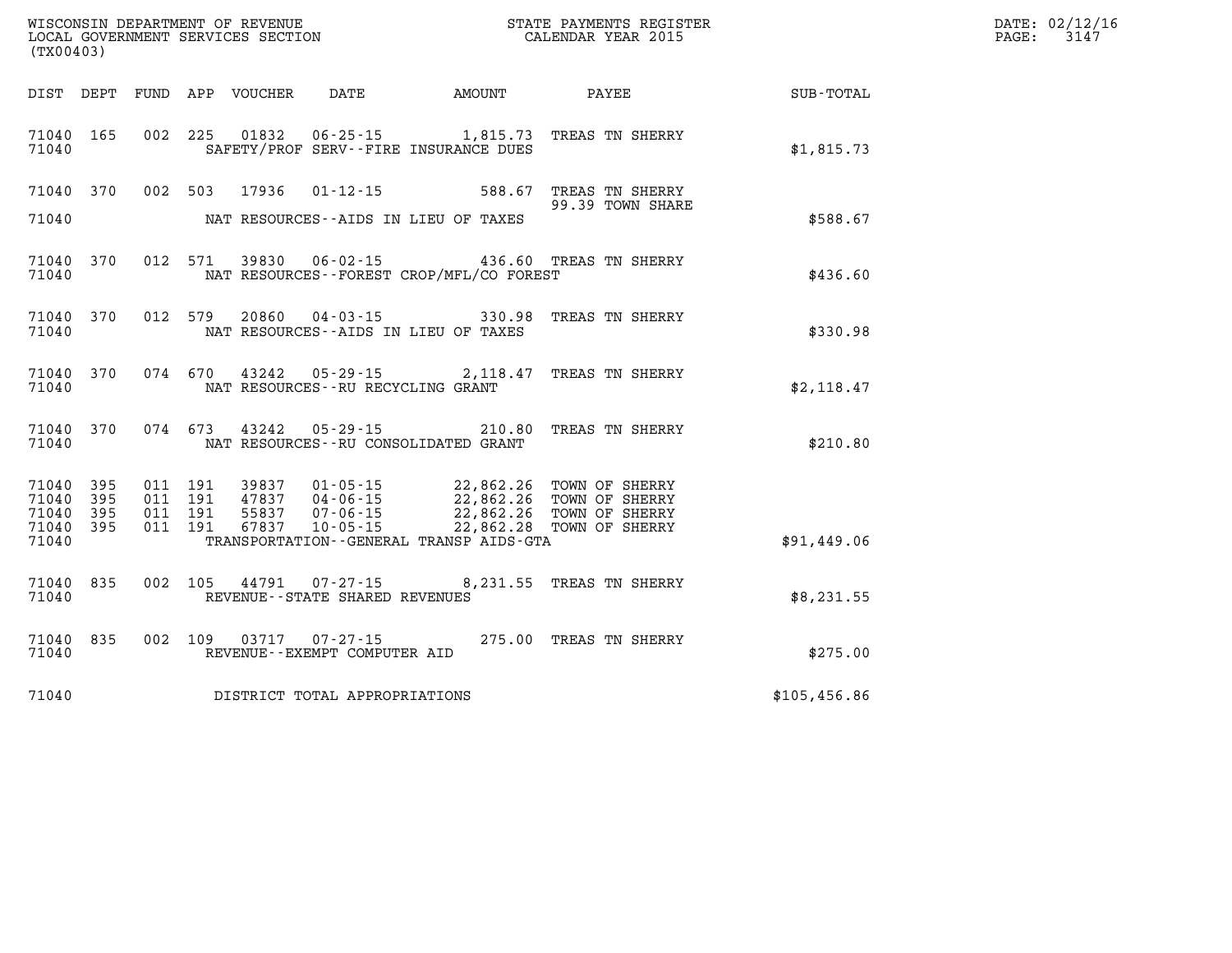| (TX00403)                       |                        |         |                                   |                                                                                                                                                                                                                                                      | WISCONSIN DEPARTMENT OF REVENUE<br>LOCAL GOVERNMENT SERVICES SECTION<br>CALENDAR YEAR 2015 |               | DATE: 02/12/16<br>PAGE: 3148 |
|---------------------------------|------------------------|---------|-----------------------------------|------------------------------------------------------------------------------------------------------------------------------------------------------------------------------------------------------------------------------------------------------|--------------------------------------------------------------------------------------------|---------------|------------------------------|
|                                 |                        |         |                                   |                                                                                                                                                                                                                                                      | DIST DEPT FUND APP VOUCHER DATE AMOUNT PAYEE TOTAL                                         |               |                              |
| 71042                           | 71042 165              |         |                                   | SAFETY/PROF SERV--FIRE INSURANCE DUES                                                                                                                                                                                                                | 002 225 01833 06-25-15 2,144.98 TREAS TN SIGEL                                             | \$2,144.98    |                              |
| 71042                           | 71042 370              |         |                                   | NAT RESOURCES-SEVERANCE/YIELD/WITHDRAWAL                                                                                                                                                                                                             | 000 001 05DNR 09-28-15 591.33 TREAS TOWN SIGEL                                             | \$591.33      |                              |
| 71042                           |                        |         |                                   | NAT RESOURCES--AIDS IN LIEU OF TAXES                                                                                                                                                                                                                 | 71042 370 002 503 17937 01-12-15 10,225.80 TREAS TN SIGEL<br>954.50 TOWN SHARE             | \$10, 225.80  |                              |
| 71042                           | 71042 370              |         |                                   | NAT RESOURCES--FOREST CROP/MFL/CO FOREST                                                                                                                                                                                                             | 012 571 39831 06-02-15 213.27 TREAS TN SIGEL                                               | \$213.27      |                              |
| 71042                           | 71042 370              | 012 579 |                                   | NAT RESOURCES--AIDS IN LIEU OF TAXES                                                                                                                                                                                                                 | 20861  04-03-15  47.56  TREAS TN SIGEL                                                     | \$47.56       |                              |
| 71042                           | 71042 370              |         | NAT RESOURCES--RU RECYCLING GRANT |                                                                                                                                                                                                                                                      | 074 670 43243 05-29-15 3,218.91 TREAS TN SIGEL                                             | \$3,218.91    |                              |
| 71042 395<br>71042 395<br>71042 | 71042 395<br>71042 395 |         |                                   | 011 191 39838 01-05-15 29,209.53 TOWN OF SIGEL<br>011 191 47838 04-06-15 29,209.53 TOWN OF SIGEL<br>011 191 55838 07-06-15 29,209.53 TOWN OF SIGEL<br>011 191 67838 10-05-15 29,209.53 TOWN OF SIGEL<br>TRANSPORTATION - - GENERAL TRANSP AIDS - GTA |                                                                                            | \$116,838.12  |                              |
| 71042                           | 71042 835              |         | REVENUE - - STATE SHARED REVENUES |                                                                                                                                                                                                                                                      | 002 105 44792 07-27-15 11,979.58 TREAS TN SIGEL                                            | \$11,979.58   |                              |
| 71042                           | 71042 835              |         | REVENUE--EXEMPT COMPUTER AID      |                                                                                                                                                                                                                                                      | 002 109 03718 07-27-15 40.00 TREAS TN SIGEL                                                | \$40.00       |                              |
| 71042                           |                        |         | DISTRICT TOTAL APPROPRIATIONS     |                                                                                                                                                                                                                                                      |                                                                                            | \$145, 299.55 |                              |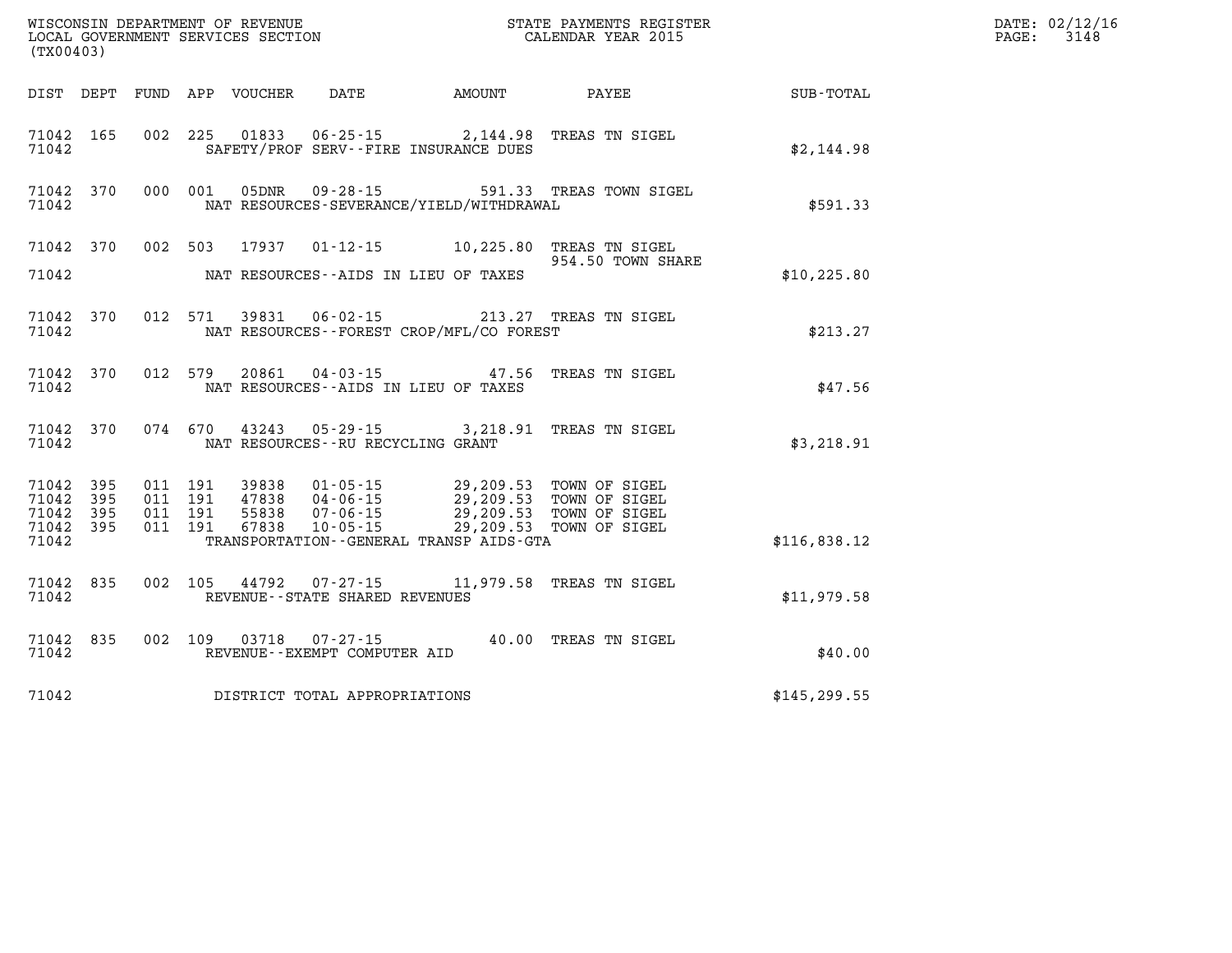| (TX00403) |                                     |                               | WISCONSIN DEPARTMENT OF REVENUE | LOCAL GOVERNMENT SERVICES SECTION                           |                                                                                                                                       | STATE PAYMENTS REGISTER<br>CALENDAR YEAR 2015 |             | DATE: 02/12/16<br>PAGE:<br>3149 |
|-----------|-------------------------------------|-------------------------------|---------------------------------|-------------------------------------------------------------|---------------------------------------------------------------------------------------------------------------------------------------|-----------------------------------------------|-------------|---------------------------------|
|           |                                     |                               | DIST DEPT FUND APP VOUCHER      | DATE                                                        | AMOUNT                                                                                                                                | PAYEE                                         | SUB-TOTAL   |                                 |
| 71044     |                                     |                               |                                 |                                                             | 71044 165 002 225 01834 06-25-15 2,316.42 TREAS TN WOOD<br>SAFETY/PROF SERV--FIRE INSURANCE DUES                                      |                                               | \$2,316.42  |                                 |
| 71044     | 71044 370                           |                               |                                 |                                                             | NAT RESOURCES-SEVERANCE/YIELD/WITHDRAWAL                                                                                              | 000 001 05DNR 09-28-15 176.14 TREAS TOWN WOOD | \$176.14    |                                 |
| 71044     | 71044 370                           |                               |                                 |                                                             | 012 571 39832 06-02-15 438.19 TREAS TN WOOD<br>NAT RESOURCES - - FOREST CROP/MFL/CO FOREST                                            |                                               | \$438.19    |                                 |
| 71044 395 | 71044 395<br>71044 395<br>71044 395 | 011 191<br>011 191<br>011 191 |                                 |                                                             | 011 191 47839 04-06-15 16,949.89 TOWN OF WOOD<br>55839  07-06-15  16,949.89  TOWN OF WOOD<br>67839  10-05-15  16,949.91  TOWN OF WOOD |                                               |             |                                 |
| 71044     |                                     |                               |                                 |                                                             | TRANSPORTATION--GENERAL TRANSP AIDS-GTA                                                                                               |                                               | \$67,799.58 |                                 |
| 71044     | 71044 835                           |                               |                                 | 002 105 44793 07-27-15<br>REVENUE - - STATE SHARED REVENUES |                                                                                                                                       | 5,924.63 TREAS TN WOOD                        | \$5,924.63  |                                 |
| 71044     | 71044 835                           |                               |                                 | REVENUE--EXEMPT COMPUTER AID                                | 002 109 03719 07-27-15 3.00 TREAS TN WOOD                                                                                             |                                               | \$3.00      |                                 |
| 71044     |                                     |                               |                                 | DISTRICT TOTAL APPROPRIATIONS                               |                                                                                                                                       |                                               | \$76,657.96 |                                 |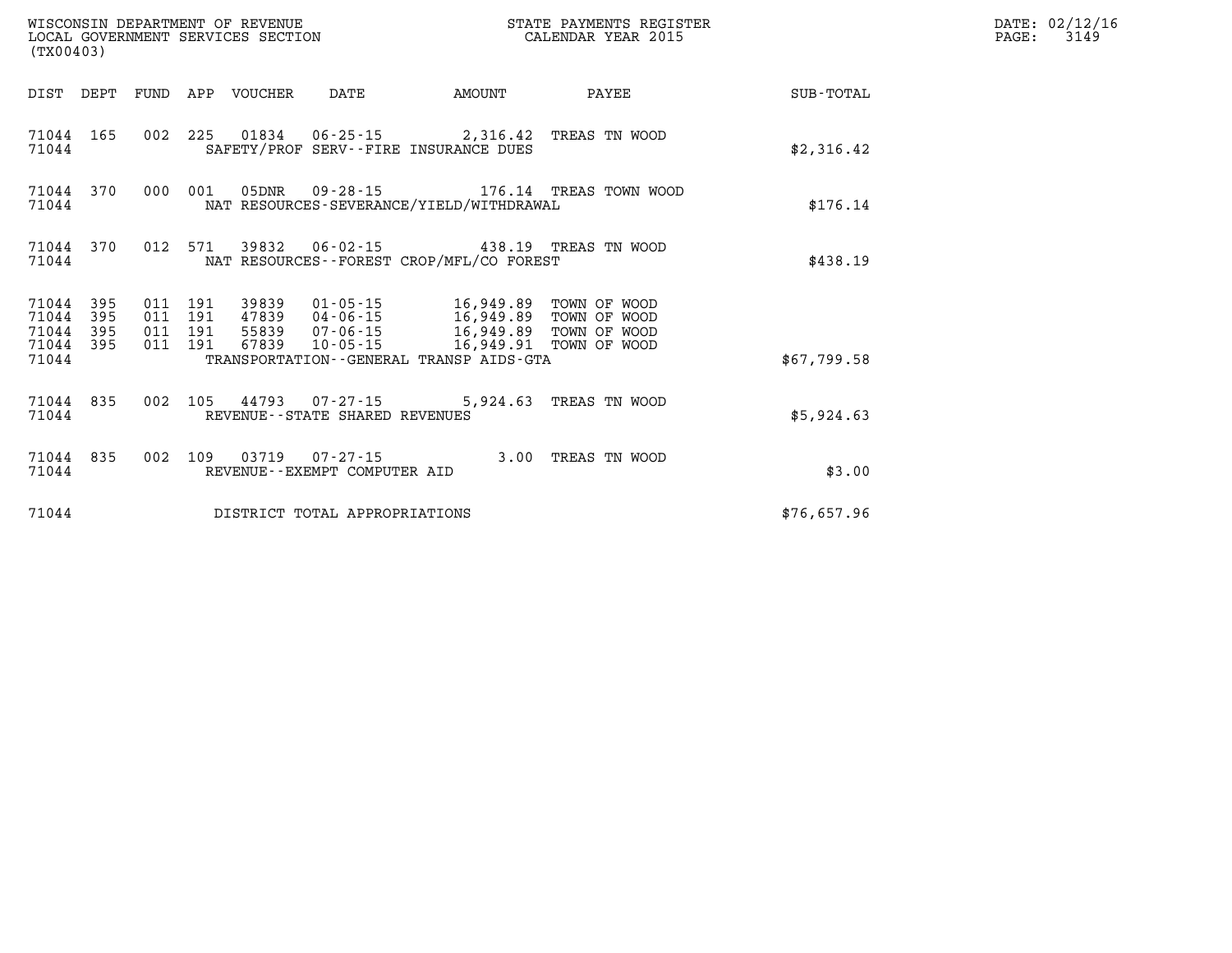| WISCONSIN DEPARTMENT OF REVENUE<br>LOCAL GOVERNMENT SERVICES SECTION<br>(TX00403) |                   |                           |         |                            |                                      |                                                                    | STATE PAYMENTS REGISTER<br>CALENDAR YEAR 2015                                                                             |             | DATE: 02/12/16<br>3150<br>PAGE: |
|-----------------------------------------------------------------------------------|-------------------|---------------------------|---------|----------------------------|--------------------------------------|--------------------------------------------------------------------|---------------------------------------------------------------------------------------------------------------------------|-------------|---------------------------------|
|                                                                                   |                   |                           |         | DIST DEPT FUND APP VOUCHER | DATE                                 | <b>AMOUNT</b>                                                      | PAYEE                                                                                                                     | SUB-TOTAL   |                                 |
| 71100 165<br>71100                                                                |                   | 002                       | 225     |                            |                                      | 01835   06-25-15   471.38<br>SAFETY/PROF SERV--FIRE INSURANCE DUES | TREAS VIL ARPIN                                                                                                           | \$471.38    |                                 |
| 71100                                                                             | 71100 370         |                           | 074 670 |                            | NAT RESOURCES - - RU RECYCLING GRANT |                                                                    | 43244  05-29-15  1,145.36  TREAS VIL ARPIN                                                                                | \$1,145.36  |                                 |
| 71100<br>71100<br>71100                                                           | 395<br>395<br>395 | 011<br>011 191<br>011 191 | 191     | 39840                      | 01-05-15                             |                                                                    | 1,701.04 VILLAGE OF ARPIN<br>47840  04-06-15   1,701.04   VILLAGE OF ARPIN<br>55840  07-06-15  1,701.04  VILLAGE OF ARPIN |             |                                 |
| 71100 395<br>71100                                                                |                   | 011 191                   |         | 67840                      | 10-05-15                             | TRANSPORTATION--GENERAL TRANSP AIDS-GTA                            | 1,701.06 VILLAGE OF ARPIN                                                                                                 | \$6,804.18  |                                 |
| 71100 835<br>71100                                                                |                   | 002                       | 105     |                            | REVENUE--STATE SHARED REVENUES       |                                                                    | 44794 07-27-15 12,896.57 TREAS VIL ARPIN                                                                                  | \$12,896.57 |                                 |
| 71100 835<br>71100                                                                |                   | 002                       | 109     |                            | REVENUE--EXEMPT COMPUTER AID         |                                                                    | 29.00 TREAS VIL ARPIN                                                                                                     | \$29.00     |                                 |
| 71100                                                                             |                   |                           |         |                            | DISTRICT TOTAL APPROPRIATIONS        |                                                                    |                                                                                                                           | \$21,346.49 |                                 |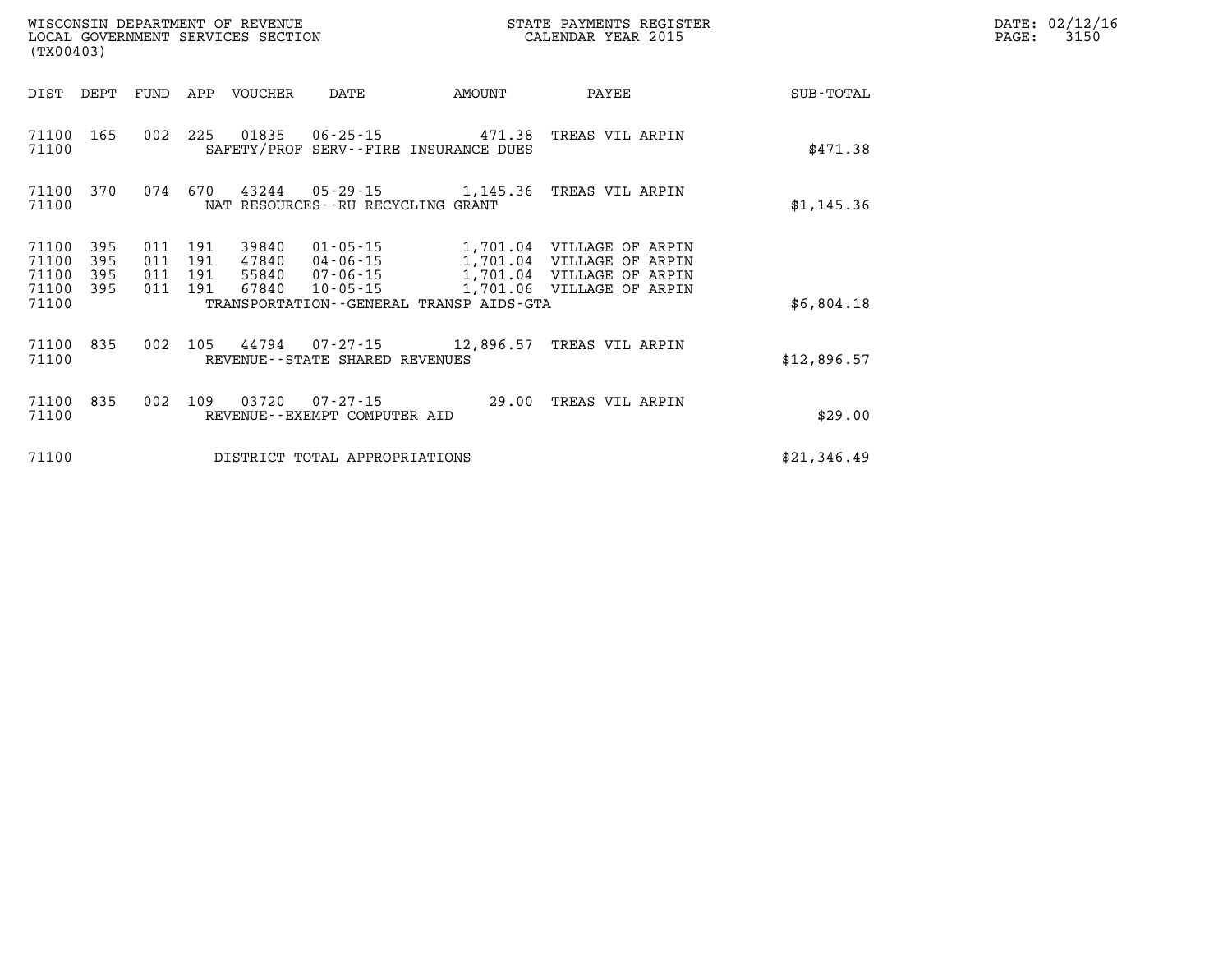| WISCONSIN DEPARTMENT OF REVENUE<br>LOCAL GOVERNMENT SERVICES SECTION<br>(TX00403) |            |     |                    |                  |                                   |                                                                          | STATE PAYMENTS REGISTER<br>CALENDAR YEAR 2015                    |             | DATE: 02/12/16<br>PAGE:<br>3151 |
|-----------------------------------------------------------------------------------|------------|-----|--------------------|------------------|-----------------------------------|--------------------------------------------------------------------------|------------------------------------------------------------------|-------------|---------------------------------|
| DIST                                                                              | DEPT       |     |                    | FUND APP VOUCHER | DATE                              | AMOUNT                                                                   | PAYEE                                                            | SUB-TOTAL   |                                 |
| 71101 165<br>71101                                                                |            |     |                    |                  |                                   | 002 225 01836 06-25-15 1,408.45<br>SAFETY/PROF SERV--FIRE INSURANCE DUES | TREAS VIL AUBURNDALE                                             | \$1,408.45  |                                 |
| 71101 370<br>71101                                                                |            |     |                    |                  | NAT RESOURCES--RU RECYCLING GRANT |                                                                          | 074 670 43245 05-29-15 2,426.27 TREAS VIL AUBURNDALE             | \$2,426.27  |                                 |
| 71101<br>71101                                                                    | 395<br>395 | 011 | 191<br>011 191     | 39841<br>47841   |                                   | $01 - 05 - 15$ 9,666.85                                                  | VILLAGE OF AUBURNDALE<br>04-06-15 9,666.85 VILLAGE OF AUBURNDALE |             |                                 |
| 71101<br>71101 395                                                                | 395        |     | 011 191<br>011 191 | 55841<br>67841   | 07-06-15<br>$10 - 05 - 15$        |                                                                          | 9,666.85 VILLAGE OF AUBURNDALE<br>9,666.85 VILLAGE OF AUBURNDALE |             |                                 |
| 71101                                                                             |            |     |                    |                  |                                   | TRANSPORTATION - - GENERAL TRANSP AIDS - GTA                             |                                                                  | \$38,667.40 |                                 |
| 71101 835<br>71101                                                                |            |     |                    |                  | REVENUE--STATE SHARED REVENUES    |                                                                          | 002 105 44795 07-27-15 20,755.46 TREAS VIL AUBURNDALE            | \$20,755.46 |                                 |
| 71101 835<br>71101                                                                |            |     |                    | 002 109 03721    | REVENUE--EXEMPT COMPUTER AID      |                                                                          | 07-27-15  458.00 TREAS VIL AUBURNDALE                            | \$458.00    |                                 |
| 71101                                                                             |            |     |                    |                  | DISTRICT TOTAL APPROPRIATIONS     |                                                                          |                                                                  | \$63,715.58 |                                 |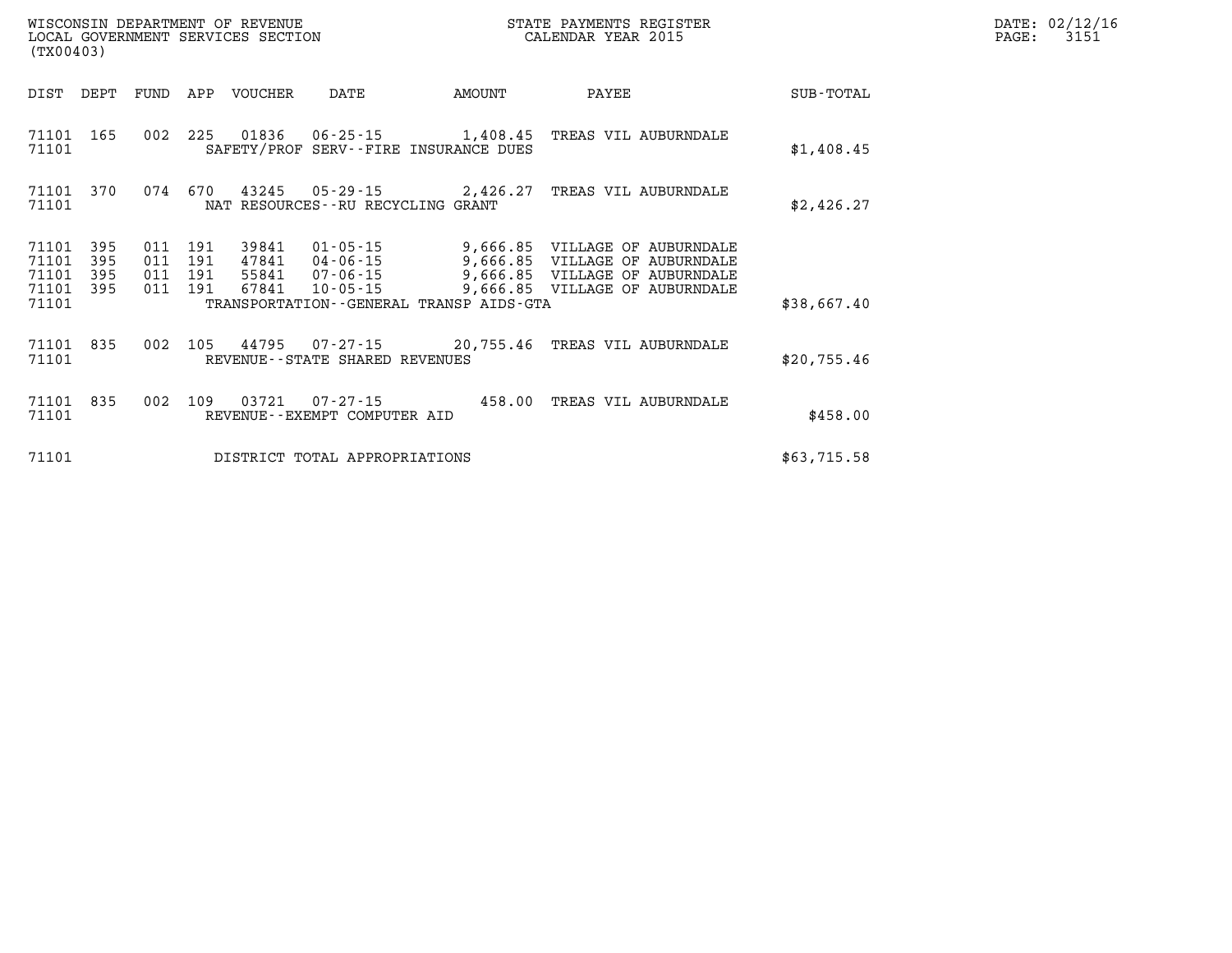| (TX00403)                                                 |           |                                          |         |                            | WISCONSIN DEPARTMENT OF REVENUE<br>LOCAL GOVERNMENT SERVICES SECTION |                                             | STATE PAYMENTS REGISTER<br>. STATE PAIMENTS REAR 2015                                                                                                                                        |              | DATE: 02/12/16<br>$\mathtt{PAGE:}$<br>3152 |
|-----------------------------------------------------------|-----------|------------------------------------------|---------|----------------------------|----------------------------------------------------------------------|---------------------------------------------|----------------------------------------------------------------------------------------------------------------------------------------------------------------------------------------------|--------------|--------------------------------------------|
|                                                           |           |                                          |         | DIST DEPT FUND APP VOUCHER | DATE                                                                 |                                             | AMOUNT PAYEE                                                                                                                                                                                 | SUB-TOTAL    |                                            |
| 71106 165<br>71106                                        |           |                                          |         |                            |                                                                      | SAFETY/PROF SERV--FIRE INSURANCE DUES       | 002 225 01837 06-25-15 2,822.36 TREAS VIL BIRON                                                                                                                                              | \$2,822.36   |                                            |
| 71106                                                     | 71106 370 |                                          | 012 571 |                            |                                                                      | NAT RESOURCES - - FOREST CROP/MFL/CO FOREST | 39833  06-02-15  4.40  TREAS VIL BIRON                                                                                                                                                       | \$4.40       |                                            |
| 71106                                                     | 71106 370 |                                          | 074 670 |                            | NAT RESOURCES -- RU RECYCLING GRANT                                  |                                             | 43246  05-29-15  3,312.44  TREAS VIL BIRON                                                                                                                                                   | \$3,312.44   |                                            |
| 71106                                                     | 71106 370 |                                          | 074 673 |                            |                                                                      | NAT RESOURCES--RU CONSOLIDATED GRANT        | 43246  05-29-15  217.84  TREAS VIL BIRON                                                                                                                                                     | \$217.84     |                                            |
| 71106 395<br>71106 395<br>71106 395<br>71106 395<br>71106 |           | 011 191<br>011 191<br>011 191<br>011 191 |         |                            |                                                                      | TRANSPORTATION--GENERAL TRANSP AIDS-GTA     | 39842  01-05-15  13,259.77  VILLAGE OF BIRON<br>47842  04-06-15  13,259.77  VILLAGE OF BIRON<br>55842  07-06-15  13,259.77  VILLAGE OF BIRON<br>67842  10-05-15  13,259.79  VILLAGE OF BIRON | \$53,039.10  |                                            |
| 71106 505<br>71106                                        |           |                                          |         | 002 743 01415              | DOA--HOUSING ASSISTANCE GRANTS                                       |                                             | 09-16-15 128,821.22 TREAS VIL BIRON                                                                                                                                                          | \$128,821.22 |                                            |
| 71106                                                     | 71106 835 |                                          |         |                            | REVENUE--STATE SHARED REVENUES                                       |                                             | 002 105 44796 07-27-15 32,502.69 TREAS VIL BIRON                                                                                                                                             | \$32,502.69  |                                            |
| 71106 835<br>71106 835<br>71106                           |           | 002 109<br>002 109                       |         | 03722<br>05384             | $07 - 27 - 15$<br>REVENUE--EXEMPT COMPUTER AID                       |                                             | 07-27-15 2,905.00 TREAS VIL BIRON<br>138.00 TREAS VIL BIRON                                                                                                                                  | \$3,043.00   |                                            |
| 71106                                                     | 71106 835 |                                          |         |                            | 021 363 35967 03-23-15<br>REVENUE--LOTTERY CREDIT -                  |                                             | 108.72 TREAS VIL BIRON                                                                                                                                                                       | \$108.72     |                                            |
| 71106                                                     |           |                                          |         |                            | DISTRICT TOTAL APPROPRIATIONS                                        |                                             |                                                                                                                                                                                              | \$223,871.77 |                                            |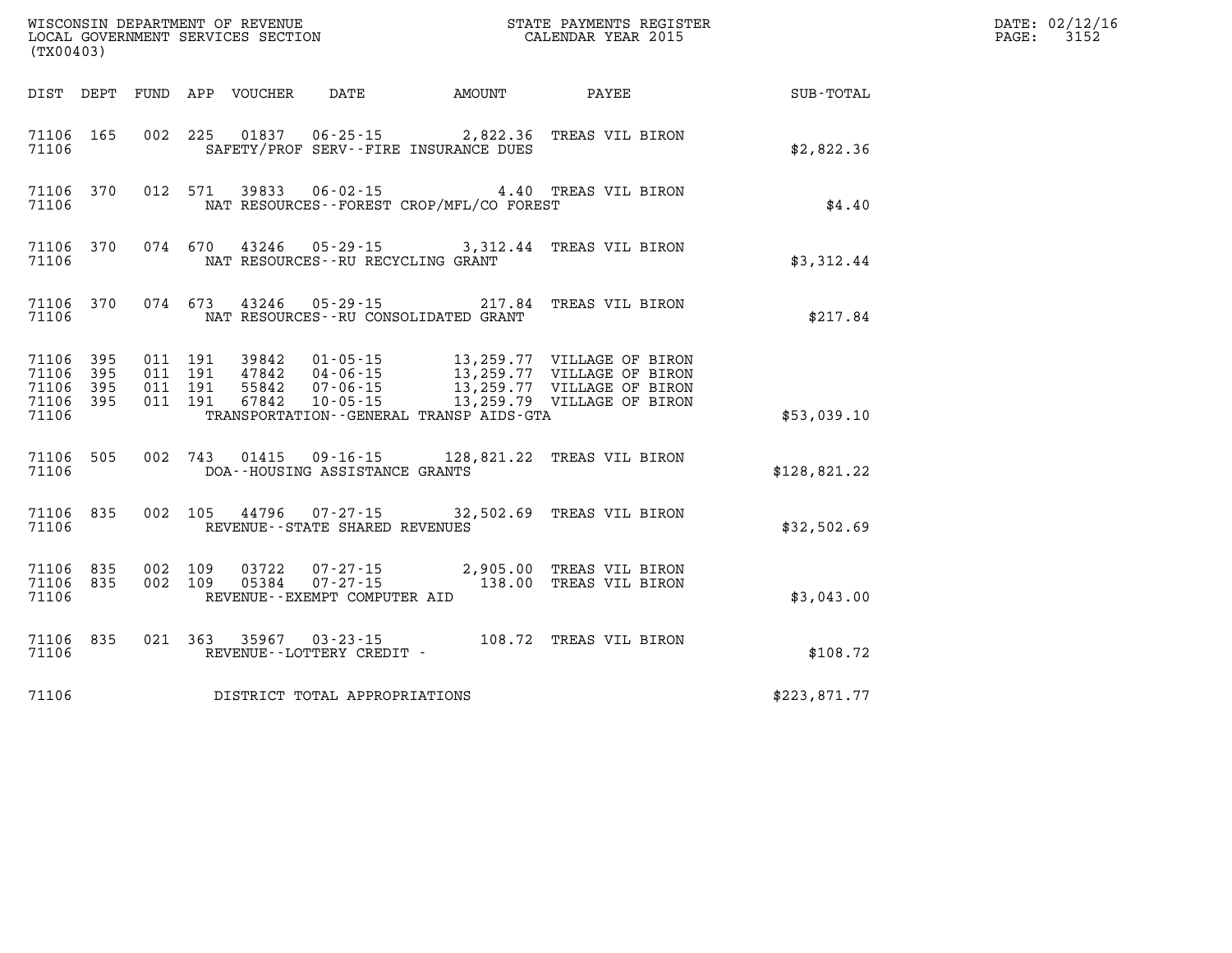| WISCONSIN DEPARTMENT OF REVENUE<br>LOCAL GOVERNMENT SERVICES SECTION<br>(TX00403) |            |                    |     |                            |                                       |                                              | STATE PAYMENTS REGISTER<br>CALENDAR YEAR 2015                              |             | DATE: 02/12/16<br>3153<br>PAGE: |
|-----------------------------------------------------------------------------------|------------|--------------------|-----|----------------------------|---------------------------------------|----------------------------------------------|----------------------------------------------------------------------------|-------------|---------------------------------|
|                                                                                   |            |                    |     | DIST DEPT FUND APP VOUCHER | DATE                                  | AMOUNT                                       | PAYEE                                                                      | SUB-TOTAL   |                                 |
| 71122 165<br>71122                                                                |            | 002                | 225 |                            | SAFETY/PROF SERV--FIRE INSURANCE DUES |                                              | 01838  06-25-15  2,253.19  TREAS VIL HEWITT                                | \$2,253.19  |                                 |
| 71122 370<br>71122                                                                |            |                    |     |                            | NAT RESOURCES - - RU RECYCLING GRANT  |                                              | 074 670 43247 05-29-15 1,209.33 TREAS VIL HEWITT                           | \$1,209.33  |                                 |
| 71122<br>71122                                                                    | 395<br>395 | 011<br>011 191     | 191 | 39843<br>47843             | 01-05-15                              |                                              | 3,231.43 VILLAGE OF HEWITT<br>04-06-15 3,231.43 VILLAGE OF HEWITT          |             |                                 |
| 71122<br>71122<br>71122                                                           | 395<br>395 | 011 191<br>011 191 |     | 67843                      | 10-05-15                              | TRANSPORTATION - - GENERAL TRANSP AIDS - GTA | 55843  07-06-15  3,231.43  VILLAGE OF HEWITT<br>3,231.45 VILLAGE OF HEWITT | \$12,925.74 |                                 |
| 71122 835<br>71122                                                                |            | 002                | 105 |                            | REVENUE--STATE SHARED REVENUES        |                                              | 44797  07-27-15  9,454.83  TREAS VIL HEWITT                                | \$9,454.83  |                                 |
| 71122 835<br>71122                                                                |            | 002                | 109 |                            | REVENUE--EXEMPT COMPUTER AID          | 10.00                                        | TREAS VIL HEWITT                                                           | \$10.00     |                                 |
| 71122                                                                             |            |                    |     |                            | DISTRICT TOTAL APPROPRIATIONS         |                                              |                                                                            | \$25,853.09 |                                 |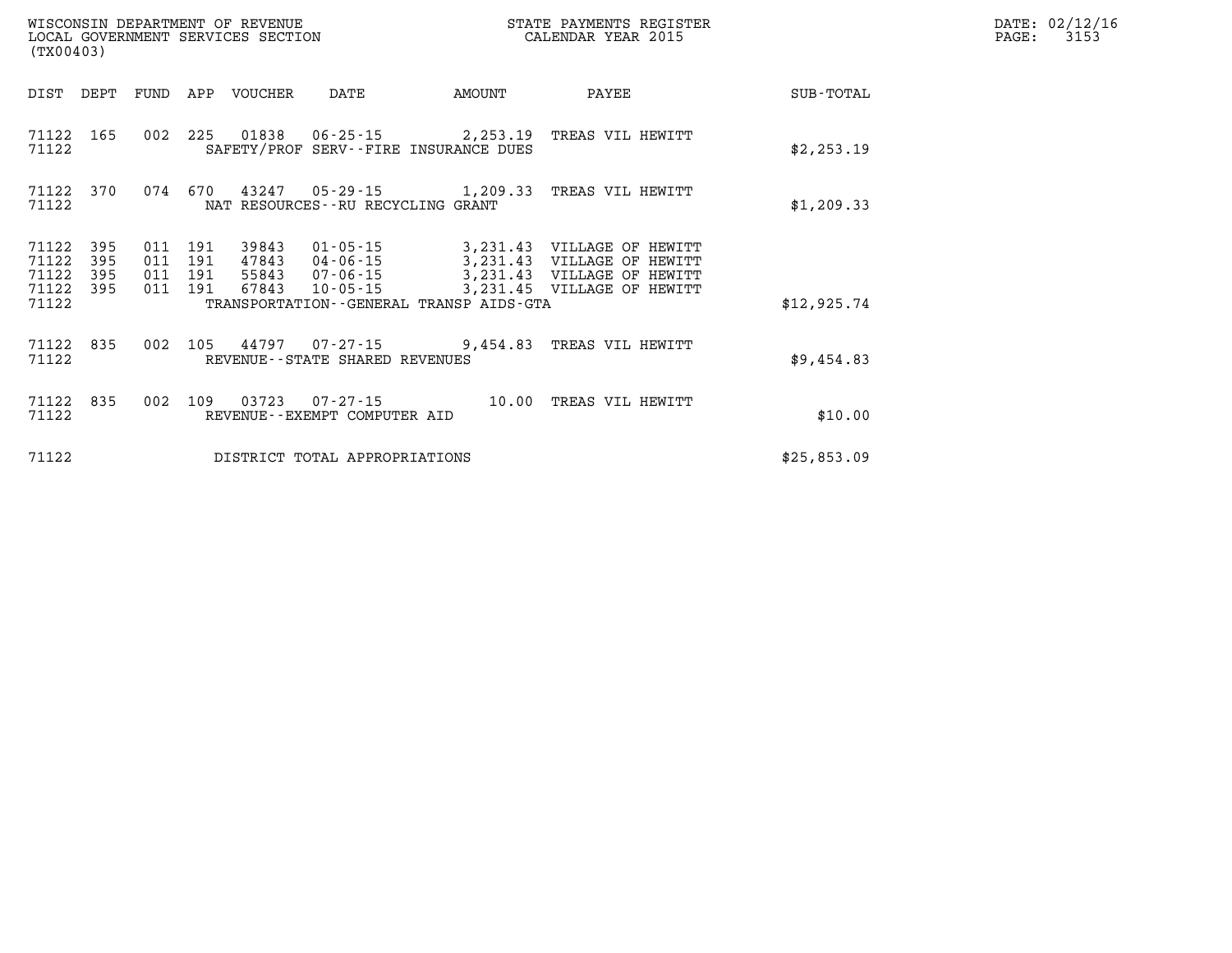| WISCONSIN DEPARTMENT OF REVENUE        | STATE PAYMENTS REGISTER |       | DATE: 02/12/16 |
|----------------------------------------|-------------------------|-------|----------------|
| LOCAL GOVERNMENT SERVICES SECTION<br>. | CALENDAR YEAR 2015      | PAGE: | 3154           |

| (TX00403)                                     |                   |     |                                      | LOCAL GOVERNMENT SERVICES SECTION |                                   |                                         | CALENDAR YEAR 2015                                                                                                      |             | PAGE: | 3154 |
|-----------------------------------------------|-------------------|-----|--------------------------------------|-----------------------------------|-----------------------------------|-----------------------------------------|-------------------------------------------------------------------------------------------------------------------------|-------------|-------|------|
| DIST                                          | DEPT              |     |                                      | FUND APP VOUCHER                  | DATE                              | AMOUNT                                  | PAYEE                                                                                                                   | SUB-TOTAL   |       |      |
| 71151                                         | 71151 165         |     |                                      |                                   |                                   | SAFETY/PROF SERV--FIRE INSURANCE DUES   | 002 225 01839 06-25-15 431.28 TREAS VIL MILLADORE                                                                       | \$431.28    |       |      |
| 71151                                         | 71151 370         |     |                                      |                                   | NAT RESOURCES--RU RECYCLING GRANT |                                         | 074 670 43248 05-29-15 756.97 TREAS VIL MILLADORE                                                                       | \$756.97    |       |      |
| 71151<br>71151<br>71151<br>71151 395<br>71151 | 395<br>395<br>395 | 011 | 191<br>011 191<br>011 191<br>011 191 | 39844<br>67844                    | $10 - 05 - 15$                    | TRANSPORTATION--GENERAL TRANSP AIDS-GTA | 01-05-15 1,524.88 VILLAGE OF MILLADORE<br>55844 07-06-15 1,524.88 VILLAGE OF MILLADORE<br>1,524.90 VILLAGE OF MILLADORE | \$6,099.54  |       |      |
| 71151 835<br>71151                            |                   |     |                                      |                                   | REVENUE--STATE SHARED REVENUES    |                                         | 002 105 44798 07-27-15 10,746.80 TREAS VIL MILLADORE                                                                    | \$10,746.80 |       |      |
| 71151 835<br>71151                            |                   |     |                                      |                                   | REVENUE--EXEMPT COMPUTER AID      |                                         | 002 109 03724 07-27-15 154.00 TREAS VIL MILLADORE                                                                       | \$154.00    |       |      |
| 71151                                         |                   |     |                                      |                                   | DISTRICT TOTAL APPROPRIATIONS     |                                         |                                                                                                                         | \$18,188.59 |       |      |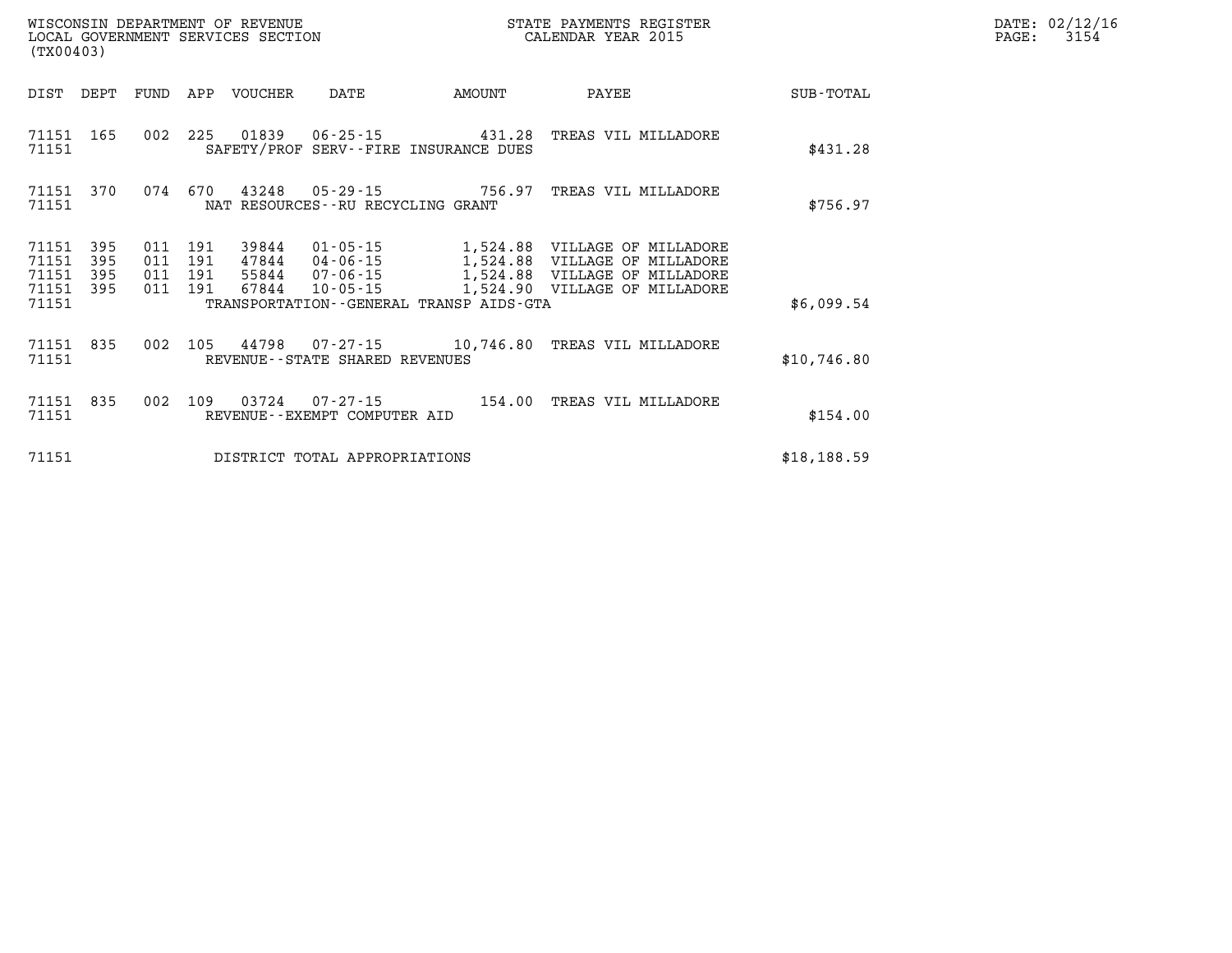| (TX00403)                                                 |  |  |                                         | WISCONSIN DEPARTMENT OF REVENUE<br>LOCAL GOVERNMENT SERVICES SECTION<br>CALENDAR YEAR 2015                                                                                                                                                                                              |                   | STATE PAYMENTS REGISTER<br>CALENDAR YEAR 2015 | DATE: 02/12/1<br>3155<br>$\mathtt{PAGE}$ : |
|-----------------------------------------------------------|--|--|-----------------------------------------|-----------------------------------------------------------------------------------------------------------------------------------------------------------------------------------------------------------------------------------------------------------------------------------------|-------------------|-----------------------------------------------|--------------------------------------------|
|                                                           |  |  |                                         | DIST DEPT FUND APP VOUCHER DATE AMOUNT PAYEE TO SUB-TOTAL                                                                                                                                                                                                                               |                   |                                               |                                            |
| 71171                                                     |  |  |                                         | 71171 165 002 225 01840 06-25-15 3,669.78 TREAS VIL PORT EDWARDS<br>SAFETY/PROF SERV--FIRE INSURANCE DUES                                                                                                                                                                               |                   | \$3,669.78                                    |                                            |
|                                                           |  |  |                                         | 71171 370 002 503 17938 01-12-15 1,939.23 TREAS VIL PORT EDWARDS                                                                                                                                                                                                                        | 786.57 VILL SHARE |                                               |                                            |
| 71171                                                     |  |  |                                         | NAT RESOURCES--AIDS IN LIEU OF TAXES                                                                                                                                                                                                                                                    |                   | \$1,939.23                                    |                                            |
| 71171                                                     |  |  |                                         | 71171 370 012 545 02434 04-29-15 5,442.86 TREAS VIL PORT EDWARDS<br>NAT RESOURCES -- FIRE SUPRESSION GRANTS                                                                                                                                                                             |                   | \$5,442.86                                    |                                            |
| 71171                                                     |  |  |                                         | 71171 370 012 571 39834 06-02-15 69.70 TREAS VIL PORT EDWARDS<br>NAT RESOURCES - FOREST CROP/MFL/CO FOREST                                                                                                                                                                              |                   | \$69.70                                       |                                            |
|                                                           |  |  | 71171 NAT RESOURCES--RU RECYCLING GRANT | 71171 370 074 670 43249 05-29-15 13,634.98 TREAS VIL PORT EDWARDS                                                                                                                                                                                                                       |                   | \$13,634.98                                   |                                            |
|                                                           |  |  |                                         | 71171 370 074 673 43249 05-29-15 466.99 TREAS VIL PORT EDWARDS<br>71171 NAT RESOURCES--RU CONSOLIDATED GRANT                                                                                                                                                                            |                   | \$466.99                                      |                                            |
| 71171 395<br>71171 395<br>71171 395<br>71171 395<br>71171 |  |  |                                         | 011 191 39845 01-05-15 28,185.29 VILLAGE OF PORT EDWARDS<br>011 191 47845 04-06-15 28,185.29 VILLAGE OF PORT EDWARDS<br>011 191 55845 07-06-15 28,185.29 VILLAGE OF PORT EDWARDS<br>011 191 67845 10-05-15 28,185.32 VILLAGE OF PORT ED<br>TRANSPORTATION - - GENERAL TRANSP AIDS - GTA |                   | \$112,741.19                                  |                                            |
| 71171                                                     |  |  |                                         | 71171 395 011 278 67719 12-01-15 10,796.91 TREAS VIL PORT EDWARDS<br>TRANSPORTATION--LRIP/TRIP/MSIP GRANTS                                                                                                                                                                              |                   | \$10,796.91                                   |                                            |
| 71171 455<br>71171                                        |  |  | JUSTICE--LAW ENFORCEMENT TRAINING       | 002 231 13 03-30-15 640.00 TREAS VIL PORT EDWARDS                                                                                                                                                                                                                                       |                   | \$640.00                                      |                                            |
| 71171                                                     |  |  |                                         | 71171 505 002 116 09546 07-06-15 10,000.00 TREAS VIL PORT EDWARDS<br>DOA--LAND INFORMATION BOARD GRANTS                                                                                                                                                                                 |                   | \$10,000.00                                   |                                            |
| 71171                                                     |  |  | REVENUE--STATE SHARED REVENUES          | 71171 835 002 105 44799 07-27-15 77,349.13 TREAS VIL PORT EDWARDS                                                                                                                                                                                                                       |                   | \$77,349.13                                   |                                            |
| 71171 835<br>71171 835<br>71171                           |  |  | REVENUE--EXEMPT COMPUTER AID            | 002 109 03725 07-27-15   973.00 TREAS VIL PORT EDWARDS<br>002 109 05385 07-27-15   2,685.00 TREAS VIL PORT EDWARDS                                                                                                                                                                      |                   | \$3,658.00                                    |                                            |
| 71171                                                     |  |  | DISTRICT TOTAL APPROPRIATIONS           |                                                                                                                                                                                                                                                                                         |                   | \$240, 408.77                                 |                                            |

**DATE: 02/12/16<br>PAGE: 3155**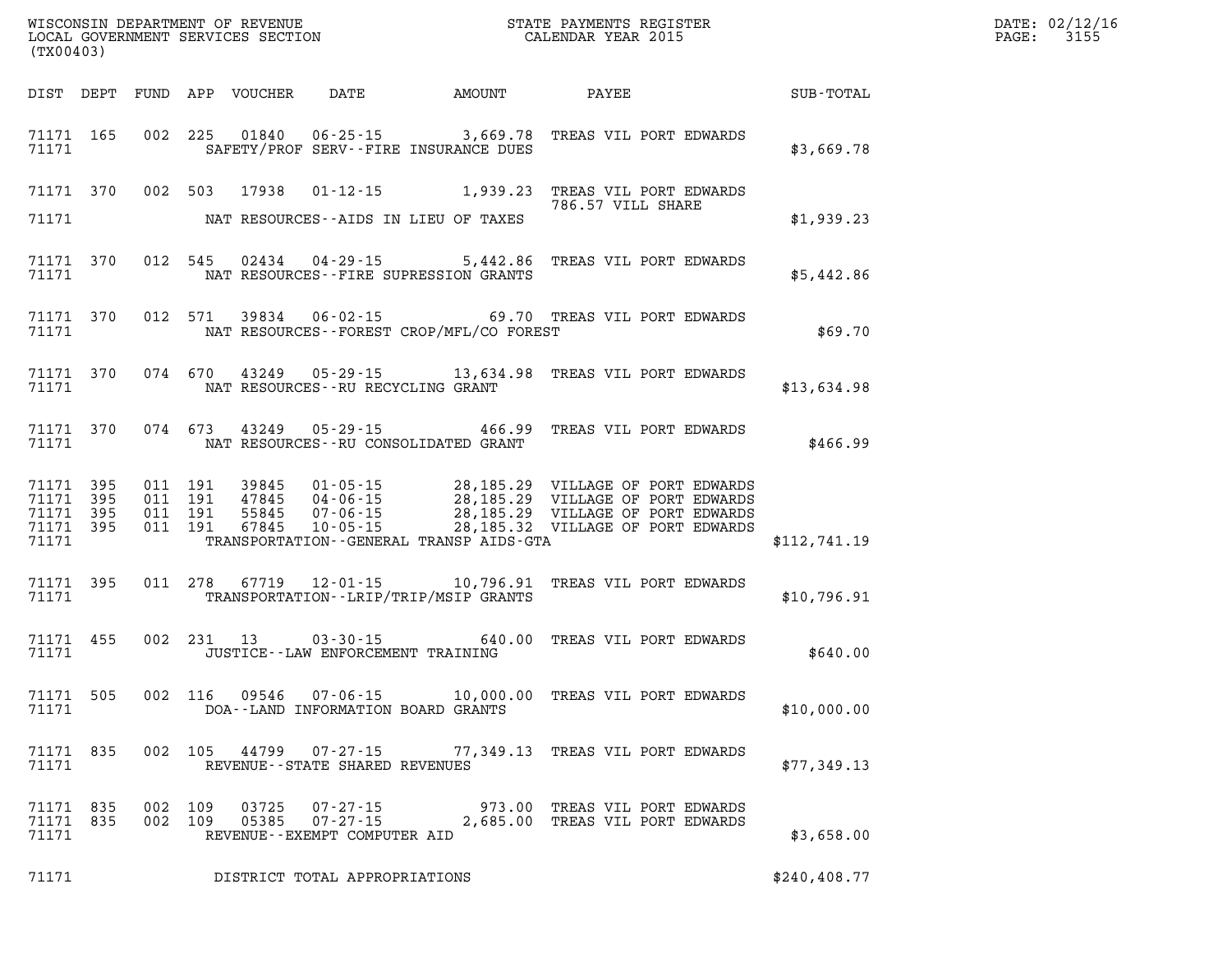| WISCONSIN DEPARTMENT OF REVENUE<br>LOCAL GOVERNMENT SERVICES SECTION<br>(TX00403) |            |            |            |                |                                      |                                                                      | STATE PAYMENTS REGISTER<br>CALENDAR YEAR 2015              |                  |
|-----------------------------------------------------------------------------------|------------|------------|------------|----------------|--------------------------------------|----------------------------------------------------------------------|------------------------------------------------------------|------------------|
| DIST                                                                              | DEPT       | FUND       | APP        | VOUCHER        | DATE                                 | AMOUNT                                                               | PAYEE                                                      | <b>SUB-TOTAL</b> |
| 71178<br>71178                                                                    | 165        | 002        | 225        |                |                                      | $01841$ $06-25-15$ 1,168.62<br>SAFETY/PROF SERV--FIRE INSURANCE DUES | TREAS VIL RUDOLPH                                          | \$1,168.62       |
| 71178<br>71178                                                                    | 370        | 074        | 670        |                | NAT RESOURCES - - RU RECYCLING GRANT | 43250  05-29-15  1,485.41                                            | TREAS VIL RUDOLPH                                          | \$1,485.41       |
| 71178<br>71178                                                                    | 395<br>395 | 011<br>011 | 191<br>191 | 39846<br>47846 | 01-05-15<br>04-06-15                 |                                                                      | 3,115.83 VILLAGE OF RUDOLPH<br>3,115.83 VILLAGE OF RUDOLPH |                  |
| 71178<br>71178                                                                    | 395<br>395 | 011<br>011 | 191<br>191 | 55846<br>67846 | $07 - 06 - 15$<br>10-05-15           |                                                                      | 3,115.83 VILLAGE OF RUDOLPH<br>3,115.83 VILLAGE OF RUDOLPH |                  |
| 71178                                                                             |            |            |            |                |                                      | TRANSPORTATION - - GENERAL TRANSP AIDS - GTA                         |                                                            | \$12,463.32      |
| 71178<br>71178                                                                    | 835        | 002        | 105        |                | REVENUE--STATE SHARED REVENUES       | 44800 07-27-15 9,972.48                                              | TREAS VIL RUDOLPH                                          | \$9,972.48       |
| 71178<br>71178                                                                    | 835        | 002        | 109        | 03726          | REVENUE - - EXEMPT COMPUTER AID      | 07-27-15 137.00                                                      | TREAS VIL RUDOLPH                                          | \$137.00         |
| 71178                                                                             |            |            |            |                | DISTRICT TOTAL APPROPRIATIONS        |                                                                      |                                                            | \$25, 226.83     |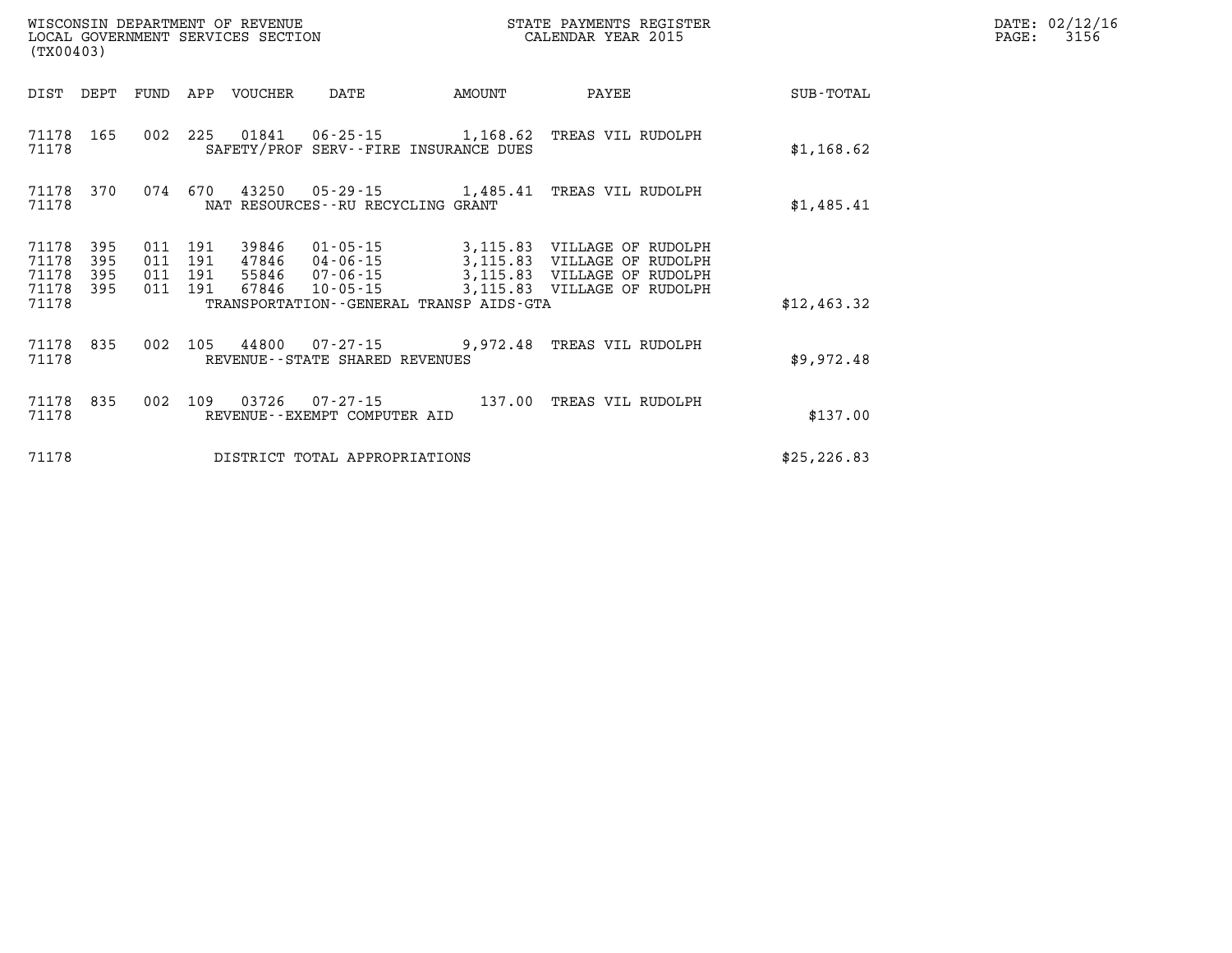| (TX00403)                                 |                          |                          |                          | WISCONSIN DEPARTMENT OF REVENUE<br>LOCAL GOVERNMENT SERVICES SECTION |                                                                                    |                                                   | STATE PAYMENTS REGISTER<br>CALENDAR YEAR 2015                                                                        |             |
|-------------------------------------------|--------------------------|--------------------------|--------------------------|----------------------------------------------------------------------|------------------------------------------------------------------------------------|---------------------------------------------------|----------------------------------------------------------------------------------------------------------------------|-------------|
| DIST                                      | DEPT                     | FUND                     | APP                      | VOUCHER                                                              | DATE                                                                               | AMOUNT                                            | PAYEE                                                                                                                | SUB-TOTAL   |
| 71186<br>71186                            | 165                      | 002                      | 225                      | 01842                                                                | $06 - 25 - 15$                                                                     | 1,124.85<br>SAFETY/PROF SERV--FIRE INSURANCE DUES | TREAS VIL VESPER                                                                                                     | \$1,124.85  |
| 71186<br>71186                            | 370                      | 074                      | 670                      | 43251                                                                | NAT RESOURCES - - RU RECYCLING GRANT                                               | $05 - 29 - 15$ 1, 310.47                          | TREAS VIL VESPER                                                                                                     | \$1,310.47  |
| 71186<br>71186<br>71186<br>71186<br>71186 | 395<br>395<br>395<br>395 | 011<br>011<br>011<br>011 | 191<br>191<br>191<br>191 | 39847<br>47847<br>55847<br>67847                                     | $01 - 05 - 15$<br>04 - 06 - 15<br>07 - 06 - 15<br>$07 - 06 - 15$<br>$10 - 05 - 15$ | TRANSPORTATION - - GENERAL TRANSP AIDS - GTA      | 2,890.12 VILLAGE OF VESPER<br>2,890.12 VILLAGE OF VESPER<br>2,890.12 VILLAGE OF VESPER<br>2,890.14 VILLAGE OF VESPER | \$11,560.50 |
| 71186<br>71186                            | 455                      | 002                      | 231                      | 11                                                                   | $03 - 19 - 15$<br>JUSTICE - - LAW ENFORCEMENT TRAINING                             | 160.00                                            | TREAS VIL VESPER                                                                                                     | \$160.00    |
| 71186<br>71186                            | 835                      | 002                      | 105                      |                                                                      | REVENUE - - STATE SHARED REVENUES                                                  | 44801 07-27-15 20,314.37                          | TREAS VIL VESPER                                                                                                     | \$20,314.37 |
| 71186<br>71186<br>71186                   | 835<br>835               | 002<br>002               | 109<br>109               | 03727<br>05386                                                       | $07 - 27 - 15$<br>$07 - 27 - 15$<br>REVENUE - - EXEMPT COMPUTER AID                | 162.00<br>896.00                                  | TREAS VIL VESPER<br>TREAS VIL VESPER                                                                                 | \$1,058.00  |
| 71186<br>71186                            | 835                      | 021                      | 363                      | 35968                                                                | $03 - 23 - 15$<br>REVENUE - - LOTTERY CREDIT -                                     | 545.04                                            | TREAS VIL VESPER                                                                                                     | \$545.04    |
| 71186                                     |                          |                          |                          |                                                                      | DISTRICT TOTAL APPROPRIATIONS                                                      |                                                   |                                                                                                                      | \$36,073.23 |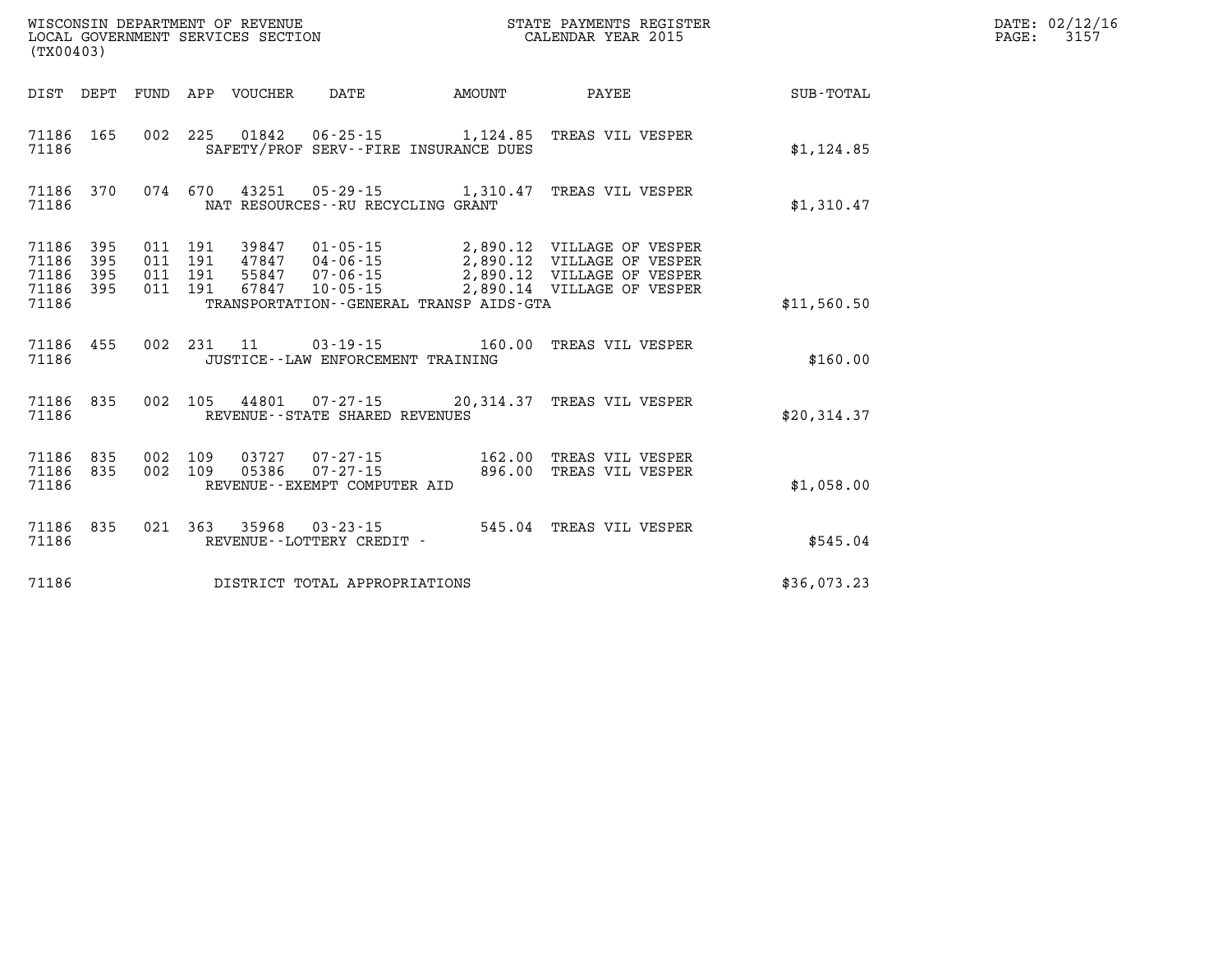| WISCONSIN DEPARTMENT OF REVENUE   | PAYMENTS REGISTER<br>ТТАТЕ | DATE: | 02/12/16 |
|-----------------------------------|----------------------------|-------|----------|
| LOCAL GOVERNMENT SERVICES SECTION | CALENDAR YEAR 2015         | PAGE  |          |

| DIST<br>DEPT                                                          | FUND                     | APP<br><b>VOUCHER</b>                                        | DATE                                                                                                              | AMOUNT                                                                                          | PAYEE                                                                                            | SUB-TOTAL      |
|-----------------------------------------------------------------------|--------------------------|--------------------------------------------------------------|-------------------------------------------------------------------------------------------------------------------|-------------------------------------------------------------------------------------------------|--------------------------------------------------------------------------------------------------|----------------|
| 71251<br>165<br>71251<br>165<br>71251                                 | 002<br>002               | 225<br>01836<br>225<br>01843                                 | $06 - 30 - 15$<br>$06 - 25 - 15$                                                                                  | 4,079.09<br>56,272.16<br>SAFETY/PROF SERV--FIRE INSURANCE DUES                                  | TREAS CITY MARSHFIELD<br>TREAS CITY MARSHFIELD                                                   | \$60,351.25    |
| 71251<br>370<br>71251                                                 | 074                      | 658<br>01835                                                 | $02 - 19 - 15$                                                                                                    | 23,424.04<br>NAT RESOURCES - - URBAN NON - POINT GRANTS                                         | TREAS CITY MARSHFIELD                                                                            | \$23,424.04    |
| 71251<br>370<br>71251                                                 | 074                      | 670<br>43252                                                 | $05 - 29 - 15$<br>NAT RESOURCES - - RU RECYCLING GRANT                                                            | 62,147.66                                                                                       | TREAS CITY MARSHFIELD                                                                            | \$62,147.66    |
| 395<br>71251<br>71251<br>395<br>71251<br>395<br>71251<br>395<br>71251 | 011<br>011<br>011<br>011 | 162<br>40117<br>162<br>48117<br>162<br>56117<br>162<br>68117 | $01 - 05 - 15$<br>$04 - 06 - 15$<br>$07 - 06 - 15$<br>$10 - 05 - 15$                                              | 49,262.28<br>49,262.28<br>49,262.28<br>49,262.29<br>TRANSPORTATION--CONNECTING HIGHWAY AIDS     | CITY OF MARSHFIELD<br>CITY OF MARSHFIELD<br>CITY OF MARSHFIELD<br>CITY OF MARSHFIELD             | \$197,049.13   |
| 395<br>71251<br>71251<br>395<br>71251<br>395<br>71251                 | 011<br>011<br>011        | 177<br>58069<br>177<br>60069<br>177<br>62069                 | $06 - 25 - 15$<br>$07 - 06 - 15$<br>$09 - 30 - 15$<br>TRANSPORTATION - - TRANSIT AID                              | 42,747.00<br>42,747.00<br>42,747.00                                                             | CITY OF MARSHFIELD<br>CITY OF MARSHFIELD<br>CITY OF MARSHFIELD                                   | \$128,241.00   |
| 71251<br>395<br>71251<br>395<br>71251<br>395<br>71251<br>395<br>71251 | 011<br>011<br>011<br>011 | 182<br>40104<br>182<br>42593<br>182<br>65707<br>182<br>68566 | $02 - 20 - 15$<br>$03 - 18 - 15$<br>$11 - 12 - 15$<br>$12 - 14 - 15$<br>TRANSPORTATION - - TRANSIT AIDS - FEDERAL | 49,293.00<br>49,893.00<br>109,948.00<br>52,526.00                                               | TREAS CITY MARSHFIELD<br>TREAS CITY MARSHFIELD<br>TREAS CITY MARSHFIELD<br>TREAS CITY MARSHFIELD | \$261,660.00   |
| 395<br>71251<br>71251<br>395<br>71251<br>395<br>71251<br>395<br>71251 | 011<br>011<br>011<br>011 | 191<br>39848<br>191<br>47848<br>191<br>55848<br>191<br>67848 | $01 - 05 - 15$<br>$04 - 06 - 15$<br>$07 - 06 - 15$<br>$10 - 05 - 15$                                              | 317,648.15<br>317,648.15<br>317,648.15<br>317,648.17<br>TRANSPORTATION--GENERAL TRANSP AIDS-GTA | CITY OF MARSHFIELD<br>CITY OF MARSHFIELD<br>CITY OF MARSHFIELD<br>CITY OF MARSHFIELD             | \$1,270,592.62 |
| 71251<br>435<br>71251                                                 | 005                      | 162<br>01DHS                                                 | 09 - 11 - 15                                                                                                      | 6,808.73<br>HS--AMBULANCE FUNDING ASSISTANCE GRANTS                                             | MARSHFIELD FIRE & RESCUE                                                                         | \$6,808.73     |
| 71251<br>435<br>71251                                                 | 005                      | 163<br>01LGS                                                 | $11 - 16 - 15$                                                                                                    | 55,929.80<br>HS--PREPAID MEDICAL TRANSPORT REIMBURSE                                            | DHS PREPAID MEDICAL TRANSPORT                                                                    | \$55,929.80    |
| 71251<br>455<br>71251                                                 | 002                      | 221<br>14                                                    | $07 - 21 - 15$                                                                                                    | 20.00<br>JUSTICE--LAW ENFORCEMENT SERVICES AID                                                  | TREAS CITY MARSHFIELD                                                                            | \$20.00        |
| 71251<br>455                                                          | 002                      | 231<br>15                                                    | $04 - 13 - 15$                                                                                                    | 6,240.00                                                                                        | TREAS CITY MARSHFIELD                                                                            |                |

**(TX00403)**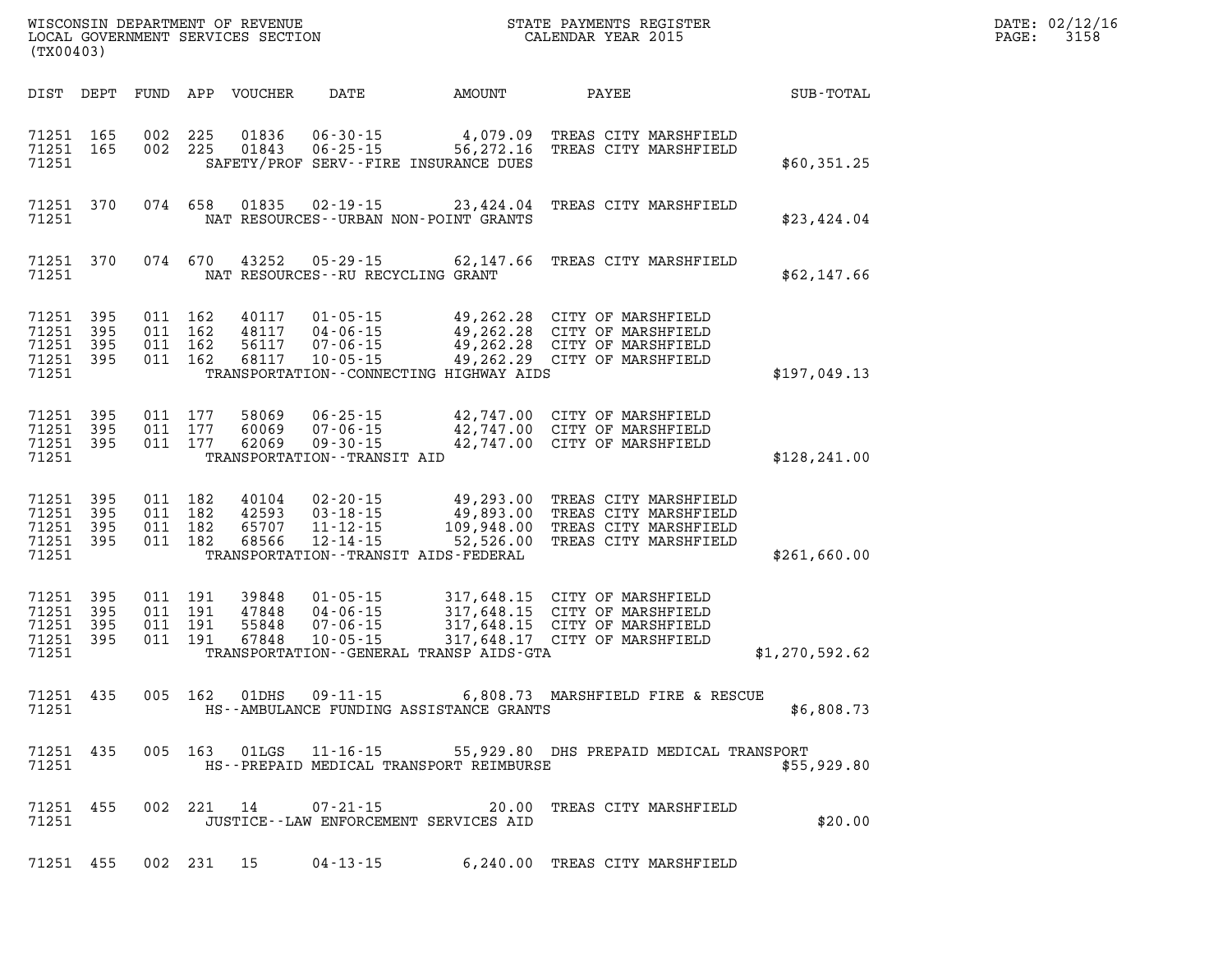| WISCONSIN DEPARTMENT OF REVENUE         | PAYMENTS REGISTER<br>3TATE | DATE: | 02/12/16                        |
|-----------------------------------------|----------------------------|-------|---------------------------------|
| SERVICES SECTION<br>LOCAL<br>GOVERNMENT | CALENDAR YEAR 2015         | PAGE  | $\sim$ $\sim$ $\sim$<br>$\cdot$ |

|                                      | LOCAL GOVERNMENT SERVICES SECTION<br>(TX00403) |                   |                   |                         |                                                                  |                                                                                                                                               | CALENDAR YEAR 2015 |       |                | PAGE: | 3159 |
|--------------------------------------|------------------------------------------------|-------------------|-------------------|-------------------------|------------------------------------------------------------------|-----------------------------------------------------------------------------------------------------------------------------------------------|--------------------|-------|----------------|-------|------|
| DIST DEPT                            |                                                |                   |                   | FUND APP VOUCHER        | DATE                                                             | AMOUNT                                                                                                                                        |                    | PAYEE | SUB-TOTAL      |       |      |
| 71251                                |                                                |                   |                   |                         | JUSTICE -- LAW ENFORCEMENT TRAINING                              |                                                                                                                                               |                    |       | \$6,240.00     |       |      |
| 71251<br>71251<br>71251 465<br>71251 | 465<br>465                                     | 002<br>002<br>002 | 306<br>306<br>306 | 01061<br>01172<br>01218 | $02 - 02 - 15$<br>$04 - 27 - 15$<br>$05 - 28 - 15$               | 2,078.16 TREAS CITY MARSHFIELD<br>2,078.16 TREAS CITY MARSHFIELD<br>2,078.28 TREAS CITY MARSHFIELD<br>MILITARY AFFAIRS-EMER MGMT--HAZMAT AIDS |                    |       | \$6, 234.60    |       |      |
| 71251 835<br>71251                   |                                                | 002               | 105               | 44802                   | REVENUE--STATE SHARED REVENUES                                   | 07-27-15 1,060,681.58 TREAS CITY MARSHFIELD                                                                                                   |                    |       | \$1,060,681.58 |       |      |
| 71251<br>71251<br>71251<br>71251     | 835<br>835<br>835                              | 002<br>002<br>002 | 109<br>109<br>109 | 02900<br>03728<br>05387 | 07-27-15<br>$07 - 27 - 15$<br>REVENUE--EXEMPT COMPUTER AID       | 07-27-15 6,606.00 TREAS CITY MARSHFIELD<br>367,617.00 TREAS CITY MARSHFIELD<br>206,799.00 TREAS CITY MARSHFIELD                               |                    |       | \$581,022.00   |       |      |
| 71251<br>71251                       | 835                                            |                   | 002 501           | 00004                   | 02-02-15                                                         | 71,419.93 TREAS CITY MARSHFIELD<br>DOA-PAYMENT FOR MUNICIPAL SERVICES AID                                                                     |                    |       | \$71,419.93    |       |      |
| 71251<br>71251<br>71251              | 835<br>835                                     | 021<br>021        | 363<br>363        | 35753<br>35969          | $03 - 23 - 15$<br>$03 - 23 - 15$<br>REVENUE - - LOTTERY CREDIT - | 2,962.99 TREAS CITY MARSHFIELD<br>19,896.14 TREAS CITY MARSHFIELD                                                                             |                    |       | \$22,859.13    |       |      |
| 71251                                |                                                |                   |                   |                         | DISTRICT TOTAL APPROPRIATIONS                                    |                                                                                                                                               |                    |       | \$3,814,681.47 |       |      |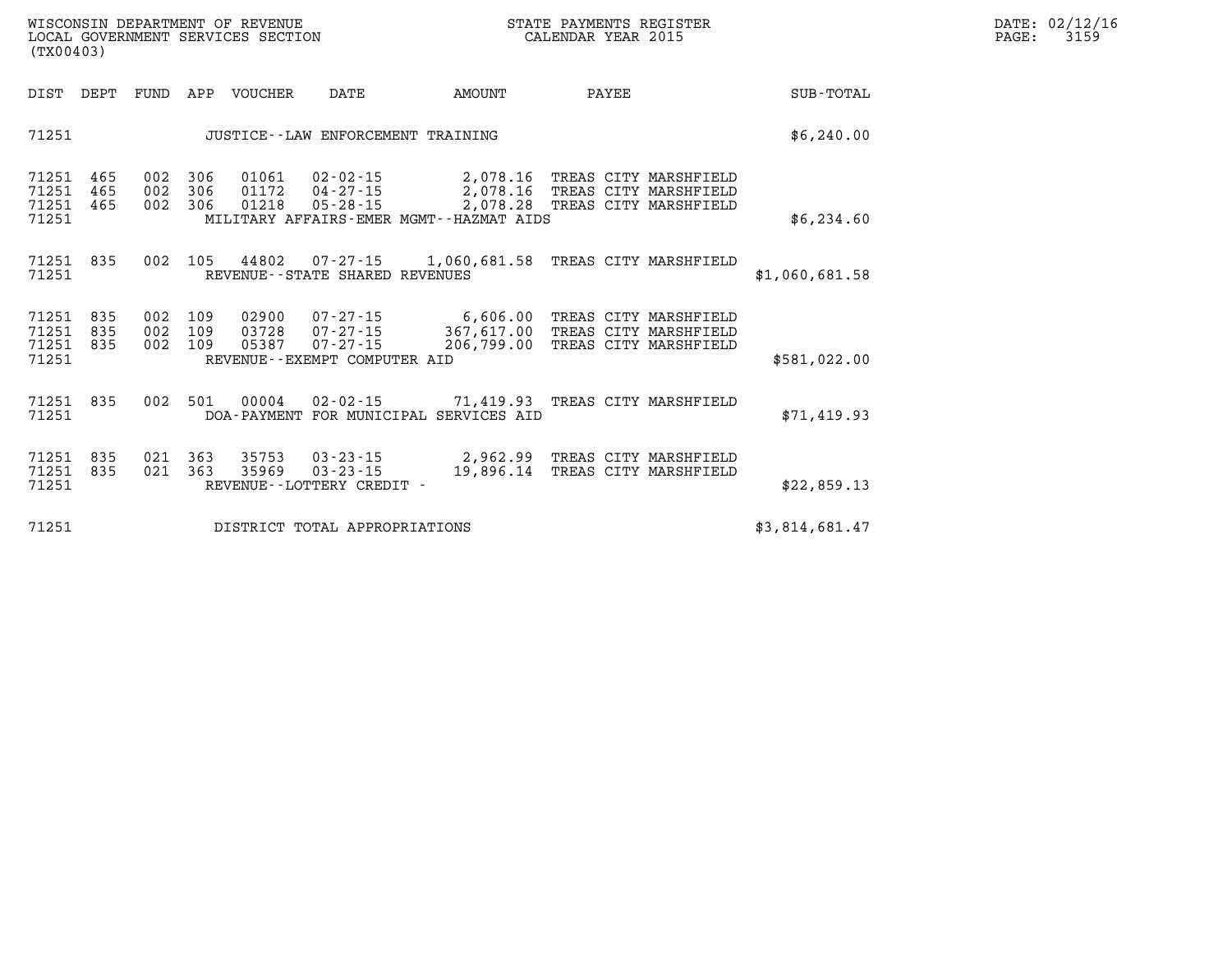| (TX00403) |  |                                          |                                               | WISCONSIN DEPARTMENT OF REVENUE<br>LOCAL GOVERNMENT SERVICES SECTION<br>LOCAL GOVERNMENT SERVICES SECTION<br>CALENDAR YEAR 2015                                                                                                |               | DATE: 02/12/16<br>PAGE: 3160 |
|-----------|--|------------------------------------------|-----------------------------------------------|--------------------------------------------------------------------------------------------------------------------------------------------------------------------------------------------------------------------------------|---------------|------------------------------|
|           |  |                                          |                                               | DIST DEPT FUND APP VOUCHER DATE AMOUNT PAYEE PAYER SUB-TOTAL                                                                                                                                                                   |               |                              |
|           |  |                                          | 71261 SAFETY/PROF SERV--FIRE INSURANCE DUES   | 71261 165 002 225 01844 06-25-15 4,267.61 TREAS CITY NEKOOSA                                                                                                                                                                   | \$4,267.61    |                              |
|           |  | 71261 MAT RESOURCES--RU RECYCLING GRANT  |                                               | 71261 370 074 670 43253 05-29-15 9,260.40 TREAS CITY NEKOOSA                                                                                                                                                                   | \$9,260.40    |                              |
| 71261     |  |                                          | TRANSPORTATION - - GENERAL TRANSP AIDS - GTA  | 11261 395 011 191 39849 01-05-15 51,077.61 CITY OF NEKOOSA 71261 395 011 191 47849 04-06-15 51,077.61 CITY OF NEKOOSA 71261 395 011 191 55849 07-06-15 51,077.61 CITY OF NEKOOSA 71261 395 011 191 67849 10-05-15 51,077.61 CI | \$204, 310.44 |                              |
|           |  |                                          | 71261 MS--AMBULANCE FUNDING ASSISTANCE GRANTS | 71261 435 005 162 01DHS 09-11-15 4,104.93 NEKOOSA AMBULANCE SERV                                                                                                                                                               | \$4,104.93    |                              |
|           |  |                                          | 71261 MS--PREPAID MEDICAL TRANSPORT REIMBURSE | 71261 435 005 163 01LGS 11-16-15 16,402.21 DHS PREPAID MEDICAL TRANSPORT                                                                                                                                                       | \$16,402.21   |                              |
|           |  | 71261 JUSTICE - LAW ENFORCEMENT TRAINING |                                               | 71261 455 002 231 12 03-23-15 960.00 TREAS CITY NEKOOSA                                                                                                                                                                        | \$960.00      |                              |
| 71261     |  | REVENUE--STATE SHARED REVENUES           |                                               | 71261 835 002 105 44803 07-27-15 217,494.88 TREAS CITY NEKOOSA                                                                                                                                                                 | \$217,494.88  |                              |
|           |  | 71261 REVENUE--EXEMPT COMPUTER AID       |                                               | 71261 835 002 109 03729 07-27-15 5,102.00 TREAS CITY NEKOOSA<br>71261 835 002 109 05388 07-27-15 7,011.00 TREAS CITY NEKOOSA                                                                                                   | \$12, 113.00  |                              |
| 71261     |  | DISTRICT TOTAL APPROPRIATIONS            |                                               |                                                                                                                                                                                                                                | \$468,913.47  |                              |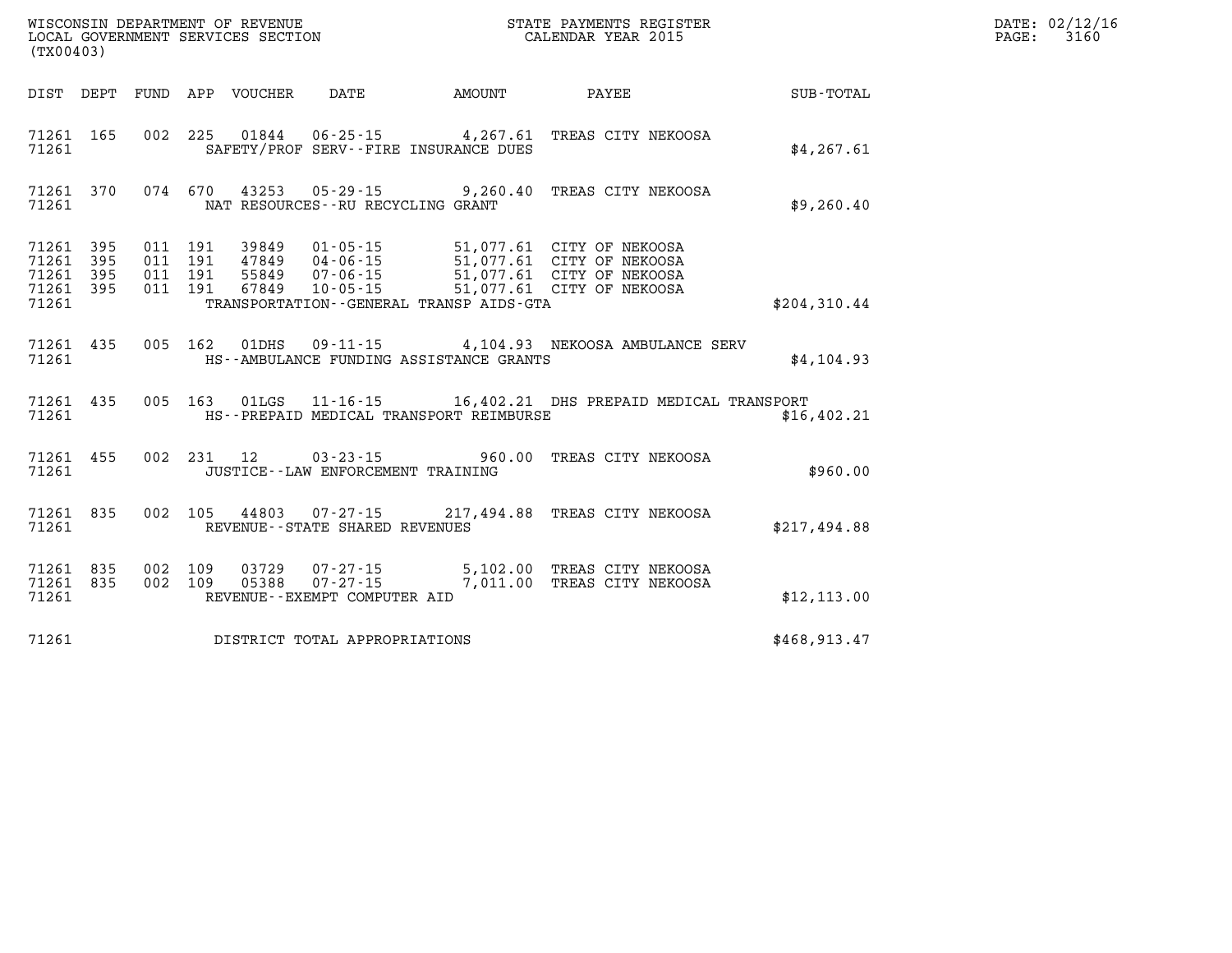| (TX00403) |                                                           |         |                    |                |                                |                                             |                                                                                                                                                                                                                          |              | DATE: 02/12/16<br>$\mathtt{PAGE}$ :<br>3161 |  |
|-----------|-----------------------------------------------------------|---------|--------------------|----------------|--------------------------------|---------------------------------------------|--------------------------------------------------------------------------------------------------------------------------------------------------------------------------------------------------------------------------|--------------|---------------------------------------------|--|
|           |                                                           |         |                    |                |                                |                                             | DIST DEPT FUND APP VOUCHER DATE AMOUNT PAYEE TOTAL                                                                                                                                                                       |              |                                             |  |
|           | 71271 165<br>71271                                        |         |                    |                |                                | SAFETY/PROF SERV--FIRE INSURANCE DUES       | 002 225 01845 06-25-15 2,098.03 TREAS CITY PITTSVILLE                                                                                                                                                                    | \$2,098.03   |                                             |  |
|           | 71271                                                     |         |                    |                |                                | NAT RESOURCES--FOREST CROP/MFL/CO FOREST    | 71271 370 012 571 39835 06-02-15 7.60 TREAS CITY PITTSVILLE                                                                                                                                                              | \$7.60       |                                             |  |
|           |                                                           |         |                    |                |                                |                                             | 71271 370 012 587 01633 01-26-15 2,500.00 TREAS CITY PITTSVILLE                                                                                                                                                          | \$2,500.00   |                                             |  |
|           | 71271                                                     |         |                    |                |                                | NAT RESOURCES--RU RECYCLING GRANT           | 71271 370 074 670 43254 05-29-15 4,015.83 TREAS CITY PITTSVILLE                                                                                                                                                          | \$4,015.83   |                                             |  |
|           |                                                           |         |                    |                |                                |                                             | 71271 370 074 673 43254 05-29-15 228.80 TREAS CITY PITTSVILLE                                                                                                                                                            | \$228.80     |                                             |  |
| 71271     | 71271 395                                                 |         |                    |                |                                | TRANSPORTATION - - HIGHWAY SAFETY - FEDERAL | 011 185 52432 07-03-15 3,484.96 TREAS CITY PITTSVILLE                                                                                                                                                                    | \$3,484.96   |                                             |  |
|           | 71271 395<br>71271 395<br>71271 395<br>71271 395<br>71271 | 011 191 |                    |                |                                | TRANSPORTATION - GENERAL TRANSP AIDS - GTA  | 011 191 39850 01-05-15 24,924.57 CITY OF PITTSVILLE<br>011 191 47850 04-06-15 24,924.57 CITY OF PITTSVILLE<br>011 191 55850 07-06-15 24,924.57 CITY OF PITTSVILLE<br>011 191 67850 10-05-15 24,924.60 CITY OF PITTSVILLE | \$99,698.31  |                                             |  |
| 71271     | 71271 505                                                 |         |                    |                | DOA--HOUSING ASSISTANCE GRANTS |                                             | 002 743 08398 05-28-15 1,739.39 TREAS CITY PITTSVILLE                                                                                                                                                                    | \$1,739.39   |                                             |  |
|           |                                                           |         |                    |                |                                | 71271 REVENUE - - STATE SHARED REVENUES     | 71271 835 002 105 44804 07-27-15 69,227.29 TREAS CITY PITTSVILLE                                                                                                                                                         | \$69, 227.29 |                                             |  |
| 71271     | 71271 835<br>71271 835                                    |         | 002 109<br>002 109 | 03730<br>05389 | REVENUE--EXEMPT COMPUTER AID   |                                             | 07-27-15 554.00 TREAS CITY PITTSVILLE<br>07-27-15 100.00 TREAS CITY PITTSVILLE                                                                                                                                           | \$654.00     |                                             |  |
|           |                                                           |         |                    |                |                                |                                             | 71271 835 021 363 35970 03-23-15 118.56 TREAS CITY PITTSVILLE 71271 REVENUE--LOTTERY CREDIT -                                                                                                                            | \$118.56     |                                             |  |
| 71271     |                                                           |         |                    |                | DISTRICT TOTAL APPROPRIATIONS  |                                             |                                                                                                                                                                                                                          | \$183,772.77 |                                             |  |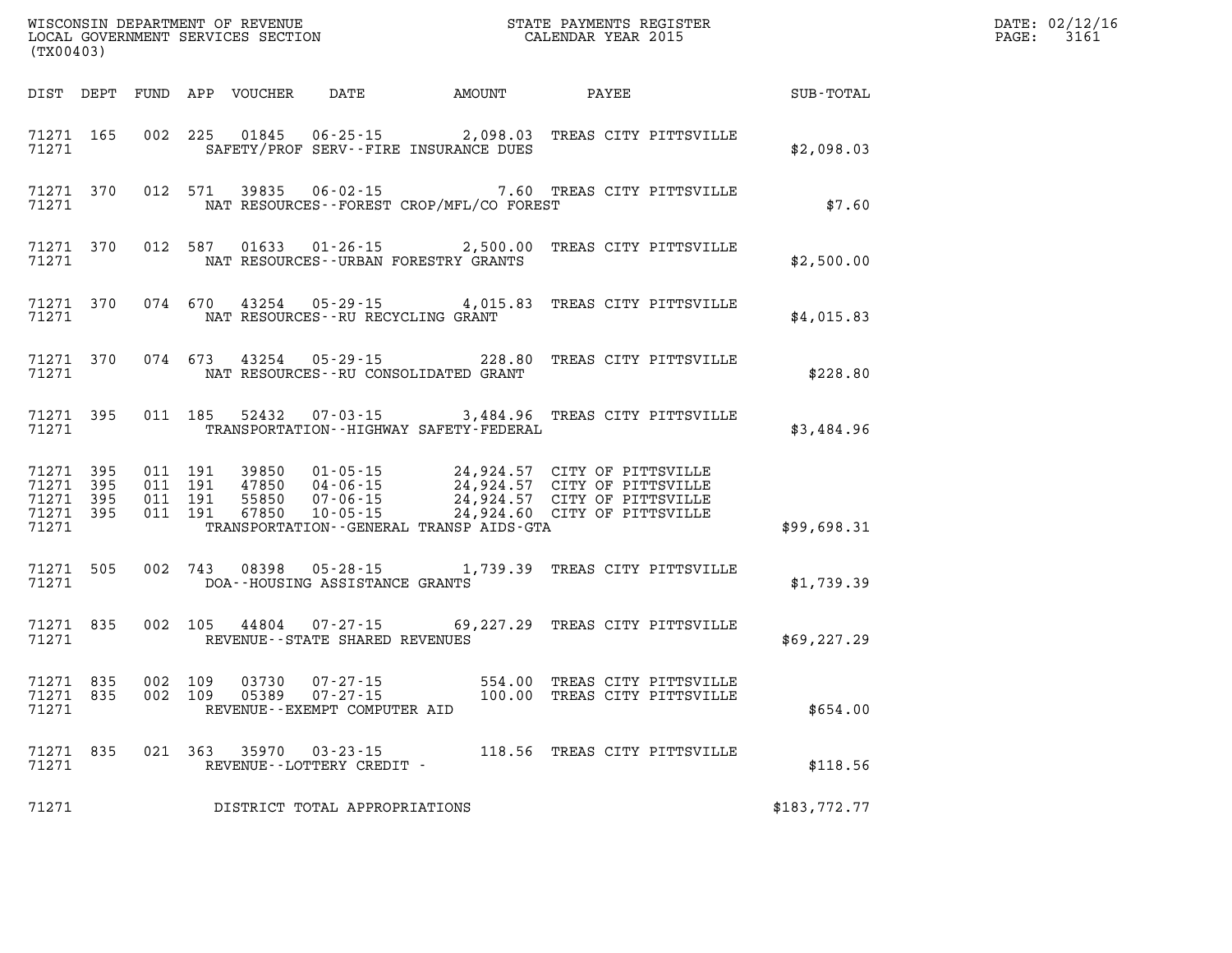| DATE: | 02/12/16 |
|-------|----------|
| PAGE: | 3162     |

| (TX00403)          |                                                  |                    |                               |                                  |                                                                                      |                                               | % WISCONSIN DEPARTMENT OF REVENUE $$\tt SCATE$ PAYMENTS REGIST LOCAL GOVERNMENT SERVICES SECTION $$\tt CALENDAR$ YEAR 2015<br>STATE PAYMENTS REGISTER                                                                            |              | DATE: 02/12/1<br>PAGE:<br>3162 |
|--------------------|--------------------------------------------------|--------------------|-------------------------------|----------------------------------|--------------------------------------------------------------------------------------|-----------------------------------------------|----------------------------------------------------------------------------------------------------------------------------------------------------------------------------------------------------------------------------------|--------------|--------------------------------|
|                    | DIST DEPT                                        |                    |                               | FUND APP VOUCHER                 | DATE                                                                                 | AMOUNT                                        | PAYEE                                                                                                                                                                                                                            | SUB-TOTAL    |                                |
| 71291              | 71291 165                                        |                    |                               |                                  |                                                                                      | SAFETY/PROF SERV--FIRE INSURANCE DUES         | 002 225 01846 06-25-15 40,280.70 TREAS CITY WISCONSIN RAPI                                                                                                                                                                       | \$40, 280.70 |                                |
| 71291              | 71291 370                                        |                    | 074 670                       |                                  | 43255 05-29-15<br>NAT RESOURCES--RU RECYCLING GRANT                                  |                                               | 67,449.63 TREAS CITY WISCONSIN RAPI                                                                                                                                                                                              | \$67,449.63  |                                |
| 71291              | 71291 370                                        |                    | 074 673                       |                                  | 43255 05-29-15                                                                       | NAT RESOURCES--RU CONSOLIDATED GRANT          | 4,841.82 TREAS CITY WISCONSIN RAPI                                                                                                                                                                                               | \$4,841.82   |                                |
| 71291 395<br>71291 | 71291 395<br>71291 395<br>71291 395              | 011 162<br>011 162 | 011 162<br>011 162            |                                  |                                                                                      | TRANSPORTATION--CONNECTING HIGHWAY AIDS       |                                                                                                                                                                                                                                  | \$315,770.57 |                                |
| 71291              | 71291 395<br>71291 395<br>71291 395              | 011 177<br>011 177 | 011 177                       | 62070                            | 58070 06-25-15<br>60070 07-06-15<br>$09 - 30 - 15$<br>TRANSPORTATION - - TRANSIT AID |                                               | 55,893.00 CITY OF WISCONSIN RAPIDS<br>55,893.00 CITY OF WISCONSIN RAPIDS<br>55,893.00 CITY OF WISCONSIN RAPIDS                                                                                                                   | \$167,679.00 |                                |
| 71291              | 71291 395<br>71291 395<br>71291 395<br>71291 395 | 011 182            | 011 182<br>011 182<br>011 182 | 40105<br>66045<br>68567<br>69378 | $12 - 21 - 15$                                                                       | TRANSPORTATION - - TRANSIT AIDS - FEDERAL     | 02-20-15 68,099.00 TREAS CITY WISCONSIN RAPI<br>11-16-15 146,342.00 TREAS CITY WISCONSIN RAPI<br>12-14-15 60,505.00 TREAS CITY WISCONSIN RAPI<br>51,770.40 TREAS CITY WISCONSIN RAPI                                             | \$326,716.40 |                                |
| 71291 395<br>71291 | 71291 395<br>71291 395<br>71291 395              | 011 191            | 011 191<br>011 191<br>011 191 |                                  |                                                                                      | TRANSPORTATION--GENERAL TRANSP AIDS-GTA       | 39851  01-05-15  228,969.44  CITY OF WISCONSIN RAPIDS<br>47851  04-06-15  228,969.44  CITY OF WISCONSIN RAPIDS<br>55851  07-06-15  228,969.44  CITY OF WISCONSIN RAPIDS<br>67851  10-05-15  228,969.45  CITY OF WISCONSIN RAPIDS | \$915,877.77 |                                |
| 71291              | 71291 395                                        |                    | 011 286                       | 43574                            | $03 - 26 - 15$                                                                       | TRANSPORTATION - - ENHANCEMENT GRANTS - - FED | 1,897.43 TREAS CITY WISCONSIN RAPIDS                                                                                                                                                                                             | \$1,897.43   |                                |
| 71291              | 71291 435                                        |                    | 005 162                       |                                  |                                                                                      | HS--AMBULANCE FUNDING ASSISTANCE GRANTS       | 01DHS  09-11-15  4,169.82  WIS RAPIDS FIRE DEPT                                                                                                                                                                                  | \$4,169.82   |                                |
| 71291              | 71291 435                                        |                    | 005 163                       |                                  |                                                                                      | HS--PREPAID MEDICAL TRANSPORT REIMBURSE       | 01LGS 11-16-15 67,869.22 DHS PREPAID MEDICAL TRANSPORT                                                                                                                                                                           | \$67,869.22  |                                |
|                    | 71291 465<br>71291 465                           | 002 306            | 002 306                       | 01186                            | 01075   02 - 02 - 15<br>04-27-15                                                     |                                               | 2,078.16 TREAS CITY WISCONSIN RAPI<br>2,078.16 TREAS CITY WISCONSIN RAPI                                                                                                                                                         |              |                                |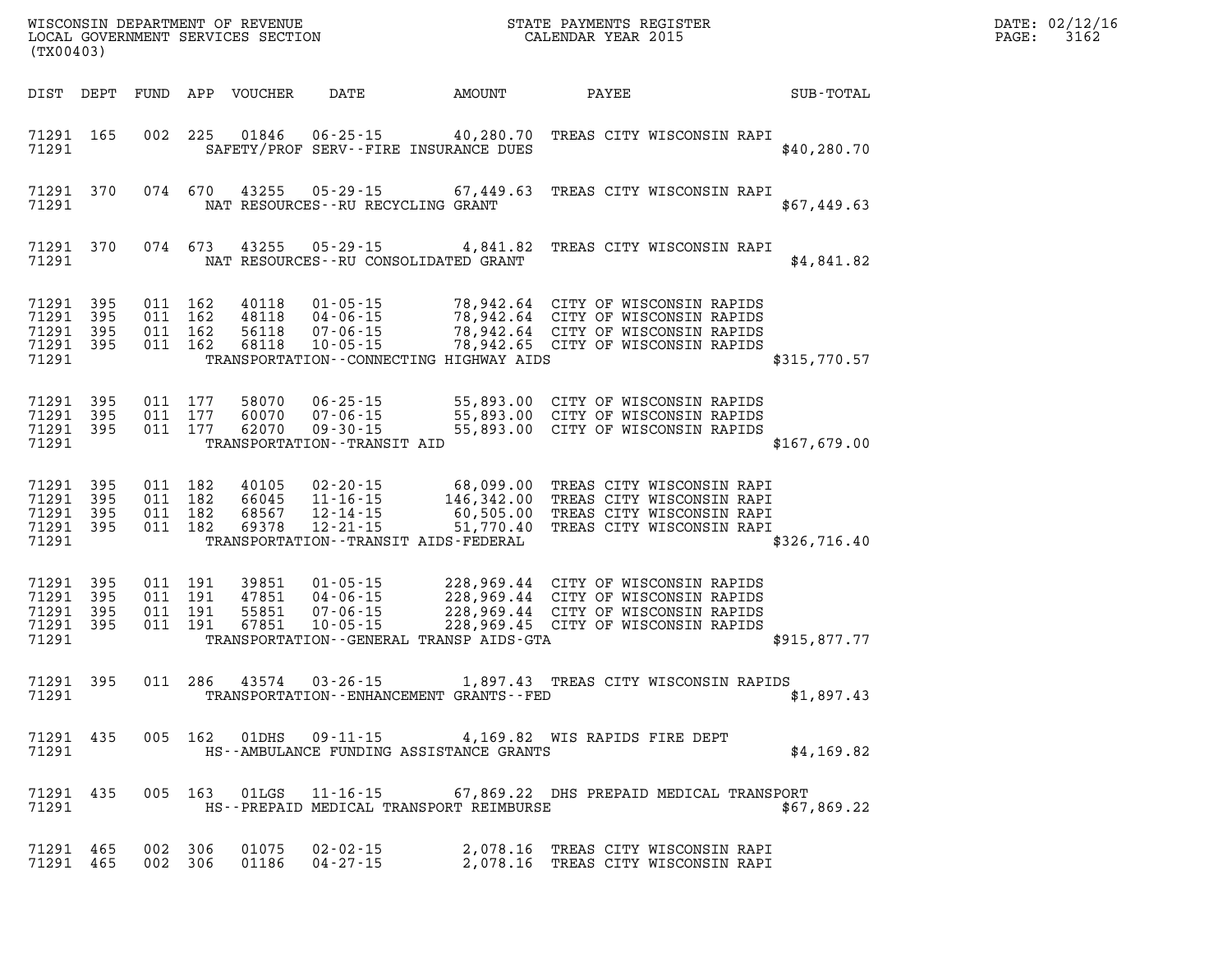| (TX00403)                       |            |         | WISCONSIN DEPARTMENT OF REVENUE<br>LOCAL GOVERNMENT SERVICES SECTION |                                             | STATE PAYMENTS REGISTER<br>CALENDAR YEAR 2015                                                                                                     |              | $\mathtt{PAGE}$ :         | DATE: 02/12/16<br>3163 |                  |  |  |
|---------------------------------|------------|---------|----------------------------------------------------------------------|---------------------------------------------|---------------------------------------------------------------------------------------------------------------------------------------------------|--------------|---------------------------|------------------------|------------------|--|--|
|                                 |            |         | DIST DEPT FUND APP VOUCHER DATE                                      |                                             | <b>AMOUNT</b>                                                                                                                                     | <b>PAYEE</b> |                           |                        | <b>SUB-TOTAL</b> |  |  |
| 71291 465<br>71291              |            |         |                                                                      |                                             | 002 306 01232 05-28-15 2,078.28 TREAS CITY WISCONSIN RAPI<br>MILITARY AFFAIRS-EMER MGMT--HAZMAT AIDS                                              |              |                           |                        | \$6, 234.60      |  |  |
| 71291 835<br>71291              |            |         |                                                                      | REVENUE--STATE SHARED REVENUES              | 002 105 44805 07-27-15 1,031,010.79 TREAS CITY WISCONSIN RAPI                                                                                     |              |                           |                        | \$1,031,010.79   |  |  |
| 71291 835<br>71291 835<br>71291 |            |         | 002 109 05390                                                        | 07-27-15<br>REVENUE--EXEMPT COMPUTER AID    | 002 109 03731 07-27-15 167,634.00 TREAS CITY WISCONSIN RAPI<br>12,539.00 TREAS CITY WISCONSIN RAPI                                                |              |                           |                        | \$180, 173.00    |  |  |
| 71291 835<br>71291 835<br>71291 |            |         | 002 302 11142                                                        | $07 - 27 - 15$                              | 002 302 10143 07-27-15 1,583,388.57 TREAS CITY WISCONSIN RAPI<br>482,619.56 TREAS CITY WISCONSIN RAPI<br>REVENUE-FIRST DOLLAR/SCHOOL LEVY CREDITS |              |                           |                        | \$2,066,008.13   |  |  |
| 71291 835<br>71291              |            | 002     | 501 00004                                                            |                                             | 02-02-15 34,295.53 TREAS CITY WISCONSIN RAPI<br>DOA-PAYMENT FOR MUNICIPAL SERVICES AID                                                            |              |                           |                        | \$34, 295.53     |  |  |
| 71291<br>71291<br>71291         | 835<br>835 | 021 363 | 35971<br>021 363 37280                                               | $03 - 23 - 15$<br>REVENUE--LOTTERY CREDIT - | 03-23-15 12,292.45 TREAS CITY WISCONSIN RAPI<br>539,665.96                                                                                        |              | TREAS CITY WISCONSIN RAPI |                        | \$551,958.41     |  |  |

**71291 DISTRICT TOTAL APPROPRIATIONS \$5,782,232.82**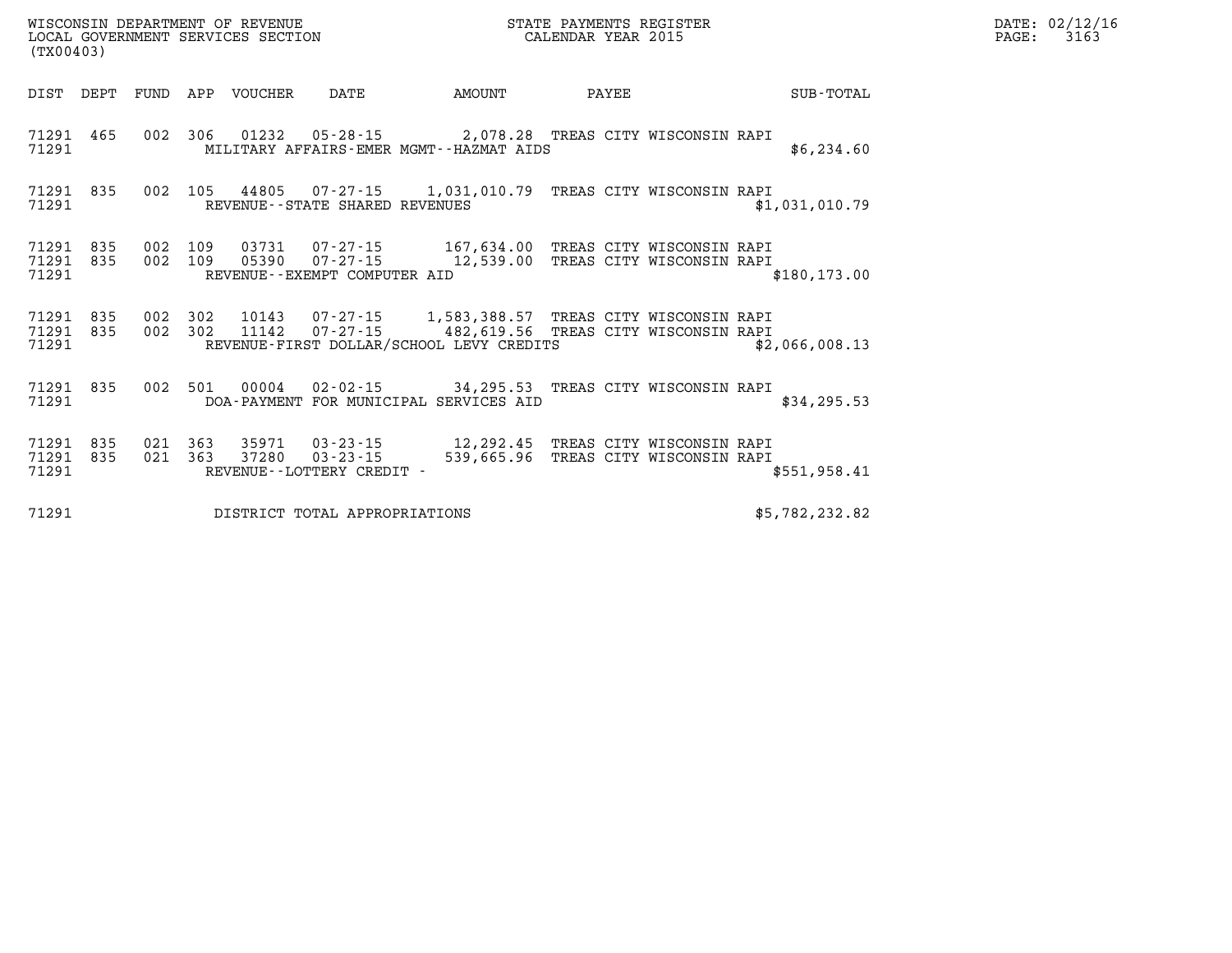| <b>District</b> | <b>District Name (Payee)</b> | Dept. | <b>Agency Name</b>             | Fund  |              | <b>Appropriati Payment Description</b> | <b>Voucher</b> | <b>Date</b>            | <b>Payment Amount</b> |
|-----------------|------------------------------|-------|--------------------------------|-------|--------------|----------------------------------------|----------------|------------------------|-----------------------|
| M71000          | <b>Wood County</b>           | 11500 | Dept of Ag, Trade & Cons Protc | 36300 | <b>WE100</b> | <b>AGRICULTURE-SOIL &amp; WATER</b>    | 00003465       | 12/16/2015             | \$<br>300.00          |
| M71000          | <b>Wood County</b>           | 16500 | Dept of Safety & Prof Services | 10000 | 23600        | <b>POWTS Replacement Rehab</b>         | 00000206       | 10/26/2015 \$          | 31,158.43             |
| M71000          | <b>Wood County</b>           | 16500 | Dept of Safety & Prof Services | 10000 | 23600        | <b>POWTS Replacement Rehab</b>         | 00000316       | 11/12/2015 \$          | 3,672.34              |
| M71000          | <b>Wood County</b>           | 16500 | Dept of Safety & Prof Services | 10000 | 23600        | POWTS Replacement Rehab                | 00001005       | 12/15/2015 \$          | 5,740.59              |
| M71000          | <b>Wood County</b>           | 41000 | Department of Corrections      | 10000 | 11600        | Reimbursing counties for proba         | 00009436       | 11/18/2015             | \$<br>50,247.68       |
| M71000          | <b>Wood County</b>           | 41000 | Department of Corrections      | 10000 | 31300        | Community youth and family aid         | 00005955       | 11/4/2015 \$           | 174,449.50            |
| M71000          | <b>Wood County</b>           | 45500 | Department of Justice          | 10000 | 25100        | Federal aid, local assistance          | 00001498       | 11/24/2015 \$          | 18,414.07             |
| M71000          | <b>Wood County</b>           | 45500 | Department of Justice          | 10000 | 27900        | Alt prosecut Justice Info Fees         | 00001428       | 11/4/2015 \$           | 47,271.05             |
| M71000          | <b>Wood County</b>           | 46500 | Department of Military Affairs | 10000 | 30800        | Emergency response equipment           | 00000610       | 10/23/2015             | \$<br>7,792.67        |
| M71000          | <b>Wood County</b>           | 50500 | Department of Administration   | 10000 | 15500        | Federal aid, local assistance          | 00001061       | 10/16/2015             | \$<br>6,588.36        |
| M71000          | <b>Wood County</b>           | 50500 | Department of Administration   | 10000 | 15500        | Federal aid, local assistance          | 00003338       | 11/18/2015 \$          | 245.00                |
| M71000          | <b>Wood County</b>           | 50500 | Department of Administration   | 10000 | 15500        | Federal aid, local assistance          | 00006167       | 12/16/2015 \$          | 9,410.00              |
| M71000          | <b>Wood County</b>           | 50500 | Department of Administration   | 23500 | 37100        | Low-income assistance grants           | 00001061       | 10/16/2015 \$          | 12,091.36             |
| M71000          | <b>Wood County</b>           | 50500 | Department of Administration   | 23500 | 37100        | Low-income assistance grants           | 00003338       | 11/18/2015 \$          | 8,037.02              |
| M71000          | <b>Wood County</b>           | 50500 | Department of Administration   | 23500 | 37100        | Low-income assistance grants           | 00006167       | 12/16/2015 \$          | 1,901.00              |
| M71000          | <b>Wood County</b>           | 83500 | Department of Revenue          | 10000 | 10500        | County and Municipal Aid               | 00002223       | 11/16/2015             | \$<br>2,606,419.82    |
| M71002          | Arpin, Town of               | 83500 | Department of Revenue          | 10000 | 10500        | County and Municipal Aid               | 00002189       | 11/16/2015 \$          | 72,209.57             |
| M71004          | Town Of Auburndale           | 83500 | Department of Revenue          | 10000 | 10500        | County and Municipal Aid               | 00002190       | 11/16/2015 \$          | 38,399.46             |
| M71006          | Town Of Cameron              | 83500 | Department of Revenue          | 10000 | 10500        | County and Municipal Aid               | 00002191       | 11/16/2015 \$          | 11,361.83             |
| M71008          | Town Of Cary                 | 83500 | Department of Revenue          | 10000 | 10500        | County and Municipal Aid               | 00002192       | 11/16/2015 \$          | 16,819.37             |
| M71010          | Town Of Cranmoor             | 83500 | Department of Revenue          | 10000 | 10500        | County and Municipal Aid               | 00002193       | 11/16/2015             | \$<br>5,486.37        |
| M71012          | Town Of Dexter               | 83500 | Department of Revenue          | 10000 | 10500        | County and Municipal Aid               | 00002194       | 11/16/2015 \$          | 18,974.63             |
| M71014          | Town Of Grand Rapids         | 83500 | Department of Revenue          | 10000 | 10500        | County and Municipal Aid               |                | 00002195 11/16/2015    | \$<br>204,858.08      |
| M71016          | Town Of Hansen               | 83500 | Department of Revenue          | 10000 | 10500        | County and Municipal Aid               | 00002196       | 11/16/2015 \$          | 44,762.41             |
| M71018          | Hiles, Town of               | 83500 | Department of Revenue          | 10000 | 10500        | County and Municipal Aid               | 00002197       | 11/16/2015             | \$<br>9,085.61        |
| M71020          | Town Of Lincoln              | 83500 | Department of Revenue          | 10000 | 10500        | County and Municipal Aid               | 00002198       | 11/16/2015 \$          | 23,991.24             |
| M71022          | Town Of Marshfield           | 83500 | Department of Revenue          | 10000 | 10500        | County and Municipal Aid               | 00002199       | 11/16/2015 \$          | 18,211.18             |
| M71024          | Town Of Milladore            | 83500 | Department of Revenue          | 10000 | 10500        | County and Municipal Aid               | 00002200       | 11/16/2015             | \$<br>40,743.53       |
| M71026          | Town Of Port Edwards         | 83500 | Department of Revenue          | 10000 | 10500        | County and Municipal Aid               | 00002201       | 11/16/2015 \$          | 38,927.10             |
| M71028          | Town Of Remington            | 83500 | Department of Revenue          | 10000 | 10500        | County and Municipal Aid               | 00002202       | 11/16/2015             | \$<br>18,637.66       |
| M71030          | Richfield, Town of           | 83500 | Department of Revenue          | 10000 | 10500        | County and Municipal Aid               | 00002203       | 11/16/2015 \$          | 64,172.28             |
| M71032          | Town Of Rock                 | 83500 | Department of Revenue          | 10000 | 10500        | County and Municipal Aid               | 00002204       | 11/16/2015             | \$<br>19,920.39       |
| M71034          | Town Of Rudolph              | 83500 | Department of Revenue          | 10000 | 10500        | County and Municipal Aid               | 00002205       | 11/16/2015 \$          | 49,270.33             |
| M71036          | Town Of Saratoga             | 83500 | Department of Revenue          | 10000 | 10500        | County and Municipal Aid               | 00002206       | 11/16/2015 \$          | 155,846.75            |
| M71038          | Town Of Seneca               | 83500 | Department of Revenue          | 10000 | 10500        | County and Municipal Aid               | 00002207       | 11/16/2015 \$          | 24,270.60             |
| M71040          | Sherry, Town of              | 83500 | Department of Revenue          | 10000 | 10500        | County and Municipal Aid               | 00002208       | 11/16/2015 \$          | 47,449.06             |
| M71042          | Sigel, Town of               | 83500 | Department of Revenue          | 10000 | 10500        | County and Municipal Aid               | 00002209       | 11/16/2015             | \$<br>72,775.40       |
| M71044          | Wood, Town of                | 83500 | Department of Revenue          | 10000 | 10500        | County and Municipal Aid               | 00002210       | 11/16/2015 \$          | 37,929.47             |
| M71100          | Village Of Arpin             | 83500 | Department of Revenue          | 10000 | 10500        | County and Municipal Aid               | 00002211       | 11/16/2015             | \$<br>71,941.76       |
| M71101          | Village Of Auburndale        | 83500 | Department of Revenue          | 10000 | 10500        | County and Municipal Aid               | 00002212       | 11/16/2015 \$          | 117,614.28            |
| M71106          | Village Of Biron             | 37000 | Dept of Natural Resources      | 36300 | TA100        | <b>LAND ACQUISITION</b>                |                | 00014772 12/11/2015 \$ | 115, 143. 75          |